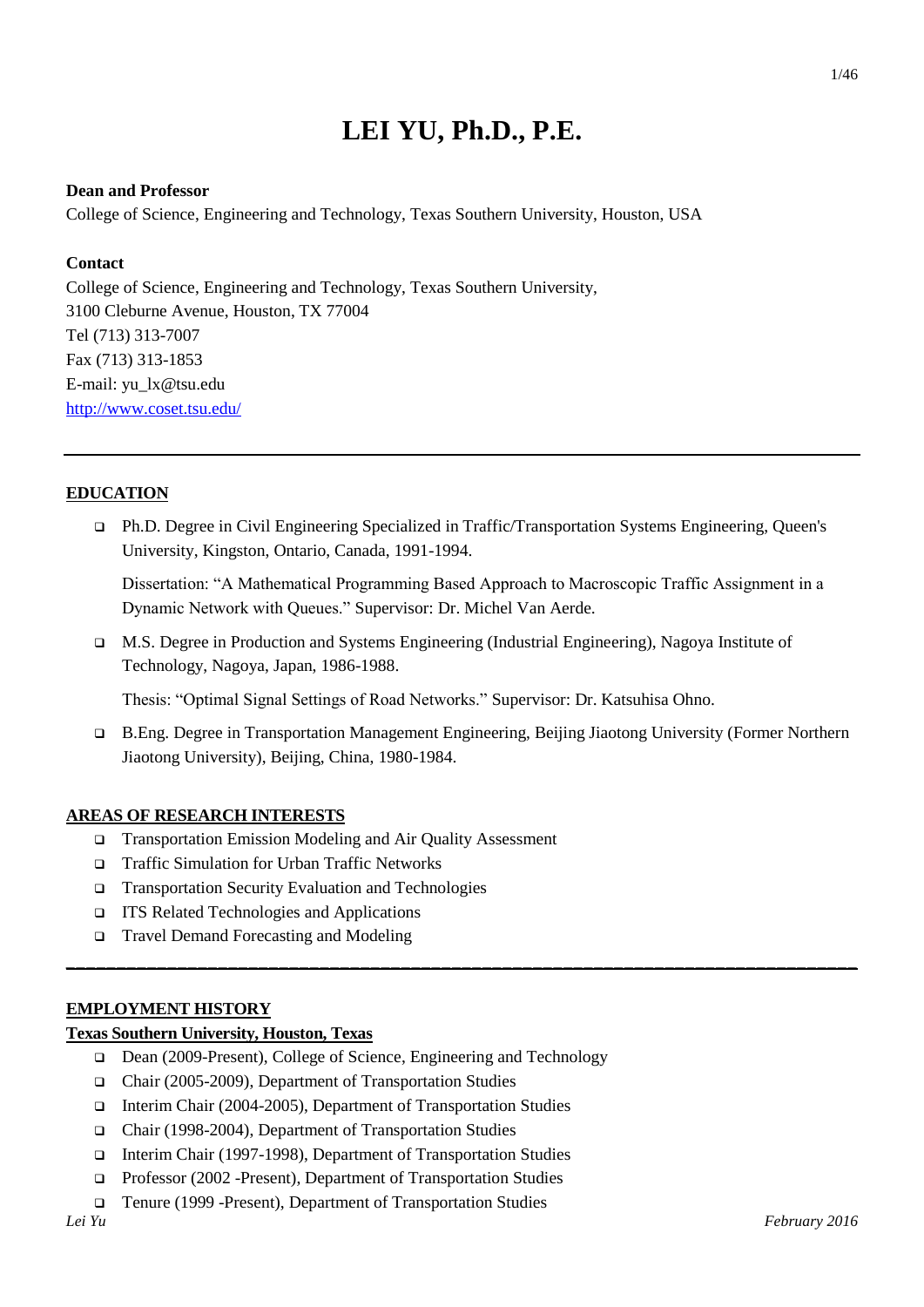- Associate Professor (1996 -2002), Department of Transportation Studies
- Assistant Professor (1994 -1996), Department of Transportation Studies

#### **FUNDED PROJECTS**

#### **Funded Projects at Texas Southern University**

- 1. CO-PI: Transportation and Economic Impact of Texas Shortline Railroads (PI: Dr. Fengxiang Qiao, TxDOT 0-6887, \$297,252, 2015-2017).
- 2. CO-PI: Buffer Zones/Infill Development Environmental and Public Health Effects of Traffic Congestion and Increased Vehicle Emissions Triggered by Infill Development (PI: Dr. Fengxiang Qiao, TxDOT 14-3, \$131,205, 2014-2015).
- 3. PI at TSU: Quantification of the Impact of a Road's Condition on Emissions (TxDOT 0-6808, Total Project Budget \$288,879, 2013-2016, UTEP Lead, TSU: \$120,000).
- 4. PI at TSU (CO-PI: Fengxiang Qiao): Tier One National University Transportation Center, TransLIVE, Transportation for Livability by Integrating Vehicles and Environment (U.S. DOT, \$3,500,000, 2012-2013, Five-Institutional Consortium, #KLK900-SB-003, TSU Budget: \$600,000).
- 5. CO-PI: Center for Research on Complex Networks (PI: Dr. Wei Li, CO-PI: Dr. C.J. Tymczak, NSF HRD-1137732, \$5,000,000, 2011-2016).
- 6. CO-PI: Use of Flashing Operations to Improve Safety at Signals with Protected-Permissive Left-Turn (PPLT) Operations (PI: Dr. Yi Qi, TxDOT 0-6568, \$251,301, 2009-2011).
- 7. PI: An Evaluation of Mobile Source Greenhouse Gas Modeling Approaches for Traffic Management Assessment (SWUTC 161040/161142, \$115,000, 2009-2011).
- 8. CO-PI: Development of an Interactive Petrochemical Incident Location System (PILS) (DHS DH-08-ST-061-004, \$500,000, 2009-2010).
- 9. PI: Development of Maritime Transportation Management and Security program (Port of Houston Authority, \$2,000,000.00, 2009-2014).
- 10. PI: PEMS-based Approach to Developing and Evaluating Driving Cycles for Air Quality Assessment (SWUTC 169300, \$33,500, 2008-2009).
- 11. CO-PI: Development of Guidelines for Triple Left and Dual Right-Turn Lanes (PI: Dr. Yi Qi, TxDOT 0-6112, \$289,998, 2008-2010, TTI Lead, TSU: \$125,755).
- 12. CO-PI: Driver Understanding of Congestion-Based Pricing Messages (PI: Dr. Fengxiang Qiao, TxDOT 0-6173, \$328,641, 2008-2010).
- 13. Co-PI: Characterization of Exhaust Emissions from Heavy Duty Diesel Vehicles in the HGB Area (TxDOT 0-6237, Total Project Budget \$513,601, TSU Budget \$82,000, 2008-2011).
- 14. Key-Investigator: Bicycle & Pedestrian Friendly Crossings at Freeway Interchanges (PI: Dr. Fengxiang Qiao, TxDOT 0-6127, 2008-2010, \$260,000, TSU Lead: \$200,000, UTA: \$60,000)
- 15. CO-PI: Establishment of National Transportation Security Center of Excellence based on the U.S. Congress House Rule XXI, clause 9(a)(4), Section 1205, jointly with other six institutions (U.S. Congress through Department of Homeland Security, \$18,000,000 per year, 2008-2012).
- 16. PI: Development of Left-Turn Operations Guidelines at Signalized Intersections (TxDOT 0-5840, \$228,905, 2006-2008).
- 17. Key-Investigator: Symbols and Warrants for Major Traffic Generator Guide Signing (TxDOT 0-5800, \$208,689, 2006-2008).
- 18. CO-PI: Develop Emissions, Truck Trips and Railcars Estimation Methodology for Major Texas Ports (TxDOT 0-5515, \$290,000, 2006-2008).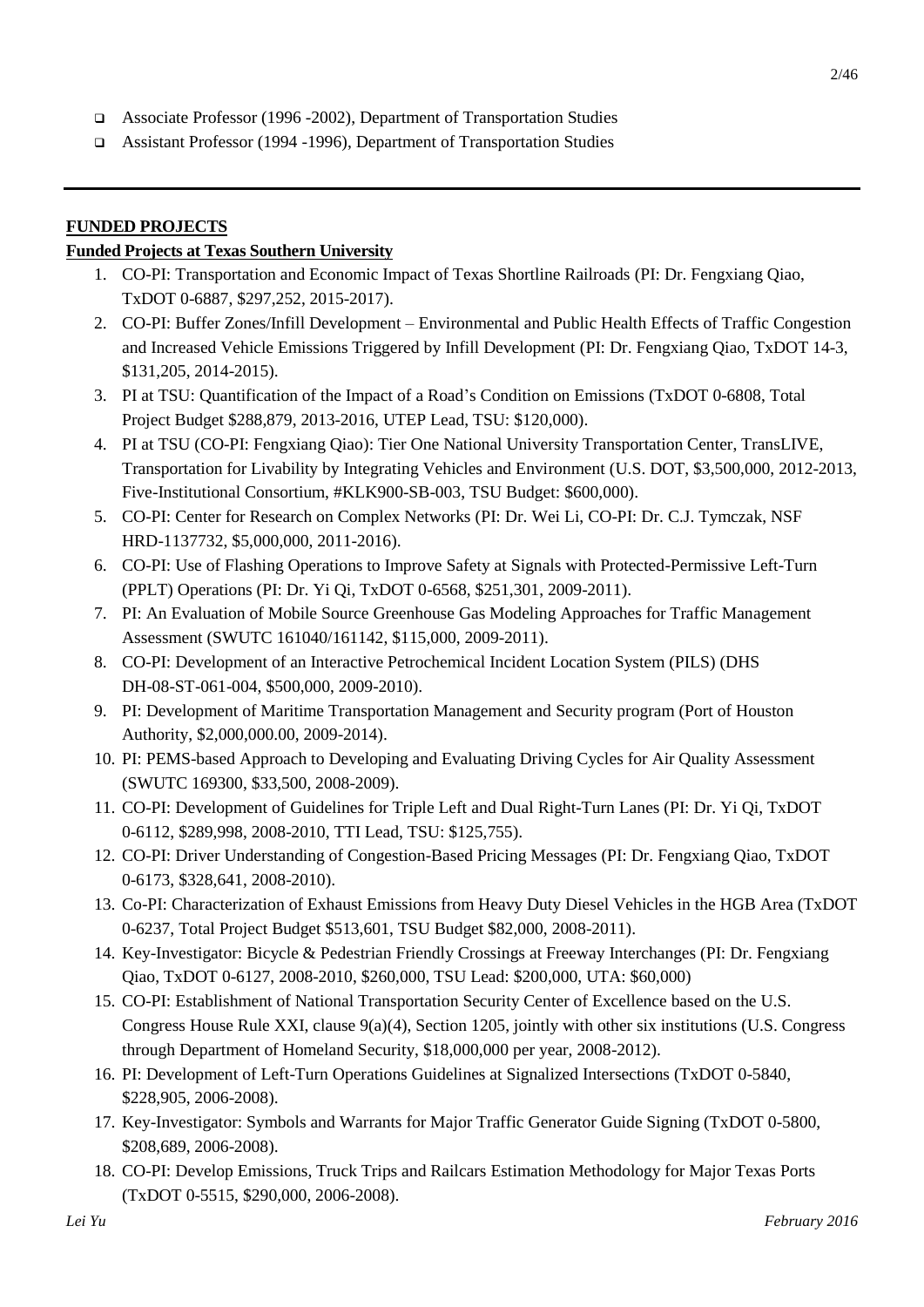- 19. CO-PI: Vehicle Infrastructure Integration (VII) Based Road-Condition Warning System For Highway Collision Prevention (SWUTC 473700-00056, \$41,407, 2006-2008).
- 20. CO-PI: Computer Simulation-Based Algorithm For Optimizing Evacuation Plans In Major Trip Generator (SWUTC, \$20,000, 2006-2007).
- 21. Co-PI: Radio Frequency (RF) Sensor Technology Thrust: Subtask 2.3.8.1- Data Compression of Geolocation Signals (AFRL/UTC-Clarkson Aerospace Minority Leaders Program Sensors Technical Thrust, \$180,000, 2006-2008).
- 22. PI: Left-Turn Lane Design and Operation (TxDOT 0-5290, \$290,000, 2005-2007).
- 23. CO-PI: ITS Data Compression by Using Advanced Signal Processing Techniques (SWUTC 167651, \$55,200, 2004-2005).
- 24. PI: Analyzing Truck Idling Emission Characteristics under Altered Testing Conditions (SWUTC 167650, \$20,000, 2004-2005).
- 25. PM: Travel Demand Modeling for SH 249 (Consulting to Carter Burgess for TxDOT project, \$35,000.00, 2004-2005).
- 26. PM: Travel Demand Modeling for SH 225 Major Corridor Feasibility Study (MCFS) (Consulting to Carter Burgess for TxDOT project, \$123,190.08, 2003-2004). .
- 27. PI: 2003 TxDOT Parking Lot Survey (TxDOT 52-4XXIA009, \$99,970, 2003-2004).
- 28. PI: Collection and Evaluation of On-Road Vehicle Emission Data and Activity Data (HARC H-8B, \$99,993, 2003-2004).
- 29. PI: Measurement and Evaluation of On-Road Vehicle Emissions at Signalized Intersections (SWUTC 473700-00049, \$35000, 2003-2004).
- 30. PI: How do Changes in Goods Movements Impact Disadvantaged Population (FHWA DTFH61-02-X-000112, \$100,000, 2002-2003.
- 31. PI: Evaluation of Highway Safety Improvement Projects (FHWA DTFH61-02-X-000106, \$37,500, 2002-2003).
- 32. PI: Probability Generation of Frequency and Severity of Nonrecurring Congestion due to Accidents to Improve Emissions Analysis (TxDOT 0-4073, \$87,000, 2002-2003).
- 33. PI: Extension of the Project Evaluation and Combined Use of TRANSYT-7F and CORSIM in Traffic Signal Optimization and Simulation (SWUTC 473700-00045, \$30,000, 2002-2003).
- 34. PI: Extension of Transportation Expertise Pool Project (FHWA DTFH61-00-R-00095, \$62,500, 2001-2002).
- 35. PI: Evaluation and Combined Use of TRANSYT-7F and CORSIM in Traffic Signal Optimization and Simulation (SWUTC 473700-00045, \$27,000, 2001-2002).
- 36. PI: Synthesis Report on Changeable Message Signs that Depict Symbols and Words (FHWA DTFH61-01-R-000126, \$62,500, 2001-2002).
- 37. PI: Pavement Smoothness Strategies (FHWA DTFH61-01-R-000111, \$56,250, 2001-2002).
- 38. PI: Yellow and Red Intervals to Improve Signal Timing Plans for Left-Turn Movement ( TxDOT 0-4273, \$175,000, 2001-2003).
- 39. PI: Airport-Related Traffic and Mobile Emission Implications ( TxDOT 0-4317, \$145,000, 2001-2003).
- 40. PI (cooperation with University of Texas at Austin): Using Real-Time Traffic Data for Transportation Planning ( TxDOT 0-4054 \$245,000, 2000-2002).
- 41. PI: Forecasting Traffic Characteristics for Air Quality Analyses ( TxDOT 0-4142 \$204,753, 2000-2002).
- 42. PI: Electronic Energy Storage and Future Transportation (NIST 70NANB0H0107, \$85,250, 2000-2001.
- 43. PI: Using ITS Technology to Improve Highway-Rail Crossing Safety (FHWA DTFH61-00-R-00089, \$62,500, 2000-2001).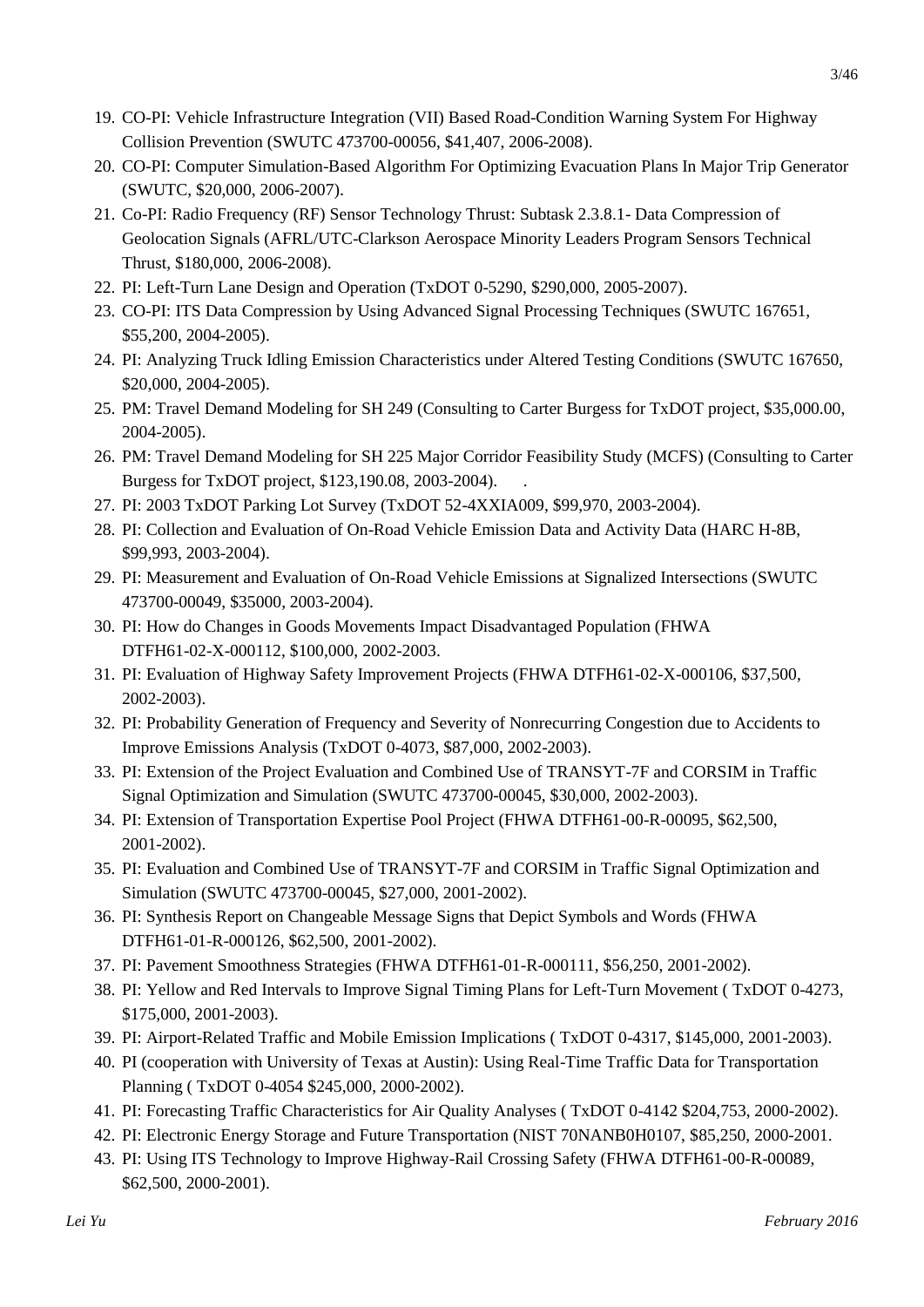- 45. PI: A Comparative Study of Travel Demand Forecasting Models using Real-World Networks: EMME/2 vs. QRS II (SWUTC 167901, \$40,000, 1999-2000).
- 46. PI: Collection and Evaluation of Modal Traffic Data for Determination of On-Road Vehicle Emission Rates Under Certain Driving Conditions (TxDOT and FHWA, \$200,000, 1995-1997).
- 47. PI: Evaluation of Traffic Simulation Models for Supporting ITS Development (SWUTC167602, \$50,000, 1998-1999).
- 48. CO-PI (with Dr. Naomi W. Lede') in Cooperation with Dr. Ardekani of University of Texas at Arlington: Dallas Area Rapid Transit Personalized Public Transit Operational Test Evaluation (FTA and DART, \$500,000, 1997-1999).
- 49. PI: Modeling for Estimating the Vehicle Exhaust Emissions from the Remote Vehicle Emission Data Collection (SWUTC #467600, \$99,000, 1996-1998).
- 50. PI: Quantitatively Estimating Air Quality Improvements and Energy Savings of Alternative Traffic Control Strategies (SWUTC #467203, \$45,000, 1995-1996).
- 51. PI: Improve the Modeling Logic Of Vehicles' Progression to Optimize the Coordinated Traffic Signal Timings in ATMS Networks (SWUTC # 472840-00044, \$24,000, 1995-1996).
- 52. PI: New Technologies and Methodologies for Evaluating and Analyzing the Implications of Various New Transportation Objectives (SWUTC # 466060, \$55,000, 1994-1995).
- 53. PM: Modeling of South Missouri City Traffic Network Project (in Conjunction with Traffic Engineers, Inc., \$25,000, 1998-1999).
- 54. Prime Contractor: Traffic Count and Intersection Analysis of Hidalgo and Post Oak Boulevard Project (Harris County Improvement District #1, Houston, Texas, \$25,000, 1998).

## **SCIENTIFIC JOURNAL PAPERS**

- 1. Qiao, F., R. Rahman, Q. Li, and L. Yu. Identifying Smartphone Based Intelligent Messages for Worker's Crossing in Work Zones. *Journal of Transportation Technologies*, 2016, 6, pp. 76-85.
- 2. Li, Q., F. Qiao, and L. Yu. Calibration of Car-Following Models Considering the Impacts of Warning Messages from Tablet/Smartphone Application. *Journal of Transportation Technologies*, 2016, 6, pp. 61-75.
- 3. Qiao, F., P. Kuo, Q. Li, Q. Zhu, and L. Yu. Design Right-Turn Vehicle Box as a Supplemental Treatment to Eliminate Conflicts with Pedestrians and Bicycles. *Journal of Transportation Technologies*, 2016, 6, pp. 43-59.
- 4. Nabi, M., F. Qiao, Y. Boya, and L. Yu. Developing Framework to Test Driving Performance at Left-Turn Movement with In-Vehicle Advance Collision Warning Message. *Journal of Transportation Technologies*, 2016, 6, pp. 30-42.
- 5. Li, M., L. Yu, Z. Zhai, W. He, and G. Song. Development of Emission Factors for an Urban Road Network based on Speed Distributions. Forthcoming. *ASCE Journal of Transportation Engineering*, 2016.
- 6. Li, Q., F. Qiao, and L. Yu (2016): Vehicle Emission Implications of Drivers Smart Advisory System for Traffic Operations in Work Zones. *Journal of the Air & Waste Management Association*, Vol. xx, Issue x, pp. xx-xx.
- 7. Li, Q., F. Qiao, and L. Yu (2016): Impacts of Pavement Types on In-vehicle Noise and Human Health, *Journal of the Air & Waste Management Association*, Vol. 66, Issue 1, pp. 87-96.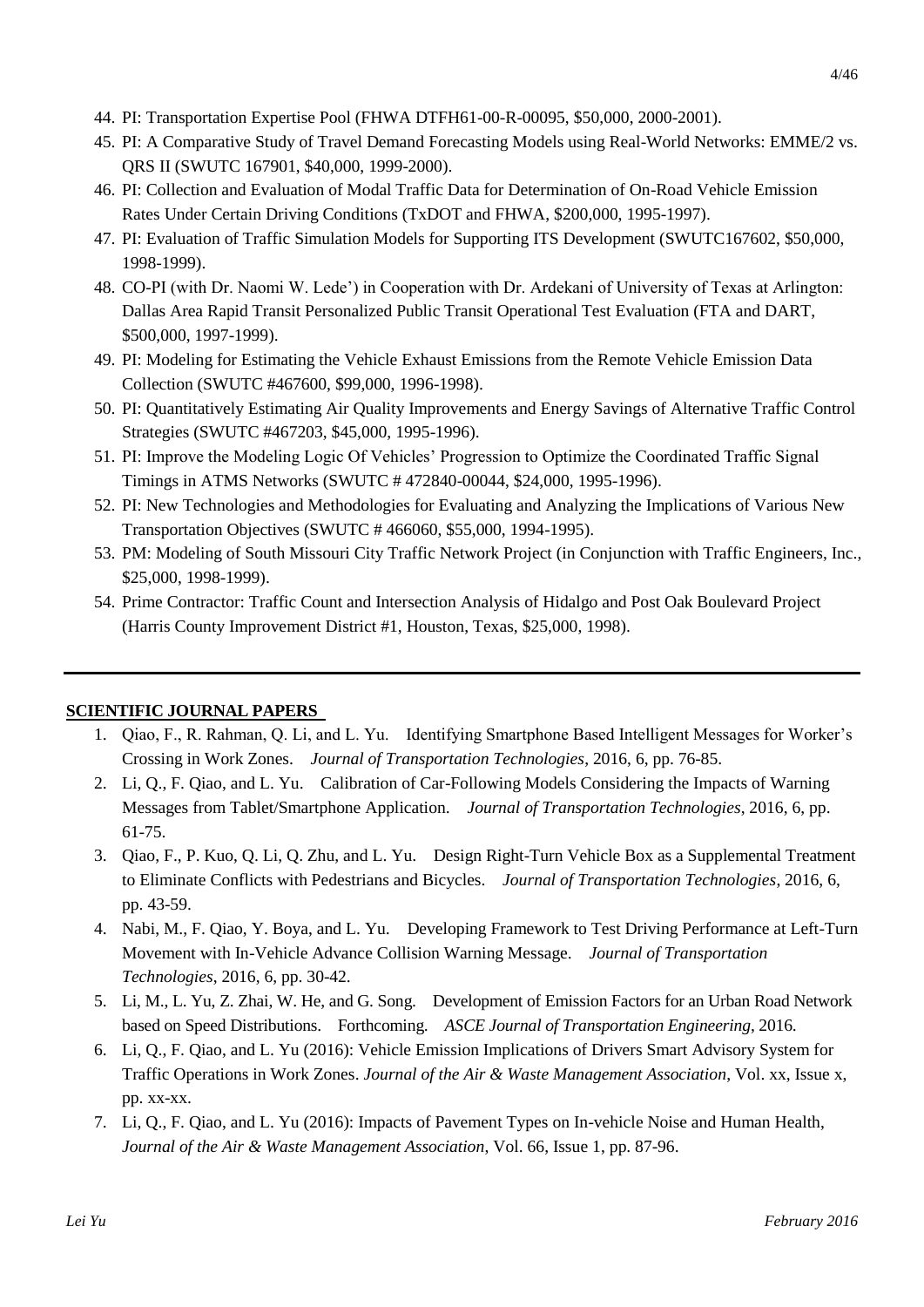- 8. Zhang, J., L. Yu, J. Guo, Y. Cheng, W. He, and G. Song. Optimized Adjustment of Speed Resolution and Time Alignment Data for Improving Emission Estimations. Accepted for Publication in Transportation Research Record, Transportation Research Board of the National Academies, Washington, DC, Jan 2016.
- 9. Chen, X, L. Yu, X. Jia, and H. Gong. Capacity Modelling for Weaving, Merge, and Diverge Sections with Median Exclusive Bus Lanes on the Urban Expressway: a Micro-simulation Approach. Accepted for Publication in Transportation Research Record, Transportation Research Board of the National Academies, Washington, DC, Jan 2016.
- 10. Song, G., L. Yu, and Y. Wu. Development of Speed Correction Factors based on Speed-Specific VSP Distributions for Urban Restricted Access Roadways. *Journal of Transportation Engineering*, Volume 142, No. 3, March 2016, pp. xx-xx.
- 11. Li, Q., Qiao, F., and L. Yu. Socio-demographic impacts on lane-changing response time and distance in work zone with drivers' smart advisory system. Journal of Traffic and Transportation Engineering (English Edition). 2015, 2(5): 313-326.
- 12. Song, G., F. Zhang, J. Liu, L. Yu, Y. Gao, and L. Yu. Floating car data-based method for detecting flooding incident under grade separation bridges in Beijing. IET Intelligent Transport Systems. 2015, 9(8): 817-823.
- 13. Song, G. X. Zhou, and L. Yu. Delay correction model for estimating bus emissions at signalized intersections based on vehicle specific power distributions. Science of the Total Environment. 2015, 514 (2015) 108–118.
- 14. Li, M., G. Song, Y. Cheng, and L. Yu. Identification of Prior Factors Influencing the Mode Choice of Short Distance Travel [J]. Discrete Dynamics in Nature and Society. 2015, 2015(1):1-9.
- 15. Li, Q., F. Qiao and L. Yu. Will Vehicle and Roadside Communications Reduce Emitted Air Pollution? *International Journal of Science and Technology*, Vol. 5, No. 1, 2015, pp. 17-23.
- 16. Li, Q., F. Qiao and L. Yu. Socio-demographic Impacts on Lane-changing Response Time and Distance in Work Zone with Drivers' Smart Advisory System, Journal of Traffic and Transportation Engineering (English Edition) (2015), Vol. 2, No. 5, October 2015, pp. 313-326.
- 17. Song, G. and L. Yu. Optimization of Wiedemann and Fritzsche Car-Following Models for Emission Estimation. *Journal of Transportation Research Part D*, Vol. 34, pp. 318-329, 2015.
- 18. Li, Q., F. Qiao and L. Yu. Data Dependent Modeling of New Contamination Cases from Urban Historic Groundwater Records. *Journal of Environmental Science and Engineering*, A 3, pp. 250-256, 2014.
- 19. Qiao, F., L. Liu and L. Yu. Quantifying Changes of Mobile Source Air Pollution in Metropolitan Areas Using Vehicle Emission Model MOVES. *Journal of Environmental Science and Engineering*, A 3, pp. 250-256, 2014.
- 20. Wu, Y, G. Song, and L. Yu. Sensitive Analysis of Emission Rates in MOVES for Developing Site-specific Emission Database. *Journal of Transportation Research Part D*, Volume 32, pp. 336-340, October 2014.
- 21. Chen, X, L. Yu, X. Jia, and H. Gong. Analytical Procedures for Estimating Capacity of the Urban Expressway Section near Off- and On-Ramps with a Median Exclusive Bus Lane. *Journal of Transportation Engineering*, ASCE, Vol. 140, No. 3, pp. 1-9, March 2014.
- 22. Chen, X, L. Yu, and Y. Wang. Analyzing the Effect of BRT Policy Strategies on  $CO<sub>2</sub>$  Emissions: a Case Study of Beijing Transport Policy. Accepted for Publication in *Journal of Advanced Transportation*, 2014.
- 23. Qiao, F., J. Jia, L. Yu, Q. Li, and D. Zhai. Drivers' Smart Assistance System Based on Radio Frequency Identification. In *Transportation Research Record: Journal of Transportation Research Board*, No. 2458, Transportation Research Board of the National Academies, Washington, DC, Jan 2014, pp. 37-46.
- 24. Lai, J, L. Yu, and G. Gong. Emission Characteristics of Heavy-Duty Diesel Transit Buses at Bus Stops in Beijing. Air & Waste Management Association *Environmental Management Magazine*, pp. 30-33, August 2013.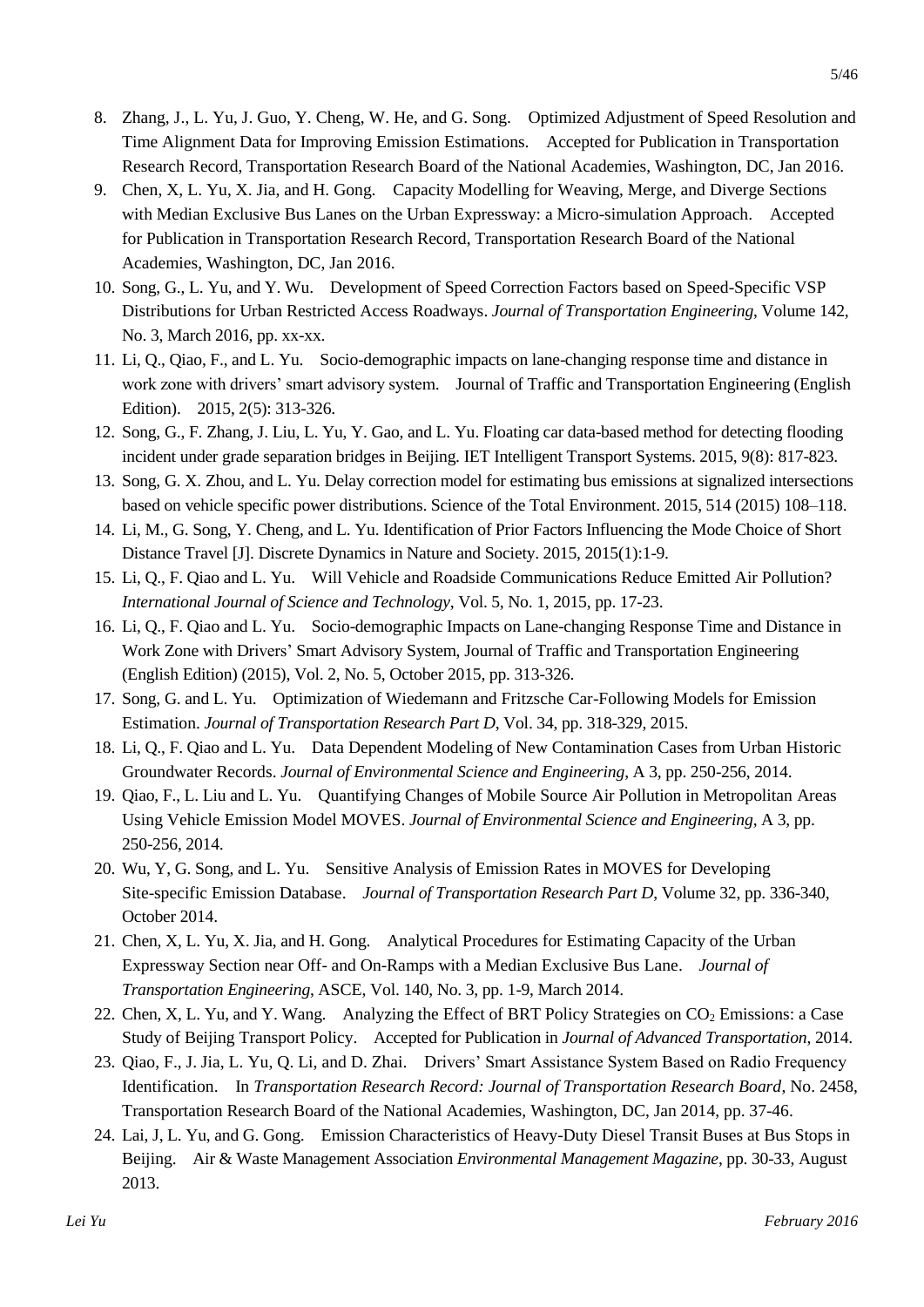- 25. Lai, J, L. Yu, G. Song, P. Guo, and X. Cheng. Development of City-Specific Driving Cycles for Transit Buses Based-on VSP Distribution – A Case of Beijing. *Journal of Transportation Engineering*, ASCE, Vol. 139, No. 7, pp. 749-757, July 2013.
- 26. Song, G., L. Yu, and L. Xu. Comparative Analysis of Car-Following Models for Emission Estimation. In *Transportation Research Record: Journal of Transportation Research Board*, No. 2341, Transportation Research Board of the National Academies, Washington, DC, Jan 2013, pp. 12-22.
- 27. Wu, Y., L. Yu, G. Song, and L. Xu. Feasibility Study on Fuel Consumption Prediction Model by Integrating VSP and CAN Bus Technology. In *Transportation Research Record: Journal of Transportation Research Board*, No. 2341, Transportation Research Board of the National Academies, Washington, DC, Jan 2013, pp. 66-75.
- 28. Zhu, L., L. Yu, X. Chen, and J. Guo. Simulated Analysis of Exclusive Bus Lanes on Expressways: Case Study in Beijing, China. Journal of Public Transportation, Vol. 15, No. 4, pp. 111-127, 2013.
- 29. Zhu, L., L. Yu, and G. Song. Perception-based Comparative Study of VHT-Weighted vs. VKT-Weighted Measurements of Corridor Traffic Congestions [J]. Advances in Information Sciences and Service Sciences (AISS). 2013, 5(8): 1022-1030.
- 30. Chen, X., L. Yu, G. Song, and C. Xian. Comparative Study of Emissions from Bus Rapid Transit and Conventional Bus System: A Case Study of Beijing. In *Transportation Research Record: Journal of Transportation Research Board*, No. 2277, Transportation Research Board of the National Academies, Washington, DC, Jan 2012, pp. 11-20.
- 31. Song, G. and L. Yu. Applicability of Traffic Micro-Simulation Models in Vehicle Emission Estimations: Case Study of VISSIM. In *Transportation Research Record: Journal of Transportation Research Board*, No. 2270, Transportation Research Board of the National Academies, Washington, DC, Jan 2012, pp. 132-141.
- 32. Qi, Y, L. Guo, L. Yu, and H. Teng. Estimation of Design Lengths of Left-turn Lanes. *Journal of Transportation Engineering*, ASCE, Vol. 138, No. 3, pp. 274-283, March 2012.
- 33. Song, G. and L. Yu. Distribution Characteristics of Vehicle Specific Power on Urban Restricted Access Roadways. Journal of Transportation Engineering, ASCE, 2012(2), vol. 138, pp. 202-209.
- 34. Guo, S, L. Yu, X. Chen, and Y. Zhang. Modeling Waiting Time for Passengers Transferring from Rail to Buses. *Journal of Transportation Planning and Technology*, Vol. 34, No. 8, 2011, pp. 795-809.
- 35. Song, G and L. Yu. Characteristics of Low-Speed VSP Distributions on Urban Restricted Access Roadways in Beijing. In *Transportation Research Record: Journal of the Transportation Research Board*, NO. 2233, Transportation Research Board of the National Academies, Washington, DC, 2011, pp. 90-98.
- 36. Tao, F., Q. Shi, and L. Yu. Evaluation of Effectiveness of Coordinated Signal Control on Reducing Vehicle Emissions during Peak Hours vs. Non-peak Hours. In *Transportation Research Record: Journal of the Transportation Research Board*, NO. 2233, Transportation Research Board of the National Academies, Washington, DC, 2011, pp. 45-52.
- 37. Lai, J., G. Song, and L. Yu. A Comparative Analysis of Three Approaches for Developing CO2 Emission Inventory: A Case Study for Beijing. In *Transportation Research Record: Journal of the Transportation Research Board*, NO. 2252, Transportation Research Board of the National Academies, Washington, DC, 2011, pp. 144-151.
- 38. Yu, L., X. Zhang, F. Qiao, and Y. Qi. Genetic Algorithm-based Approach to Develop Driving Schedules to Evaluate Greenhouse Gas Emissions from Light-Duty Vehicles. In *Transportation Research Record: Journal of the Transportation Research Board*, No. 2191. Transportation Research Board of the National Academies, Washington, D.C., 2010, pp. 166-173.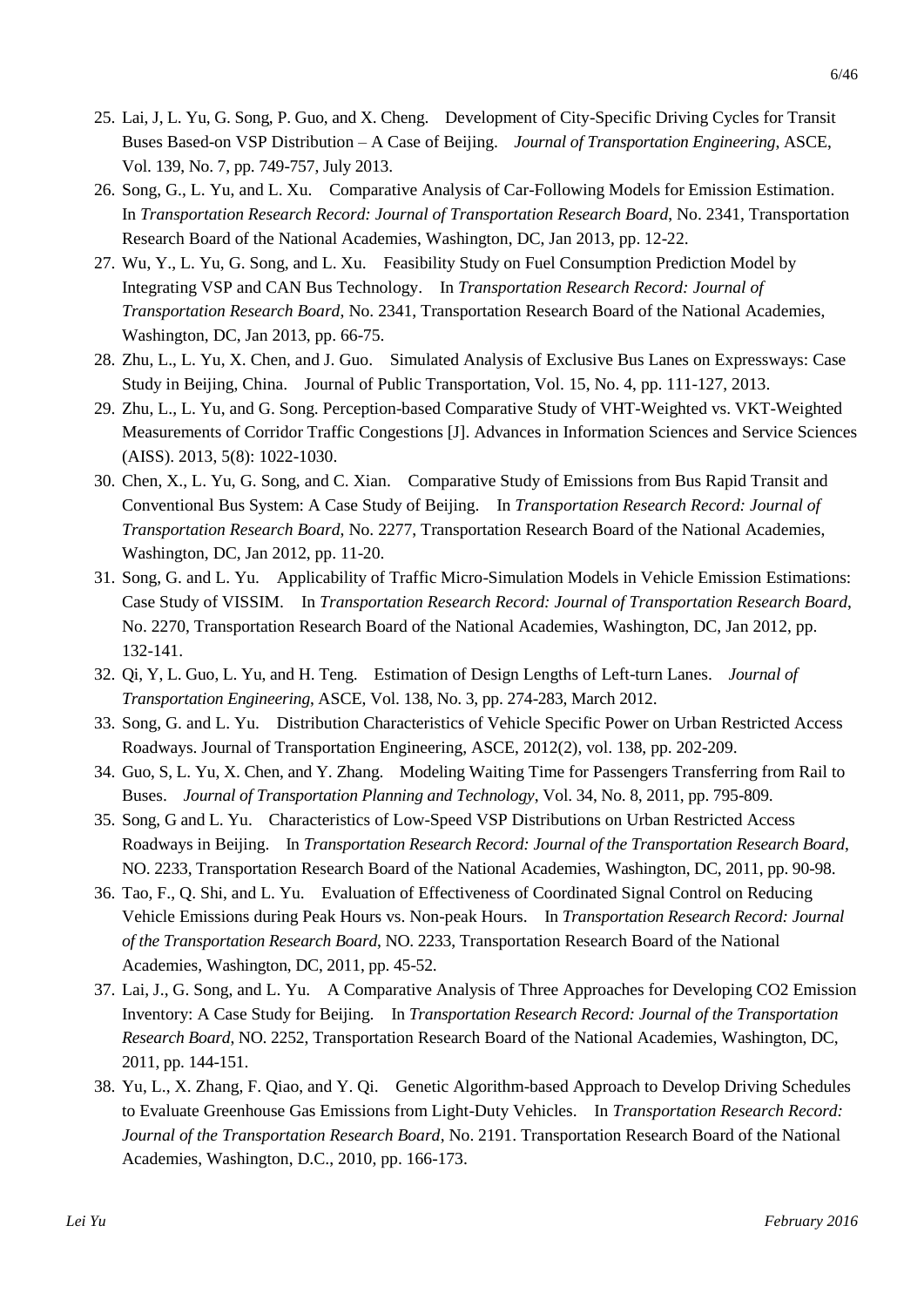- 39. Xu, Y., L. Yu, and G. Song. Improved Vehicle Specific Power Bins for Light-Duty Vehicles in Estimation of Carbon Dioxide Emissions in Beijing. In *Transportation Research Record: Journal of the Transportation Research Board*, No. 2191. Transportation Research Board of the National Academies, Washington, D.C., 2010, pp. 158-165.
- 40. Zhu, Q., F. Qiao, and L. Yu. Toll Roads Distribution. Journal of Systemics, Cybernetics and Informatics. Vol. 8, No. 4, 2010, pp. 76-79.
- 41. Yu, L., M. Liu, Q. Shi, and G. Song. Macroscopic Congestion Intensity Measurement Model Based on Cumulative Logistic Regression. The Open Transportation Journal, Special Issue on "Traffic Safety and Driving Behavior Studies, [http://bentham.org/open/totj/,](http://bentham.org/open/totj/) ISSN: 1874-4478, April 2010.
- 42. Qi, Y., X. Chen, A. Guo, and L. Yu. Protected-Permissive Left-Turn Signal Control Mode: New Analytical Approach to Estimate Operational Benefit and Safety Cost. In Transportation Research Record: Journal of the Transportation Research Board, No. 2149. Transportation Research Board of the National Academies, Washington, D.C., 2010, pp. 37-49.
- 43. Chen, X., L. Yu, L. Zhu, J. Guo, and M. Sun. Microscopic Traffic Simulation Approach to the Capacity Impact Analysis of Weaving Sections for the Exclusive Bus Lanes on an Urban Expressway. Journal of Transportation Engineering, ASCE, Vol. 136, No. 10, Oct2009, pp. 895-902.
- 44. Chen, X.M., L. Yu, Y.S. Zhang, and J.F. Guo. Analyzing Urban Bus Service Reliability at the Stop, Route, and Network Levels. Transportation Research Part A: Policy and Practice, Volume 43, Issue 8, October 2009: 722-734.
- 45. Yu, L., S. Jia, and Q. Shi. Research on Transportation-Related Emissions: Current Status and Future Directions. Journal of the Air & Waste Management Association. Vol. 59, 2009, pp. 183-195.
- 46. Song, G., L. Yu, and Z. Wang. Aggregate Fuel Consumption Model of Light-Duty Vehicles for Evaluating Effectiveness of Traffic Management Strategies on Fuels. Journal of Transportation Engineering, ASCE, Vol. 135, No. 9, Sept2009, pp. 611-618.
- 47. Yu, L., Y. Xu, G. Song, Y. Hao, S. Guo, and Q. Shi. Development and Application of Macroscopic Emission Model for China. In Transportation Research Record: Journal of the Transportation Research Board, No. 2123. Transportation Research Board of the National Academies, Washington, D.C., 2009, pp. 66-75.
- 48. Song, G. and L. Yu. Estimation of Fuel Efficiency of Road Traffic by a Characterization of VSP and Speed Based On FCD. In Transportation Research Record: Journal of the Transportation Research Board, No. 2139. Transportation Research Board of the National Academies, Washington, D.C., 2009, pp. 11-20.
- 49. Zhao, N. L. Yu, H. Zhao, J. Guo, and H. Wen. Analysis of Traffic Flow Characteristics on Ring-Road Expressways in Beijing Using FCD and RTMS Data. In Transportation Research Record: Journal of the Transportation Research Board, No. 2124. Transportation Research Board of the National Academies, Washington, D.C., 2009, pp. 178-185.
- 50. Liu, X. and L. Yu. Development of Geolocation Data Compression for Transportation Target Identification. In Transportation Research Record: Journal of the Transportation Research Board series, No. 2105. Transportation Research Board of the National Academies, Washington, D.C., 2009, pp. 71-82.
- 51. Yi, P. J. Wolfenbarger, V. S. Raavi, and L. Yu. Investigation of Peak Flow Variations: Preliminary Field Studies. In Transportation Research Record: Journal of the Transportation Research Board, No. 2130. Transportation Research Board of the National Academies, Washington, D.C., 2009, pp. 75-82.
- 52. Yu, L., Z. Wang, F. Qiao, and Y. Qi. Approach to Development and Evaluation of Driving Cycles for Classified Roads Based on Vehicle Emission Characteristics. In Transportation Research Record: Journal of the Transportation Research Board, No. 2058, Transportation Research Board of the National Academies, Washington, D.C., 2008, pp. 58-67.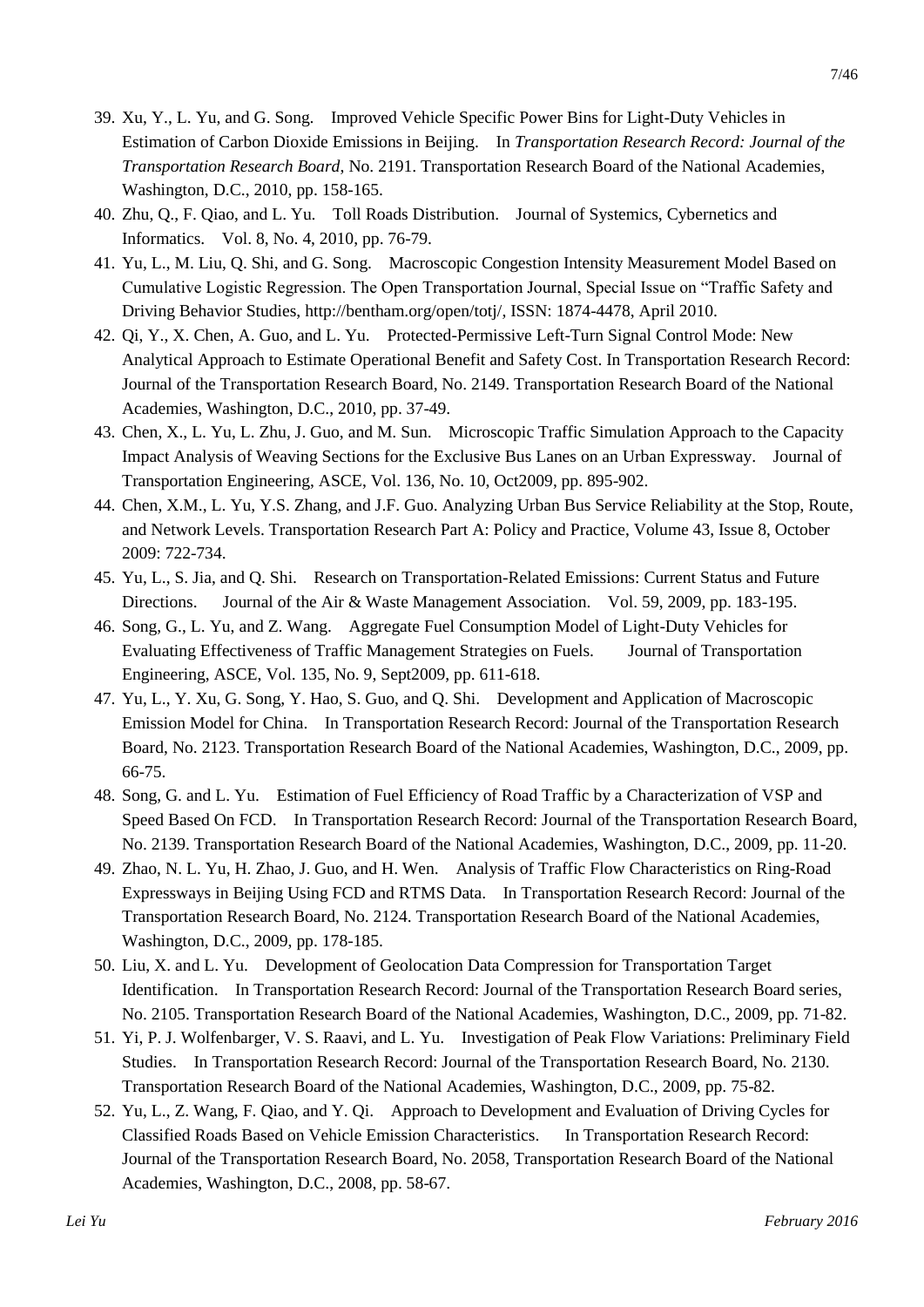- 53. Song, G., L. Yu, and X. Zhang. Emission Analysis at a Toll Station Area in Beijing with Portable Emission Measurement System. In Transportation Research Record: Journal of the Transportation Research Board, No. 2058, Transportation Research Board of the National Academies, Washington, D.C., 2008, pp. 106-114.
- 54. Chen, X., L. Yu, L. Zhu, L. Yu, and G. Guo. Microscopic Simulation Approach to Effectiveness Analysis of Transit Signal Priority for Bus Rapid Transit: A Case Study in Beijing. In Transportation Research Record: Journal of the Transportation Research Board, No. 2072, Transportation Research Board of the National Academies, Washington, D.C., 2008, pp. 64-76.
- 55. Chen, K. and L. Yu. Traffic-Emission Simulation and Case Study for Evaluation of Traffic Control Strategies Authors. Journal of Transportation Systems Engineering and Information Technology, Vol. 7, Issue: 1, pp. 93-99, February 2007.
- 56. Zhao, N., L. Yu., Y. Geng, and X. Chen. Support Vector Machine-Based Approach to Data-Layer Multi-Source ITS Data Fusion. Journal of Transportation Systems Engineering and Information Technology, Vol. 7, Issue: 2, pp. 32-38, April 2007.
- 57. Qi, Y., L. Yu and M. Azimi. Determination Of Storage Lengths of Left-Turn Lanes at Signalized Intersections. In Transportation Research Record: Journal of the Transportation Research Board, No. 2023, Transportation Research Board of the National Academies, Washington, D.C., 2007, pp. 102-111.
- 58. Yu, L., X. Li, and W. Zhuo. A Generic Algorithm-Based Calibration of VISSIM Using GPS Data. Advances in Transportation Studies an international Journal Section B 8, 2006, pp. 57-69.
- 59. Yu, L. L. Yu, X. Chen, T. Wan and J. Guo. Calibration of VISSIM for Bus Rapid Transit Systems in Beijing Using GPS Data. Journal of Public Transportation, Vol. 9, No. 3, pp. 239-257, 2006.
- 60. Qiao, F., H. Liu and L. Yu. Incorporating Wavelet Decomposition Technique to Compress TransGuide ITS Data. In Transportation Research Record: Journal of the Transportation Research Board, No. 1968, Transportation Research Board of the National Academies, Washington, D.C, 2006, pp. 63-74.
- 61. Chen, X., G. Lin, and L. Yu. Evaluation Analysis on an Integrated Fare Initiative in Beijing. Journal of Public Transportation, Vol. 8, No. 3, 2005, pp. 33-55.
- 62. Yu, L., F. Qiao, and Y. Zhang. Improved Framework and Systematic Calibration for Left-Turn Signal Change Intervals. In Transportation Research Record: Journal of the Transportation Research Board, No. 1925, Transportation Research Board of the National Academies, Washington, D.C, 2005, pp. 112-122.
- 63. Qiao, F. and L. Yu. On-Road Vehicle Emission and Activity Data Collection and Evaluation in Houston, Texas. In Transportation Research Record: Journal of the Transportation Research Board, No. 1941, Transportation Research Board of the National Academies, Washington, D.C, 2005, pp. 60-71.
- 64. Yang, F., L. Yu, and G. Song. Application of Small Sampling Approach to Estimating Vehicle Mileage Accumulations for Beijing. In Transportation Research Record: Journal of the Transportation Research Board, No. 1880, Transportation Research Board of the National Academies, Washington, D.C, 2004, pp. 77-82.
- 65. Yu, L., L. Munghor, P. Yi, and H. Teng. Simulation-based Evaluation of Electronic Energy Storage Devices in Buses for Reducing Emissions. In Transportation Research Record: Journal of the Transportation Research Board, No. 1887, Transportation Research Board of the National Academies, Washington, D.C, 2004, pp. 109-116.
- 66. Yu, L., F. Qiao, Y. Zhang, and Z. Tian. Improved Red-Clearance Intervals Based-on Observed Turning Times for Left-Turn Movement. In Transportation Research Record: Journal of the Transportation Research Board, No. 1862, Transportation Research Board of the National Academies, Washington, D.C, 2004, pp. 36-43.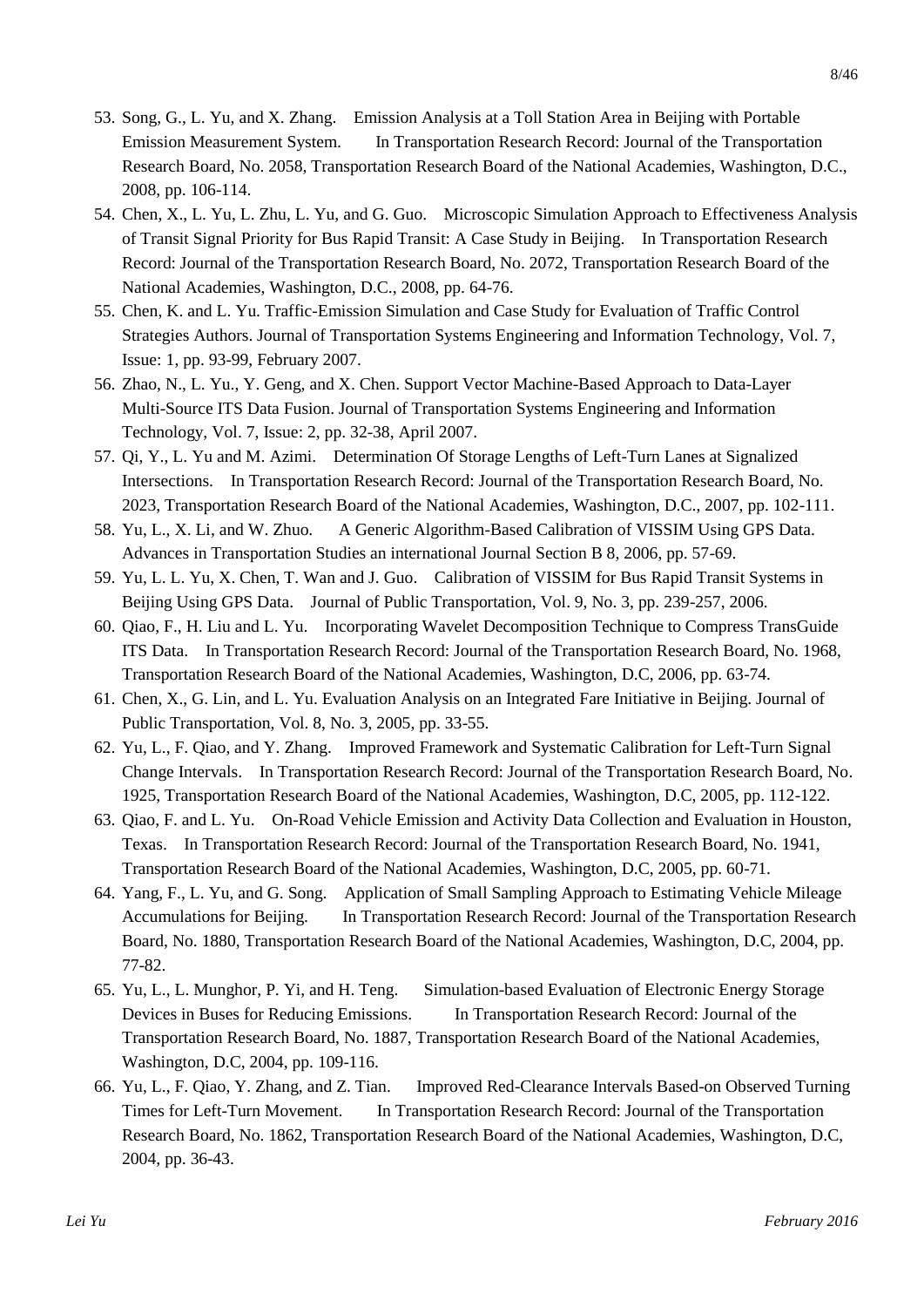- 67. Qiao, F., X. Wang, and L. Yu. Double-Sized Determination of Aggregation Level for ITS Data. In Transportation Research Record: Journal of the Transportation Research Board, No. 1879, Transportation Research Board of the National Academies, Washington, D.C, 2004, 80-88.
- 68. Yi, P., S. Li, and L. Yu. Wavelet Transform for Feature Extraction to Improve Volume Adjustment Factors for Rural Roads. In Transportation Research Record: Journal of the Transportation Research Board, No. 1879, Transportation Research Board of the National Academies, Washington, D.C, 2004, pp. 24-29.
- 69. Yu, L., F. Qiao, L. Xu, X. Chen, Y. Geng, J. Wu, and Z. Yuan. ITS Data Archiving Strategy Based-on Sampling Approach. Journal of Transportation Systems Engineering and Information Technology. Vol. 3, No. 4, pp. 16-26, 2003.
- 70. Qi, Y., H. Teng and L. Yu, Microscale Emission Models Incorporating Acceleration and Deceleration. Journal of Transportation Engineering, ASCE, Vol. 130, No. 3, MAY/JUNE 2004: 348-359.
- 71. Qiao, F., X. Wang and L. Yu. Optimizing Aggregation Level for ITS Data based on Wavelet Decomposition. In Transportation Research Record: Journal of the Transportation Research Board, No. 1840, Transportation Research Board of the National Academies, Washington, D.C, 2003, pp. 10-20.
- 72. Yu, L. and K. Ohno. A Theoretical Approach to Optimizing Offsets of Coordinated Traffic Signal Controls. Journal of Transportation Systems Engineering and Information. Vol. 2, No. 4, pp. 29-39, 2002.
- 73. Yu, L. and P. Yue. Comparative Study of EMME/2 and QRS II for Modeling a Small Community. In Transportation Research Record: Journal of the Transportation Research Board, No. 1858, Transportation Research Board of the National Academies, Washington, D.C, 2003, pp. 103-111.
- 74. Liu, C., L. Yu, Saksit, K. and H. Oey. Determination of Left-Turn Yellow Change and Red Clearance Interval. Journal of Transportation Engineering, Vol. 128, No. 5, 2002: pp. 452-457.
- 75. Yu, L. Calibration of Platoon Dispersion Parameters on the Basis of Link Travel Time Statistics. In Transportation Research Record: Journal of the Transportation Research Board, No. 1727, Transportation Research Board of the National Academies, Washington, D.C, 2000, pp. 89-94.
- 76. Yu, L. Remote Vehicle Exhaust Emission Sensing for Traffic Simulation and Optimization Models. Journal of Transportation Research Part D: Transport and Environment, Vol. 3, 1998, pp. 337-347.
- 77. Yu, L. A Mathematical Programming Based Approach to Macroscopic Traffic Assignment in a Dynamic Network with Queues. Journal of Transportation Research Part A, Vol. 30, January 1996 (Abstract).

## **SCIENTIFIC JOURNAL PAPERS PUBLISHED IN CHINESE**

- 1. Gong, D., G. Song, M. Li, Y. Gao, and L. Yu. Effects of Rainfalls to the Travel Speed on Urban Roads. Journal of Transportation Systems Engineering and Information. 2015, 15(1): 218-225.
- 2. Jin, Q., G. Song, M. Ye, J. Liu, and L. Yu. Optimization of Eco-Driving Trajectory of Vehicles Passing through an Intersection. Journal of Safety and Environmental Engineering. 2015, 22 (3): 75-82.
- 3. Zhao, Q., L. Yu, and G. Song. VSP Distribution Characteristics of LDVs and HDVs on Freeways. Journal of Transportation Systems Engineering and Information. 2015, 15(3): 196-203.
- 4. Zhou, X., G. Song, and L. Yu. Distribution Characteristics and Model of Low-speed Vehicle Specific Power for Emission Quantification. Acta Scientiae Circumstantiae, 2014, 34(2): 336-344.
- 5. Feng, W., G. Song, and L. Yu. A Comparative Study of VSP and Acceleration Distributions of Car-Following Models. Systems Simulation. 2014, 26(11): 2757-2764.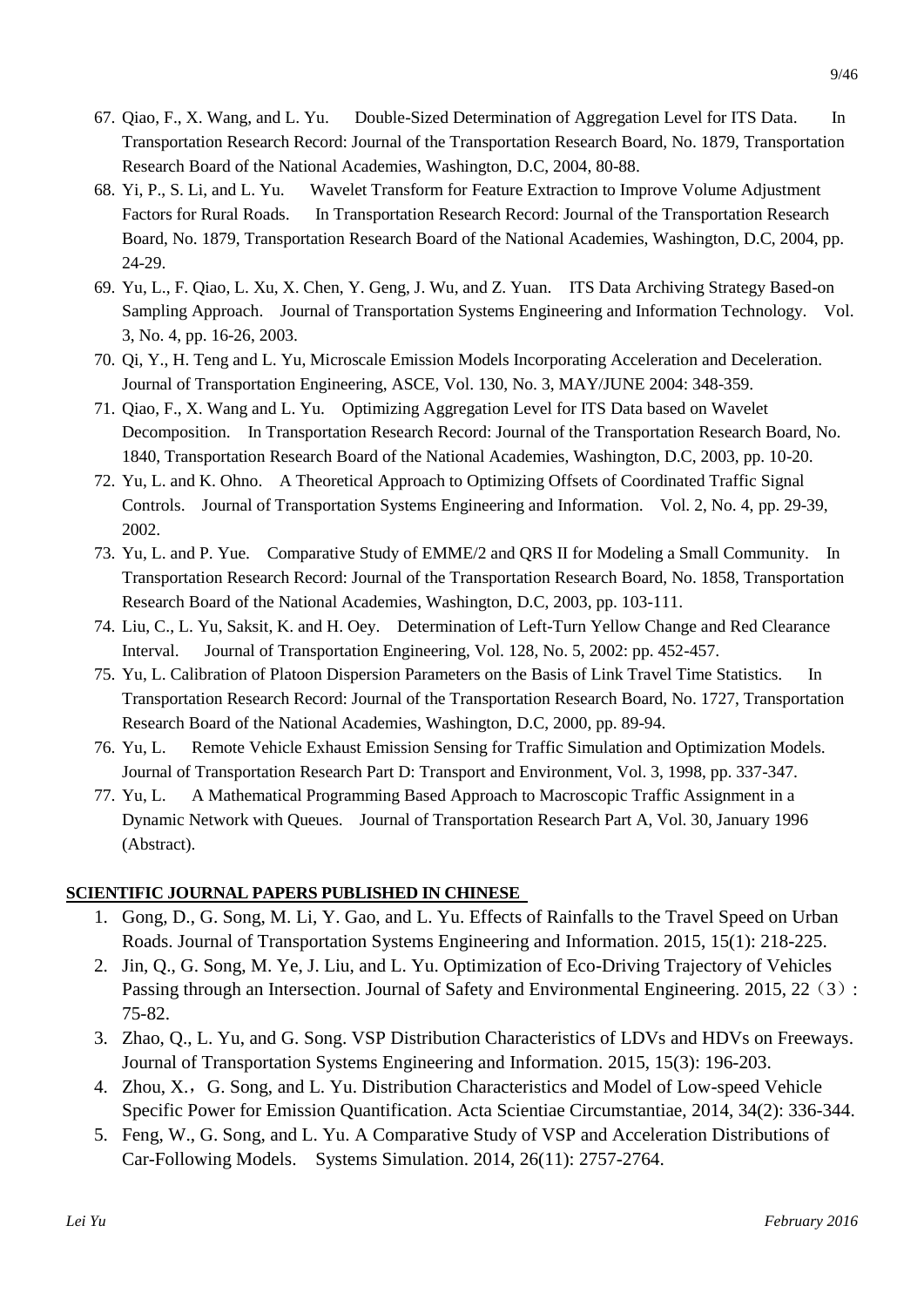- 6. Yue, Y., L. Yu, L. Zhu, G. Song, and X. Chen. Evaluation Models for Macroscopic Traffic States on Expressways based on Speed Mileage Distributions. Journal of Transportation Systems Engineering and Information. 2014, 14(4): 85-92.
- 7. Yue, Y., G. Song, G. Huang, and L. Yu. Application of MOVES in the Assessment of Microscopic Traffic Emissions. Traffic Information and Safety, 2013, 31(6): 47-53.
- 8. Li, M., G. Song, L. Yu, and Y. Zhang. Feasibility Study of Road Traffic Emission Assessment based on VISSIM. Journal of Transportation Systems Engineering and Information, 2013, 13(5): 56-63.
- 9. Zhu, L, G. Song, L. Yu, H. Wen, and P. Sun. Real-Time Evaluation Index of Traffic Conditions Based on Public Travel Perception Surveys and Estimation. Journal of Beijing University of Technology,2013(10): 1526-1531.
- 10. Zhu, L., L. Yu and G. Song. MFD-based Analysis of Macroscopic Traffic Conditions and Influential Factors for Road Networks. Journal of Huanan Institute of Technology, 2012, 40(11), pp. 138-146.
- 11. Gao, Y., L. Yu, G. Song, Y. Xu, and Y. Hao. Development and Simulation Implementation of Traffic Emission Model. Systems Simulation, 2012, Vol. 24, No.4x, pp. 887-891.
- 12. Zhu, L., L. Yu, G. Song, J. Guo, and H. Wen. Temporal Dimension Characteristics of Traffic Congestions based on Floating Car Data. Journal of Beijing Jiaotong University. Vol. 35, No. 6, Dec 2011, pp. 7-12.
- 13. Zhu, L., L. Yu, L. Zhao, J. Guo, and H. Wen. Analysis of the Design of Exclusive Bus Lanes on the Western 3rd Ring-Road Expressway in Beijing based on INTEGRATION. Journal of Transportation Systems Engineering and Information. Vol. 11, No. 1, 2011, pp. 50-55.
- 14. Xu, L., L. Yu, M. Yu, and G. Song. Estimation Mechanism and Methodology of Mobile Source Emissions in U.S. Journal of Highway and Transportation Science and Technology. Vol. 28, No. 8, 2011, pp.154-158.
- 15. Cheng, Y., L. Yu, H. Wang, Y. Hao, and G. Song. Comparative Analysis of MOBILE vs. COPERT Emission Models based on PEMS. Journal of Transportation Systems Engineering and Information. 2011, Vol. 11, No.3, pp. 176-181.
- 16. Zhao, N., L. Yu, X. Chen, J. Guo and H. Wen. Multi-dimensional Study of Traffic Flow Characteristics on Expressways in Beijing. Journal of Beijing Jiaotong University. 2010, Vol. 34, No. 6, pp. 35-39.
- 17. Song, G., L. Yu, M. Yu, and Y. Yu. Challenges in Responding Climate Change and Analysis of International Experiences. China Science and Technology Paper Online. March 12, 2010: [http://www.paper.edu.cn/index.php/default/releasepaper/content/201003-345.](http://www.paper.edu.cn/index.php/default/releasepaper/content/201003-345)
- 18. Song, G. and L. Yu. VSP Distribution Characteristics and Models of Vehicles on Urban Expressways. Journal of Transportation Systems Engineering and Information. 2010, Vol. 10, No. 6, pp. 133-140.
- 19. Hao, Y., C. Shao, L. Yu, G. Song, and Y. Xu. Multi-Layer Analysis of Fuel Consumption and Emissions of Heavy-Duty Diesel Vehicles in Transportation Networks. Journal of Transportation Systems Engineering and Information. 2010, Vol. 10, No. 5, pp. 123-129.
- 20. Hao, Y., L. Yu, and H. Wang. Development and Application of Vehicle Emission Remote Sensing Technologies. Journal of Safety and Environmental Engineering. 2010, Vol. 17, No. 4, pp. 46-51.
- 21. Huang, G., G. Song, L. Yu, and Y. Xu.. Comprehensive Mobile Source Emission Model MOVES. Journal of Transportation Information and Security. 2010, Vol. 28, No. 4, pp. 49-53.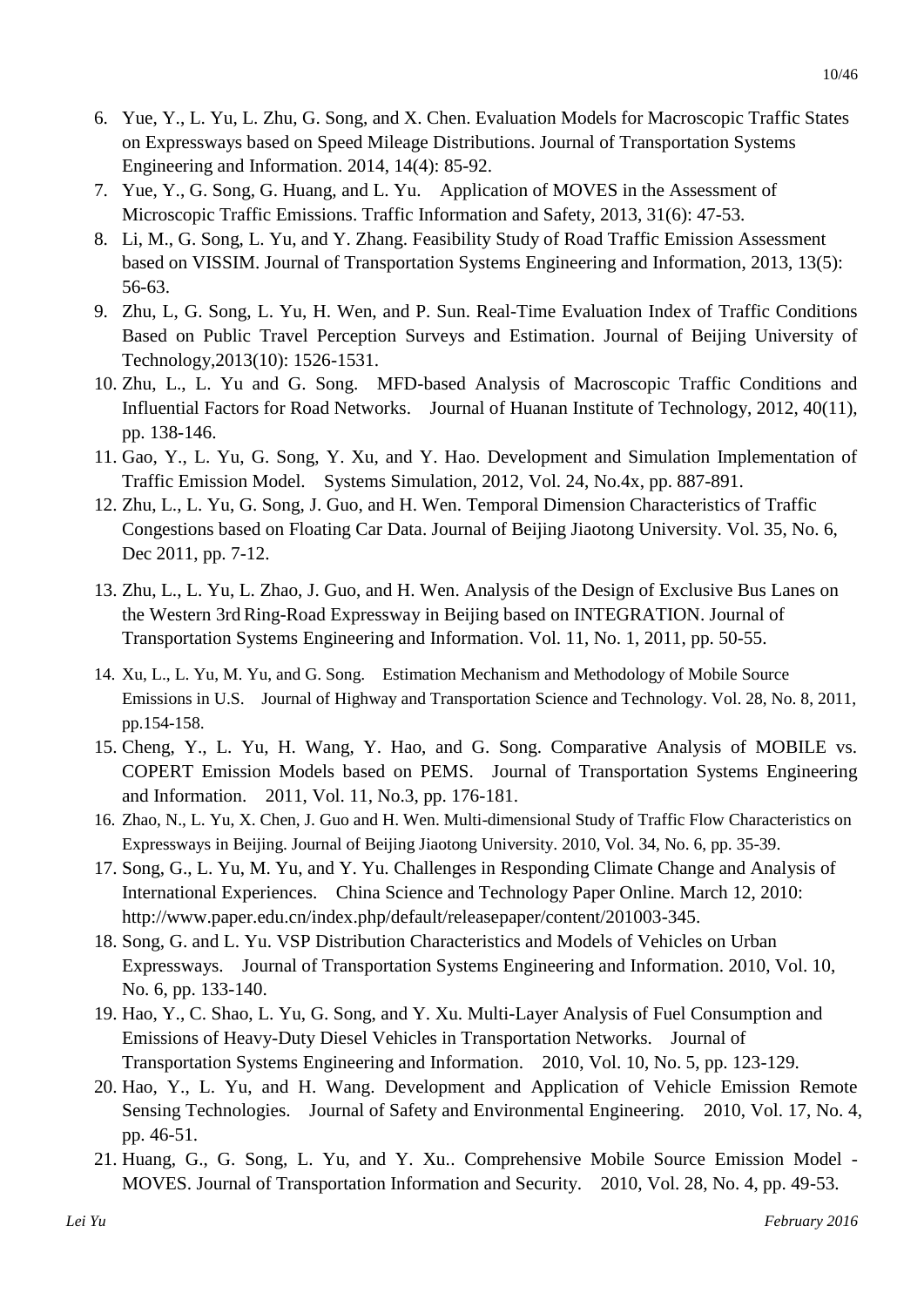- 22. He, B., X. Chen, L. Yu, Y. Liang, X. Cheng, and Z. Xin. Synthesis of Urban Road Coding Standard and Method. Journal of Road Traffic and Safety. Oct. 2009, Vol. 9, No. 5, pp. 27-31.
- 23. Guo, S., X. Chen, L. Yu, and D. Hu. Average Waiting Time Model for Transferring from Rail Transit to Regular Buses. Journal of Transportation Systems Engineering and Information Technology. 2010, Vol. 10, No. 2, pp. 143-147.
- 24. Guo, S., L. Yu, X. Chen, and Y. Zhang. Analysis and Strategies for the Travel Characteristics of Buses in Beijing. Journal of Comprehensive Transportation. 2010, No. 4, pp. 58-61.
- 25. Xu, Y., L. Yu, and N. Zhao. Design and Implementation of Road Network Editing System for INTEGRATION Simulation Model. Journal of Transportation Information and Safety. 2010, 28(2), pp. 88-92.
- 26. Xu, Y., L. Yu, G. Song, and Y. Hao. VSP Divisions for Dioxides of Light-Duty Vehicles. Journal of Environmental Science. 2010, Vol. 30, No. 7, pp. 1358-1365.
- 27. Hao, Y., L. Yu, G. Song, Y. Xu, and H. Wang. Driving and Emission Characteristics of Diesel Buses Based on PEMS Technologies. Journal of Automotive Engineering. 2010, Vol. 32, No. 2, pp. 103-109.
- 28. Guo, S., L. Yu, G. Song, Y. Hao, and H. Zhao. Simulation Study of Emission Temporal-Spatial Distributions for Areas Affected by Large Events. Journal of Systems Simulation. 2010, Vol. 22, No. 1, pp. 216-221.
- 29. Guo, P., L. Yu, N. Zhao, and H. Zhao. Comparative Study of Application-Oriented Dynamic Traffic Simulation Models for Urban Road Networks. Journal of Transportation Standardization. 2010, No. 215/217, pp. 103-107.
- 30. Zhang, Y., L. Yu, N. Zhao, L. Zhu, and X. Chen. Application of SPSA Algorithm in Calibrating Parameters of Microscopic Traffic Simulation Model VISSIM. Journal of Transportation Systems Engineering and Information Technology. 2010, Vol. 10, No. 4, pp. 44-49.
- 31. Zhao, H., L. Yu, J. Guo, N. Zhao, H. Wen, and L. Zhu. Estimation of Dynamic OD Based on FCD and RTMS Data. Journal of Transportation Systems Engineering and Information Technology. 2010, Vol. 10, No. 1, pp. 72-80.
- 32. Hu, T., L. Yu, and N. Zhao. Synthesis of Dynamic Traffic Assignment Theories. Journal of Transportation Standardization. May2010, No. 220, pp. 6-10.
- 33. Gao, Y., L. Yu, G. Song, Y. Xu, and Y. Hao. Development and Implementation of Dynamic Vehicle Emission Quantification System. China Scientific Paper Online, January 15, 2010, http://www.paper.edu.cn/paper.php?serial\_number=201001-87.
- 34. Cheng, Y., L. Yu, H. Wang, Y. Hao, and G. Song. A Comparison of Emission Models MOBILE and COPERT based on PEMS. China Scientific Paper Online, January 15, 2010, http://www.paper.edu.cn/paper.php?serial\_number=201001-100.
- 35. Liu, J., L. Yu, G. Song, and Y. Hao. Comparative Analysis Real Emission Factors vs. MOBILE6 Emission Factors for Heavy-Duty Diesel Buses under Different Emission Standards. Journal of Safety and Environmental Engineering. 2009, Vol. 16, No. 6, pp. 30-35.
- 36. Chen, X., G. Lin, and L. Yu. Operational Dispatching Coordination Model for Regular Bus Transit and Rail Transit. Journal of Systems Engineering Theory and Practice. 2009, Vol. 29, No. 10, pp. 163-173.
- 37. Zhao, H., L. Yu, L. Yu, N. Zhao, and P. Guo. Analysis and Applications of Key Elements of Mesoscopic Traffic Simulation Model. Journal of Logistics Technology. 2009, Vol. 28, No. 5, pp. 45-48.
- 38. Zhao, H. and L. Yu. Study and Applications of INTEGRATION in Olympic Exclusive Lanes as Emergency Alternative Routes. Journal of Logistics Technology. 2009, Vol. 28, No. 3, pp. 39-42.
- 39. Chen, K. and L. Yu. Travel Time Reliability Model Based on Log-Normal Distribution. Journal of Beijing Jiaotong University. 2009, Vol. 33, No. 3, pp. 35-39.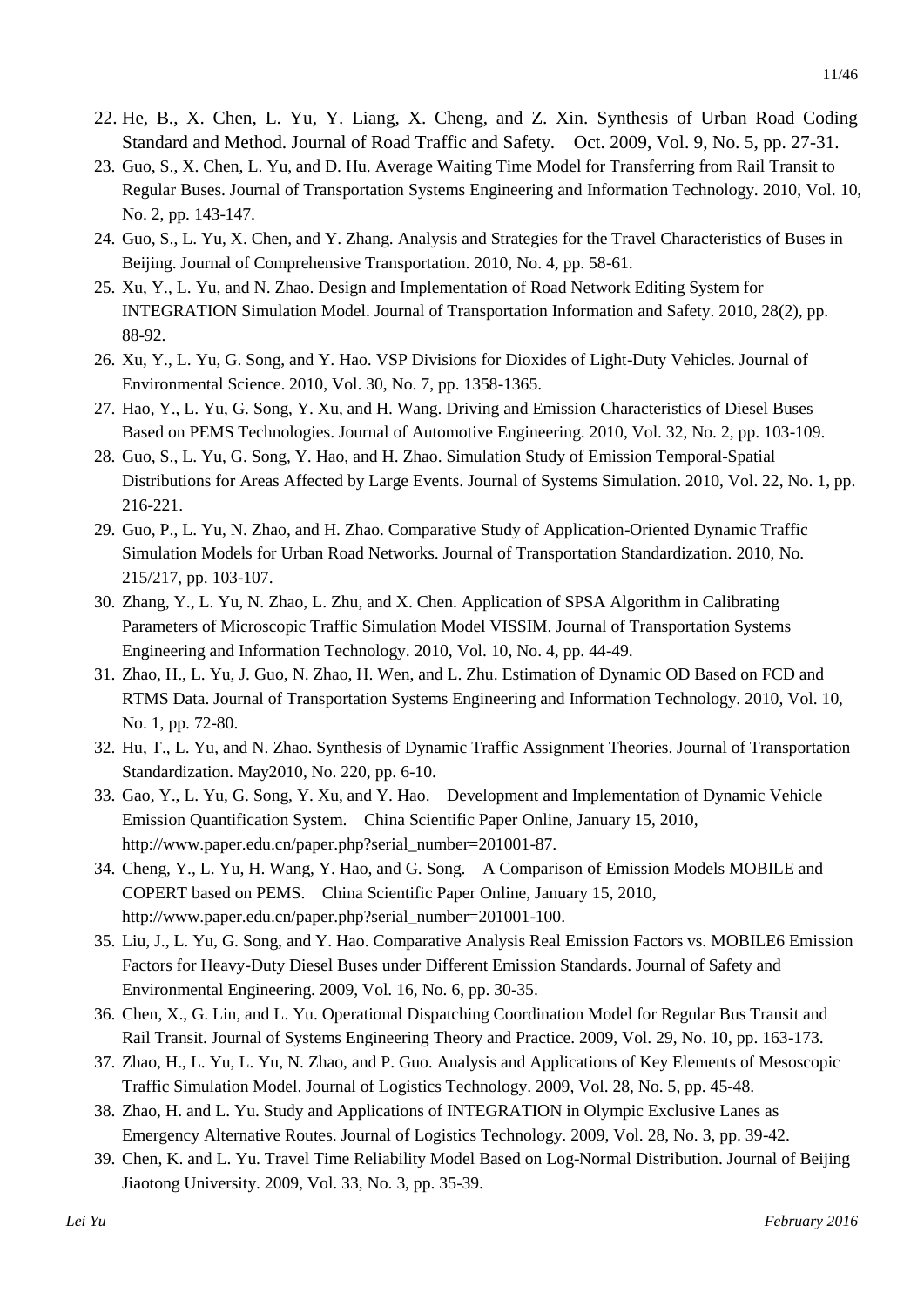- 40. Zhang, Y. and L. Yu. Approach and Application of Traffic Impact Study Based on TransCAD Multi-modal Assignment. Journal of Transportation Standardization. 2010, No. 196, pp. 43-46.
- 41. Zhang, Y., X. Chen, L. Yu, P. He, and G. Lin. Operational Coordination Model of Rail Transit and Regular Bus Transit Based on Transferring Stations. Journal of Rail Transportation. 2009, Vol. 31, No. 3, pp. 11-19.
- 42. Xu, Y., L. Yu, G. Song, and Y. Hao. Development and Application of Macroscopic Emission Model for China. Journal of Transportation Systems Engineering and Information Technology, 2009, Vol. 9, No. 2, pp. 147-154.
- 43. Zhang, Y., X. Chen, X. Zhang, G. Song, Y. Hao, and L. Yu. Evaluation of Impact of Traffic Signal Controls on Vehicle Emissions. Journal of Transportation Systems Engineering and Information Technology, 2009, Vol. 9, No. 1, pp. 150-155.
- 44. He, P., X. Chen, and L. Yu. GIS-based Urban Road Coding Algorithms and System Development. Journal of Transportation and Computers, 2008, Vol. 26, No. 6, pp. 170-174.
- 45. Chen, K., L. Yu, and H. Zhao. Road Network Dynamic Traffic Simulation Platform and Application Analysis under Large Event. Journal of Systems Simulation, 2008, Vol. 20, No. 20, pp. 5725-5730.
- 46. Guo, S., L. Yu, X. Chen, and K. Chen. A Synthesis of Assessment Indicators for Road Network Reliability. Journal of Urban Traffic, 2008, Vol. 6, No. 5: 64-68.
- 47. Hao, Y., L. Yu, C. Shao, and X. Liu. A Comparative Study of PM Emissions for Before- and After-Installation of DFP for Diesel Vehicles. Journal of Automobile Engineering, 2008, 30(9): 768-774.
- 48. Yu, L., L. Yu, Y. Qi, J. Wang, and H. Wen. Traffic Incident Detection Algorithm for Urban Expressways based on Floating Car Data. Journal of Transportation Systems Engineering and Information Technology. Vol. 8, No. 4: 36-41.
- 49. Yu, L., L. Yu, T. Wan, and X. Chen. A Simulation Study of Traffic Signal Optimizations based on an Integrated Factors of Environment and Delays. Journal of Systems Simulation, 2008, 20(11): 3016-3019.
- 50. Zhang, X., L. Yu, and M. Liu. Demand-based Traffic Congestion Assessment Models for Road Networks. Journal of Modern Traffic Technology, 2008, Vol. 5, No. 6, pp. 71-75.
- 51. Liu, M., L. Yu, X. Zhang, and S. Guo. Cumulative Logistic Regression-Based Measurement Models of Road Traffic Congestion Intensity. Journal of Beijing Jiaotong University. 2008, Vol. 32, No. 6, pp. 52-56.
- 52. Song, G., L. Yu, and Z. Wang. A Practical Model to the Assessment of Road Traffic Fuel Economic Efficiency for Light-Duty Vehicles. Journal of Automotive Engineering, June 2008, Vol. 30, No. 6, pp. 470-475.
- 53. Song, G., L. Yu, and X. Zhang. Emission Modeling and Analysis at a Toll Station based on PEMS. Journal of Transportation Systems Engineering and Information Technology, 2008 8 (3): 49-57.
- 54. Wang, J., L. Yu, X. Chen, and G. Song. Implementation of Programming for Estimating Total Vehicle Emissions for a City. Journal of Safety and Environmental Engineering, 2008, 15(2): 47-49.
- 55. Chen, J., L. Yu, X. Chen, and K. Chen. A Synthesis of Assessment Methods for Road Network Reliability. Journal of Urban Traffic, 2008, Vol. 6, No. 1: 67-70, 64.
- 56. Liu, M., L. Yu, Y. Geng, and X. Chen. Development and Applications of Aggregation Approach to the Double-Side Optimization for ITS Data based on Wavelet. Journal of Transportation Systems Engineering and Information Technology, Vol. 8, No. 1, 2008: 49-54.
- 57. Teng, H., L. Yu, H. Zhao, and Y. Jiang. A Case Study of Mesoscopic Traffic Simulation Using INTEGRATION. Journal of Transportation Standardization, 2008, 1: 148-153.
- 58. Song, G., L. Yu, F. Mo, and X. Zhang. A Comparative Study of Emissions for Hybrid Vehicles and Gasoline Vehicles. Journal of Automobile Engineering, 2007, 29 (10): 865-869.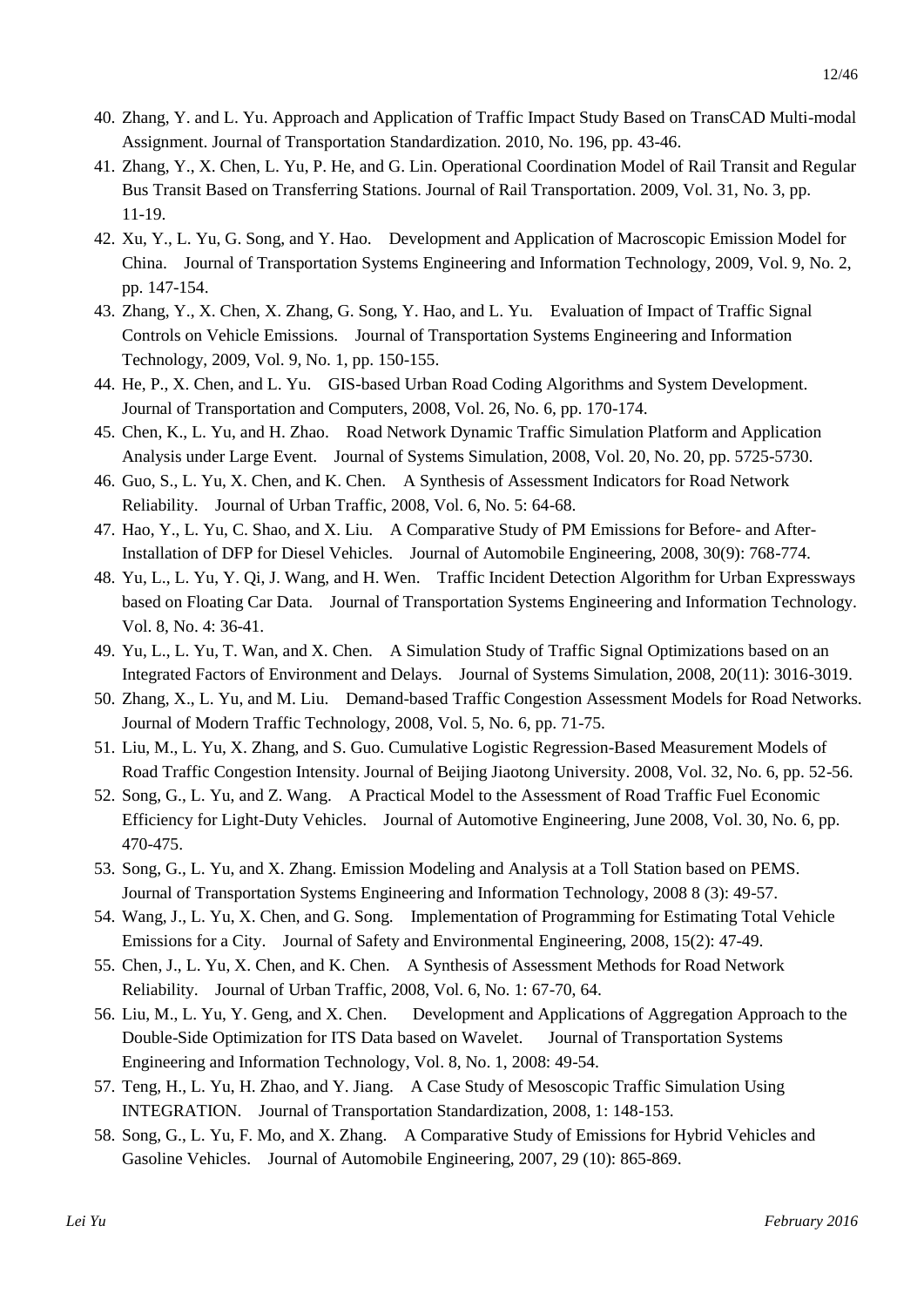- 59. Song, G., L. Yu, F. Mo, and X. Zhang. PEMS-based Examination of Real-World Emissions. Journal of Automobile Engineering, 2008, 30(6): 470-475.
- 60. Hao, Y., L. Yu, B. Han, and G. Song. A Review of Emission Dispersion Models at Intersections. Journal of Environmental Pollution and Protection, 2007, 30(4): 103-105.
- 61. Jiang, Y., L. Yu, K. Chen, L. Yu, and H. Teng. Evaluation of Traffic Management and Control Alternatives for the Olympic Opening Ceremony Based on the Reliability. Journal of Transportation and Computer, 2007, 25(4): 1-4.
- 62. Qiu, H., L. Yu, B. Han., and G. Song. A Comprehensive Approach to the Assessment of Benefits of Emission Control Strategies. Journal of Environmental Protection Science, 2007, 33(4): 91-93.
- 63. Song, G. and L. Yu. Methods and Practices of Environmental Assessment in Urban Transportation Planning. Journal of Safety and Environmental Engineering, 2007, 14(3): 6-10.
- 64. Guo, S., L. Yu, and G. Song. Comparative Analysis of Real Emission Factors vs. MOBILE 6 Emission Factors for Heavy-Duty Vehicles. Journal of Safety and Environmental Engineering, 2007, 14(2): 17-21.
- 65. Zhao, N., L. Yu, Y. Geng, and X. Chen. SVM-based Approach to the ITS Data Fusion at Data Layer. Journal of Transportation Systems Engineering and Information Technology, 2007, 7(2): 32-38.
- 66. Chen, K. and L. Yu. Microscopic Traffic-Emission Simulation and Case Study for Evaluation of Traffic Control Strategies. Journal of Transportation Systems Engineering and Information, 2007, 7(1), pp. 93-99.
- 67. Geng, Y., L. Yu, X. Wu, M. Liu, H. Zhao, and J. Wu. Development and Application of ITS Data Compression Based on Signal Processing Technique. Journal of Civil Engineering, 2006, 39(11), pp. 107-113.
- 68. Guo, J., L. Yu., and M. Liu. Database Design for the Evaluation of Congestion Mitigation of Beijing City. Scientific Information. No. 10, pp. 9-7, 2006.
- 69. Wan, T., L. Yu, L. Yu., and G. Song. Development and Application of Basic Traffic and Emission Database System for Beijing. Journal of Transportation and Computers, 2006, 24(5): 28-30.
- 70. Mo, F., L. Yu., and G. Song. A Review of PEMS Related Research. Journal of Vehicles and Power, 2006, 104(4): 57-62.
- 71. Zhang, X., L. Yu., and G. Song. PEMS-based Characteristics Analysis of Emissions at Intersections. Journal of Safety and Environmental Engineering. Vol. 13, No. 3, pp. 50-54, 2006.
- 72. Chen, X., L. Yu., Y. Geng, and Y. Gao. A Case Study on the Regional ITS Architecture Development. Journal of Chinese Highways. Vol. 19, No. 1, pp. 84-88, 2006.
- 73. Qiu, H., B. Han, L. Yu., and G. Song. Comparative Study of Real Emissions for LPG-Gasoline Vehicles Journal of Safety and Environment. Vol. 6(1), pp. 121-124, 2006.
- 74. Geng, Y., L. Yu., and W. Qiao. A Review of Real-Time ITS Data Management and Demand Analysis. Journal of Transportation Systems Engineering and Information and Technology. Vol. 5(6), pp. 47-53, 2005.
- 75. Liu, Y., B. Han., L. Yu, and G. Song. Analysis of Real-Time Emission Data on Fukang Vehicles. Journal of Safety and Environmental Engineering. Vol. 12, No. 4, 2005.
- 76. Wan, T. and L. Yu. Comparative Study of Real-World Emission Factors with MOBILE 6 for Jieda Vehicles. Journal of Transportation and Environmental Protection. Vol. 26, No. 2, pp. 11-14, 2005.
- 77. Gao, Y., L. Yu, X. Chen, and Q. Chu. Exploratory Application of Experimental Traffic Engineering Methods – Application of Microscopic Simulation Techniques to Support the Design of Traffic Flow Organization. Journal of Transportation Systems Engineering and Information. Vol. 5, No. 4, pp. 46-52, 2005.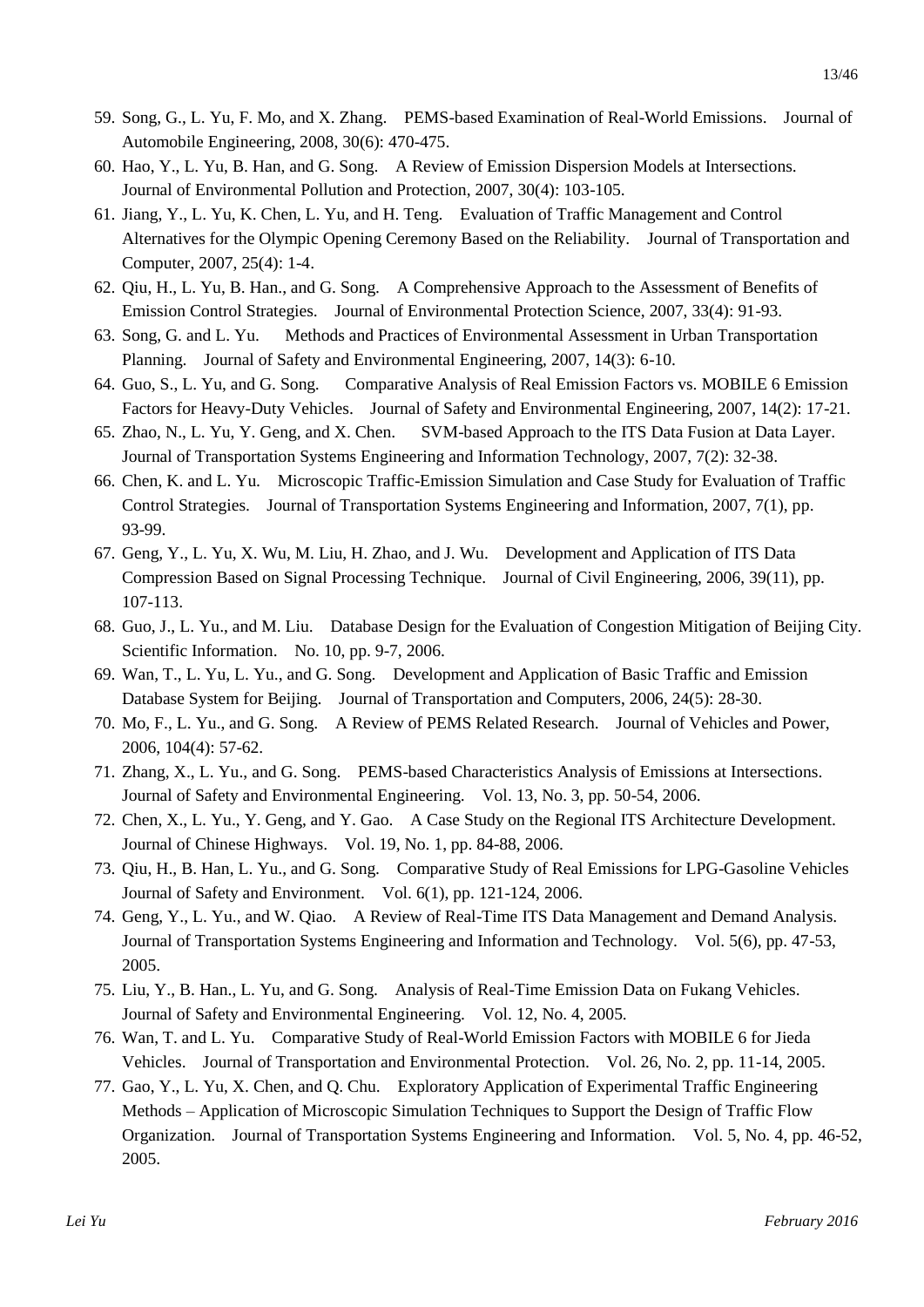- 78. Chen, X., L. Yu, and G. Lin. Impact Analysis of ITS Technologies on Urban Integrated Public Transportation Systems Coordination. Journal of Transportation Systems Engineering and Information. Vol. 3, No. 3, pp. 13-17, 2005.
- 79. Yang, F., L. Yu., and G. Song. Survival Probability-Based Dynamic Vehicle Age Distribution Model. Journal of Chinese Safety Science. Vol. 15, No. 6, 2005.
- 80. Yu, L., F. Qiao, and J. Liu. Vehicle Miles Traveled (VMT) Estimation Model based-on the Sampled Traffic Counts and Link Characteristics. Journal of Transportation Systems Engineering and Information and Technology. Vol. 5, No. 1, pp. 38-46, February 2005.
- 81. Yu, L., F. Qiao, and J. Liu. Development of VMT Model for Forecasting Vehicle Emissions. Journal of Transportation and Environment, Vol. 26, No. 1, pp. 7-9, 22, February 2005.
- 82. Geng, Y., L. Yu, and H. Zhao. ITS Data Quality Control Techniques and Applications. Journal of Chinese Safety Science. Vol. 15, No. 1, pp. 82-87, January 2005.
- 83. Geng, Y., and L. Yu. Real-Time ITS Data Management and Demand Analysis. Journal of Transportation Systems Engineering and Information and Technology. Vol. 5, No. 5, 2005.
- 84. Wang, W., L. Yu, J. Liu, and G. Song. Comparative Study of Real-Time Emission Factors of Mid-Size Bus with Predictions from MOBILE6. Journal of Transportation and Environment, Vol. 26, Vol. 3, June 2005.
- 85. Wang, W., L. Yu, W. Pei, and F. Yang. Review of Emission Dispersion Models based on Gaussian Line-Source Model. Journal of Transportation and Environment, Vol. 25, No. 5, pp. 7-10, October 2004.
- 86. Liu, J. and L. Yu. The Exploratory Application of Real-Time Vehicle Emission Data Collection in Beijing. Journal of Transportation and Environment, Vol. 25, No. 6, pp. 13-15, December 2004.
- 87. Yang, F., and L. Yu. Adjusting Vehicle Mileage Accumulative Rates in Beijing Making Use of Small Sample Survey. Journal of Northern Jiaotong University, Vol. 28, 2004: 82-85.
- 88. Yu, L., X. Chen, Y. Geng, F. Qiao, X. Wang, M. Liu, Z. Yuan. ITS Data Aggregation Based-on Wavelet Transformation. Journal of Tsinghua University (Sci & Tech). Vol. 44, No. 2, 2004.
- 89. Wu, J., L. Yu, Z. Yuan, Y. Geng, and M. Liu. Applications of Real-Time ITS Data Sampling Techniques and Case Analysis. Journal of Transportation Systems Engineering and Information Technology. Vol. 4, No. 2. May 2004, pp. 31-41.
- 90. Chen X., L. Yu, J. Guo, and Y. Quan. A Comparison and Analysis of ITS Development in U.S, Europe and Japan. Journal of Urban Planning. Vol. 28, No. 7, 2004:75-79.
- 91. Pei, W., L. Yu, F. Yang, W. Wang, and G. Song. Application of On-board Emission Measurement System OEM. Journal of Transportation and Environment. Vol. 25, No. 1, pp. 18-22. February 2004.
- 92. Wang, W., L. Yu, F. Yang, W. Pei, and G. Song. Development of OEM-based Vehicle Driving Cycles. Journal of Transportation and Environment. Vol. 25, No. 2, pp. 14-17. April 2004.
- 93. Pei, W., L. Yu, F. Yang, W. Wang, and G. Song. Development of Vehicle Driving Cycles for Beijing. Journal of Transportation and Environment. Vol. 25 No. 3, pp. 14-17, June 2004.
- 94. Chen, X., L. Yu, J. Guo, and Y. Quan. Recent Development of ITS in U.S. Journal of World Highways. Vol. 23, No. 2, 2003: 9-12.
- 95. Huang, Q., L. Yu, F. Yang, and G. Song. Summary of Vehicle Emission Evaluation Models. Journal of Transportation and Environment. Vol. 24, No. 6, pp. 18-22. December 2003.
- 96. Yuan, Z., M. Liu, and L. Yu. Analysis of Development of ITS Data Management Techniques. Journal of Science and Technology Guidance. No. 1, 2003.
- 97. Gao, Y., L. Yu, Z. Wang, and X. Chen. Application of ITS Systems Architecture in the Design of ITS Projects. Journal of Intelligent Transportation Systems. April 2003, pp. 30-34, Tsinghua University, Beijing, China.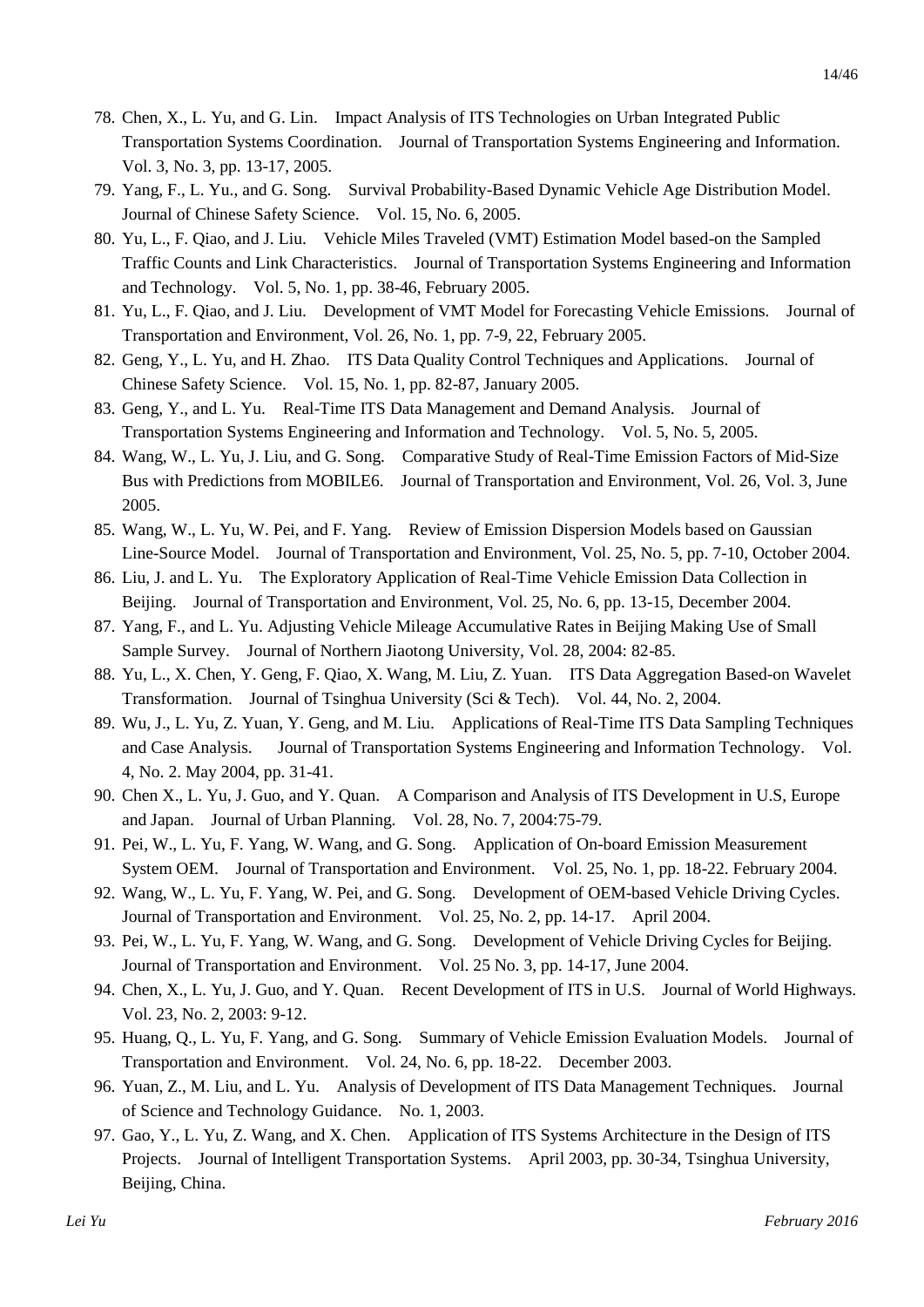- 99. Gazis, D.C., Liu, C. and Yu, L. Development and Prospect of ITS and Traveler Information Systems. Journal of Intelligent Transportation Systems, Vol. 2, December 1999, Tsinghua University, China.
- 100. Yu, L., F. Qiao, L. Xu, X. Chen, Y. Geng, J. Wu, and Z. Yuan. Sampling Technique-Based ITS Data Archiving Strategies. Journal of Transportation Systems Engineering and Information. Nov. 2003, Vol. 3, No. 4, pp. 26-26.
- 101. Yu, L. and L. Yu. Development of ITS Industry in China. Journal of Intelligent Transportation Systems. 2004, Vol. 6, No. 4., Tsinghua University, China.
- 102. Yu, L. and K. Ohno. Theoretical Algorithms to the Optimization of Offset for Coordinated Traffic Signal Controls. Journal of Transportation Systems Engineering and Information. Aug. 2002, Vol. 2, No. 4, pp. 29-39.

#### **PEER-REVIEWED CONFERENCE PROCEEDING PAPERS**

- 1. Zhang, J., L. Yu, J. Guo, Y. Cheng, W. He, and G. Song. Optimized Adjustment of Speed Resolution and Time Alignment Data for Improving Emission Estimations. Accepted for 95th Transportation Research Board Annual Meeting Paper 16-2997, Transportation Research Board of the National Academies, Washington, DC, Jan 2016.
- 2. Li, M., L. Yu, G. Song, and L. Xie. Traffic State Clustering Approach to Lower the Estimation Uncertainty of Greenhouse Gas Emissions based on Traffic Spatial and Temporal Characteristics. Accepted for 95th Transportation Research Board Annual Meeting Paper 16-2987, Transportation Research Board of the National Academies, Washington, DC, Jan 2016.
- 3. Tang, P., M. Azimi, J. Munni, F. Qiao, and L. Yu. Examining the Impact of Eco-driving Advising Strategies on Vehicle Emissions for Vehicles travelling within Intersection Vicinities. Accepted for 95th Transportation Research Board Annual Meeting Paper 16-2410, Transportation Research Board of the National Academies, Washington, DC, Jan 2016.
- 4. Lu, H., G. Song, and L. Yu. A Comparison and Modification of Car-following Models for Emission Estimation. Accepted for 95th Transportation Research Board Annual Meeting Paper 16-3329, Transportation Research Board of the National Academies, Washington, DC, Jan 2016.
- 5. Wu, Y., F. Qiao, and L. Yu. Evaluation of the Impact of Work Zone on Vehicular Emissions in Consideration of Roughness Profile. Accepted for 95th Transportation Research Board Annual Meeting Paper 16-4740, Transportation Research Board of the National Academies, Washington, DC, Jan 2016.
- 6. Sun, X, X. Chen, Y. Qi, B. Mao, L. Yu, and P. Tang. Analyzing the Effects of Different Advanced Traffic Signal Status Warning Systems on Vehicle Emission Reductions at Signalized Intersections. Accepted for 95th Transportation Research Board Annual Meeting Paper 16-5294, Transportation Research Board of the National Academies, Washington, DC, Jan 2016.
- 7. Zhai, Z, G. Song, H. Lu, W. He, and L. Yu. A Validation of Temporal and Spatial Consistency of Facility- and Speed-Specific VSP Distribution for Emissions Estimation: A Case Study in Beijing. Accepted for 95th Transportation Research Board Annual Meeting Paper 16-3341, Transportation Research Board of the National Academies, Washington, DC, Jan 2016.
- 8. Zhai, Z, G. Song, H. Lu, C. Lyu, and L. Yu. Eco-Driving Approach for Hybrid Electric Vehicles Based on Vehicle Specific Power: A Case Study in Beijing. Accepted for 95th Transportation Research Board Annual Meeting Paper 16-3333, Transportation Research Board of the National Academies, Washington, DC, Jan 2016.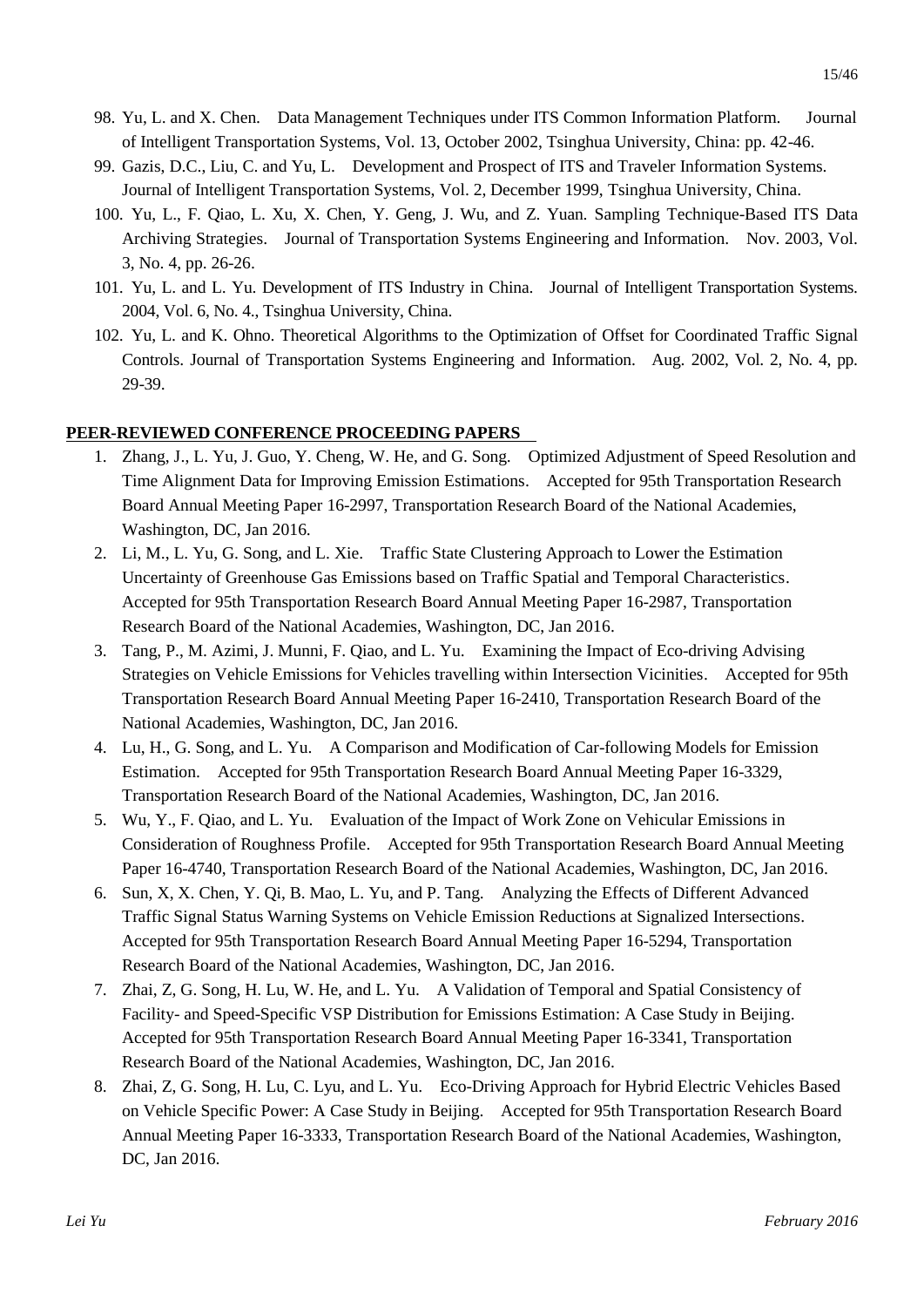- 9. Qi, Y, Y. Wang, X. Chen, R. Cheu, and L. Yu. Methods of Dropping Auxiliary Lanes at Freeway Weaving Segments. Accepted for 95th Transportation Research Board Annual Meeting Paper 16-6748, Transportation Research Board of the National Academies, Washington, DC, Jan 2016.
- 10. Chen, X, L. Yu, X. Jia, and H. Gong. Capacity Modelling for Weaving, Merge, and Diverge Sections with Median Exclusive Bus Lanes on the Urban Expressway: a Micro-simulation Approach. Accepted for 95th Transportation Research Board Annual Meeting Paper 16-3249, Transportation Research Board of the National Academies, Washington, DC, Jan 2016.
- 11. Liu, S, G. Song, J. Sun, X. Zhang, and L. Yu. Patter Clustering and Characteristics of Traffic Performance Index in Megacities – A Case in Beijing. Accepted for 95th Transportation Research Board Annual Meeting Paper 16-3320, Transportation Research Board of the National Academies, Washington, DC, Jan 2016.
- 12. Zhang, S., G. Song, L. Yu, and Y. Zhao. A Practical Framework Model for Estimating Fuel Consumption and Emissions on Urban Networks based on Multi-Source Data. Proceedings of the 15th Cota International Conference of Transportation Professionals, Chinese Overseas Transportation Association (COTA), Beijing, July 2015.
- 13. Jin, Q., G. Song, M. Ye, and L. Yu. Optimization of Eco-Driving Trajectories at Intersections for Energy Saving and Emission Reduction. Proceedings of the 15th Cota International Conference of Transportation Professionals, Chinese Overseas Transportation Association (COTA), Beijing, July 2015.
- 14. Li, M., L. Yu, Z. Zhai, W. He, and G. Song. Development of Emission Factors for Urban Road Network Based on Speed Distributions. 94th Transportation Research Board Annual Meeting Paper 15-2731, Transportation Research Board of the National Academies, Washington, DC, Jan 2015.
- 15. Kou, W., X. Chen, L. Yu, and Y. Qi. Urban Commuters' Valuation of Travel Time Reliability based on Stated Preference Survey: a Case Study of Beijing. 94th Transportation Research Board Annual Meeting Paper 15-2165, Transportation Research Board of the National Academies, Washington, DC, Jan 2015.
- 16. Gong, D., G. Song, M. Li, Y. Gao, and L. Yu. Impact of Rainfalls on Travel Speed on Urban Roads in Beijing. 94th Transportation Research Board Annual Meeting Paper 15-2714, Transportation Research Board of the National Academies, Washington, DC, Jan 2015.
- 17. Rahman, R., F. Qiao, Q. Li, L. Yu, and P. Kuo. Smart Phone Based Forward Collision Warning Message in Work Zones to Enhance Safety and Reduce Emissions. 94th Transportation Research Board Annual Meeting Paper 15-0648, Transportation Research Board of the National Academies, Washington, DC, Jan 2015.
- 18. Song, G., L. Yu, and Z. Geng. Optimization of Wiedemann and Fritzsche Car-Following Models for Emission Estimation. 94th Transportation Research Board Annual Meeting Paper 15-5701, Transportation Research Board of the National Academies, Washington, DC, Jan 2015.
- 19. Hoover, C., L. Yu, F. Qiao, and M. Azimi. Emission Implications of Alternative Origin-Destination Routes: Case Study in Houston, Texas. 94th Transportation Research Board Annual Meeting Paper 15-2511, Transportation Research Board of the National Academies, Washington, DC, Jan 2015.
- 20. Chen, X., L. Yu, Y. Qi, X. Li, and X. Sun. Analysis of Effects of Signal-Related Parameters on Intersection Speed Profiles: Alternative Perspective to Estimate Emissions for Signalized Intersections. 94th Transportation Research Board Annual Meeting Paper 15-2102, Transportation Research Board of the National Academies, Washington, DC, Jan 2015.
- 21. Li, Z., L. Yu, F. Qiao, and J. Wang. Feasibility Study of Using Driving Simulator to Develop Operating Mode Distributions for Emission Analysis. 94th Transportation Research Board Annual Meeting Paper 15-1437, Transportation Research Board of the National Academies, Washington, DC, Jan 2015.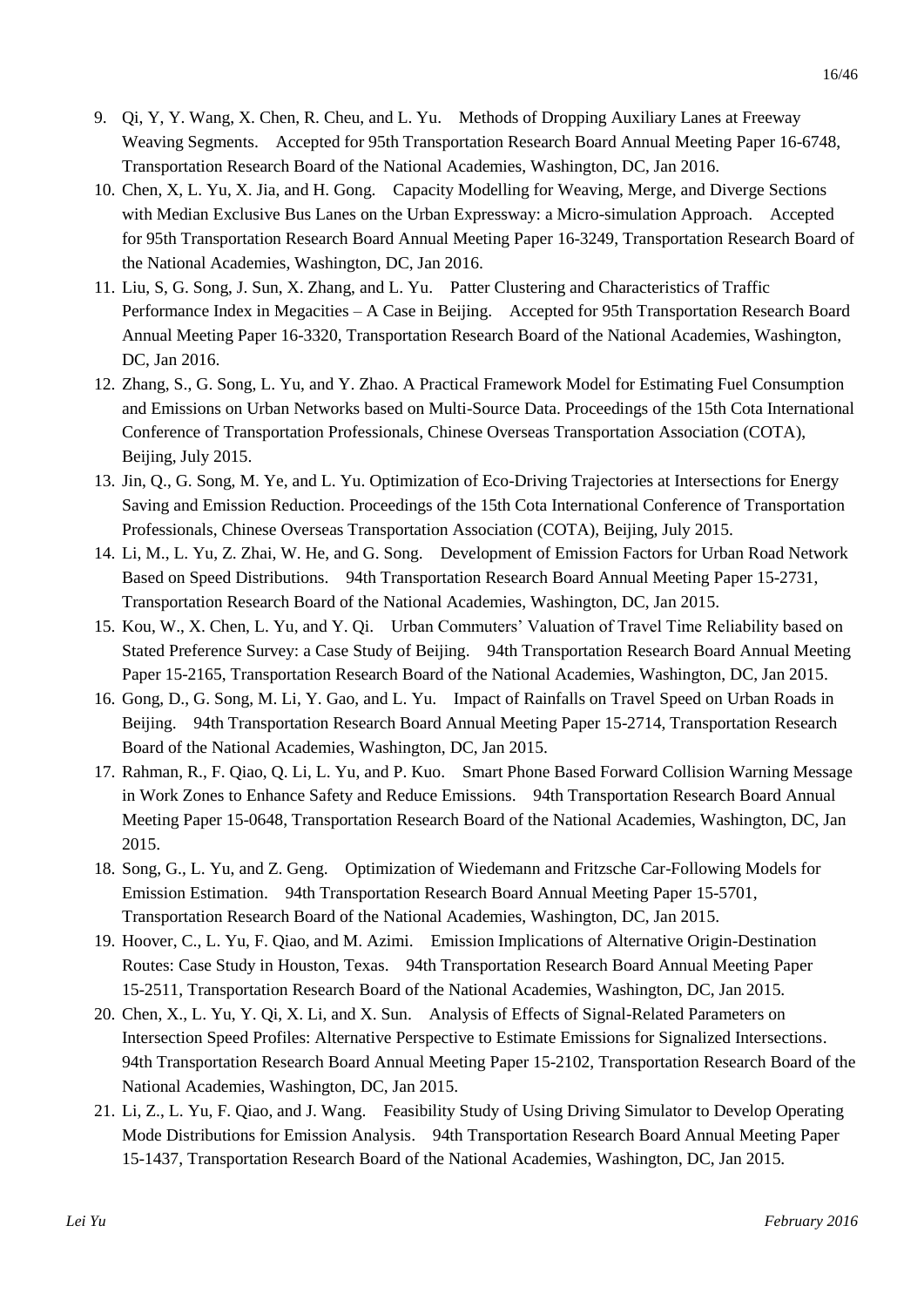- 22. Wang, J., H. Rakha, and L. Yu. Operating Mode Distribution Characteristics of Different Freeway Weaving Configurations and Their Effects on Vehicular Emissions. 94th Transportation Research Board Annual Meeting Paper 15-1429, Transportation Research Board of the National Academies, Washington, DC, Jan 2015.
- 23. Qi, Y., D. Li, Y. Wang, and L. Yu. Median Width for Four-Lane Divided Roadways in Accommodating U-turn Maneuvers. 94th Transportation Research Board Annual Meeting Paper 15-1269, Transportation Research Board of the National Academies, Washington, DC, Jan 2015.
- 24. Zhao, Q., S. Zhu, L. Yu, and F. Qiao. Experimental Development and Testing of Smartphone Eco-driving App. 94th Transportation Research Board Annual Meeting Paper 15-3211, Transportation Research Board of the National Academies, Washington, DC, Jan 2015.
- 25. Tang, P., L. Yu, and G. Song. Effect of Driving Behaviors on Emissions in Eco-driving at Intersections. 93rd Transportation Research Board Annual Meeting CD-ROM, Transportation Research Board of the National Academies, Washington, DC, Jan 2014.
- 26. Lai, J., L. Yu, G. Song, and X. Chen. Emission Characteristics of Heavy-duty Diesel Transit Buses at Intersections of Urban Area: A Case Study In Beijing. 93rd Transportation Research Board Annual Meeting CD-ROM, Transportation Research Board of the National Academies, Washington, DC, Jan 2014.
- 27. Song, G., L. Yu, and L. Long. Development of Speed Correction Factors based on Speed-Specific VSP Distributions for Urban Restricted Access Roadways in Beijing. 93rd Transportation Research Board Annual Meeting CD-ROM, Transportation Research Board of the National Academies, Washington, DC, Jan 2014.
- 28. Zhou, X., G. Song, and L. Yu. Delay Correction Model for Estimating Bus Emission at Intersections based on VSP Distributions. 93rd Transportation Research Board Annual Meeting CD-ROM, Transportation Research Board of the National Academies, Washington, DC, Jan 2014.
- 29. Zhao, Q., G. Song, and L. Yu. Comparative Study of VSP Binning Methods for Estimating Fuel Consumptions of LDVS on Urban Roads. 93rd Transportation Research Board Annual Meeting CD-ROM, Transportation Research Board of the National Academies, Washington, DC, Jan 2014.
- 30. Qi, Y., A. Padiath, and L. Yu. Development Of Operating Mode ID Distributions For Different Types Of Roadways Under Different Congestion Levels For Vehicle Emission Assessment Using Moves. 93rd Transportation Research Board Annual Meeting CD-ROM, Transportation Research Board of the National Academies, Washington, DC, Jan 2014.
- 31. Hill, K., F. Qiao, M. Azimi, and L. Yu. Impacts of Restaurant Drive-Thru Configurations on Vehicle Emissions. 93rd Transportation Research Board Annual Meeting CD-ROM, Transportation Research Board of the National Academies, Washington, DC, Jan 2014.
- 32. Qiao, F., P. Kuo, and L. Yu. Fuzzy Modeling of Pedestrian Related Conflict Events at Intersections. 93rd Transportation Research Board Annual Meeting CD-ROM, Transportation Research Board of the National Academies, Washington, DC, Jan 2014.
- 33. Chen, X., L. Yu, and Y. Wang. Analyzing the Effect of Bus Rapid Transit Policy Strategies on CO2 Emissions: Case Study of Beijing. 93rd Transportation Research Board Annual Meeting CD-ROM, Transportation Research Board of the National Academies, Washington, DC, Jan 2014.
- 34. Qiao, F., L. Liu, W. Long, and L. Yu. How Average Commuting Time Affects Housing Prices in Texas Suburban Cities. 93rd Transportation Research Board Annual Meeting CD-ROM, Transportation Research Board of the National Academies, Washington, DC, Jan 2014.
- 35. Gong, H., X. Chen, L. Yu, and L. Wu. Application-Oriented Model of Passenger Waiting Time Based on Bus Departure Time Intervals. 93rd Transportation Research Board Annual Meeting CD-ROM, Transportation Research Board of the National Academies, Washington, DC, Jan 2014.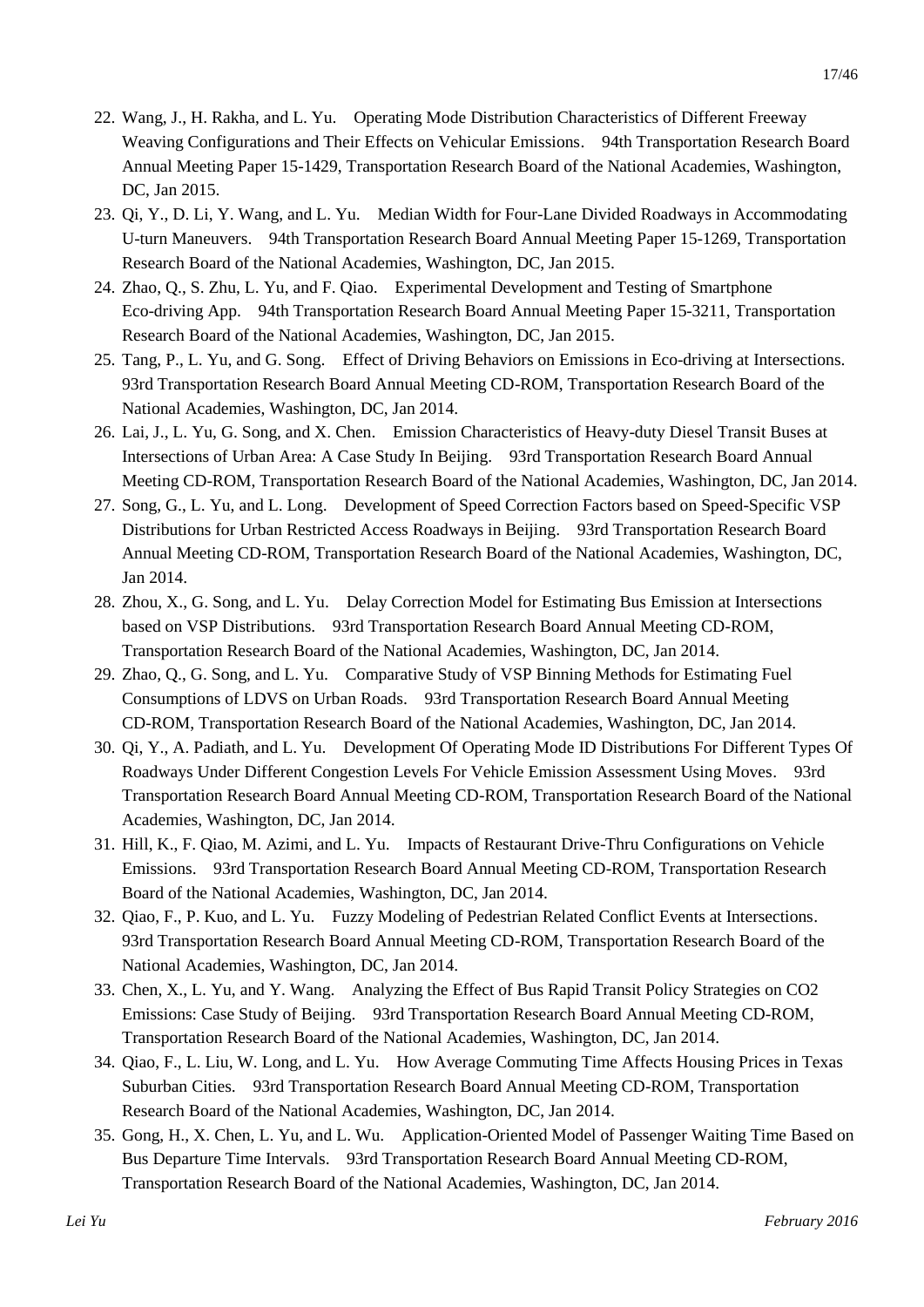- 36. Qiao, F., J. Jia, L. Yu, and D. Zhai. RFID-based Drivers Smart Assistance System to Enhance Safety and Reduce Emissions in Work Zone. 93rd Transportation Research Board Annual Meeting CD-ROM, Transportation Research Board of the National Academies, Washington, DC, Jan 2014.
- 37. Fei, W., L. Zhu, L. Yu, X. Chen, and G. Song. Multistep Prediction of Traffic Flows on Consecutive Sections of Expressways Based on State Space Model. 93rd Transportation Research Board Annual Meeting CD-ROM, Transportation Research Board of the National Academies, Washington, DC, Jan 2014.
- 38. Zhang, F., G. Song, L. Yu, and Y. Gao. Floating Car Data-Based Method for Detection of Flooding Incident Under Grade Separation Bridges in Beijing. 93rd Transportation Research Board Annual Meeting CD-ROM, Transportation Research Board of the National Academies, Washington, DC, Jan 2014.
- 39. Li, Z., F. Qiao, and L. Yu. A Calibration Algorithm for Vehicle Emission Estimation Using Driving Simulator. 2013 Intelligent Transportation Society (ITS) World Conference CD-ROM, Tokyo, Japan. October 14-18, 2013.
- 40. Qiao, F., J. Jia, and L. Yu (2013). A Short Range Vehicle to Infrastructure System at Work Zones and Intersections. 2013 Intelligent Transportation Society (ITS) World Conference CD-ROM, Tokyo, Japan. October 14-18, 2013.
- 41. Qiao, F., J. Jia, and L. Yu (2013), An RFID Based Smart Warning System at Signalized Intersection, Proceedings of The XIII World Conference on Transport Research (WCTR), July 15-18, 2013, Rio de Janeiro, Brazil.
- 42. Qiao F., Y. Qiao, F. Tao, and L. Yu (2003), Developing Wireless Warning System to Enhance the Workers Safety in Work Zone Area, Proceedings of The XIII World Conference on Transport Research (WCTR), July 15-18, 2013, Rio de Janeiro, Brazil.
- 43. Wang, J., L. Yu, and F. Qiao. Micro Traffic Simulation Approach to the Evaluation of Vehicle Emission on One-way vs. Two-way Streets: A Case Study in Houston Downtown. 92nd Transportation Research Board Annual Meeting CD-ROM, Transportation Research Board of the National Academies, Washington, DC, Jan 2013.
- 44. Chen, X., L. Yu, X. Jia, and H. Gong. Analytical Procedures for Estimating Capacity of Weaving Sections for the Median Exclusive Bus Lanes on an Urban Expressway. 92nd Transportation Research Board Annual Meeting CD-ROM, Transportation Research Board of the National Academies, Washington, DC, Jan 2013.
- 45. Zhao, Q., L. Yu, and G. Song. Comparison of Micro-scale Fuel Consumption Models based on VSP and Ln(TAD) for Light-duty Vehicles on Urban Roads. 92nd Transportation Research Board Annual Meeting CD-ROM, Transportation Research Board of the National Academies, Washington, DC, Jan 2013.
- 46. Qi, Y., M. Azimi, and L. Yu. Safety Impacts of Increasing Lengths of Left-Turn Lanes. 92nd Transportation Research Board Annual Meeting CD-ROM, Transportation Research Board of the National Academies, Washington, DC, Jan 2013.
- 47. Qi, Y., Y. Wang, S. Chen, and L. Yu. Safety Issues in the Design of Dual Right-Turn Lanes. 92nd Transportation Research Board Annual Meeting CD-ROM, Transportation Research Board of the National Academies, Washington, DC, Jan 2013.
- 48. Song, G., L. Yu, and L. Xu. Comparative Analysis of Car-Following Models for Emission Estimation. 92nd Transportation Research Board Annual Meeting CD-ROM, Transportation Research Board of the National Academies, Washington, DC, Jan 2013.
- 49. Wu, Y., L. Yu, G. Song, and L. Xu. Feasibility Study on Fuel Consumption Prediction Model by Integrating VSP and CAN Bus Technology. 92nd Transportation Research Board Annual Meeting CD-ROM, Transportation Research Board of the National Academies, Washington, DC, Jan 2013.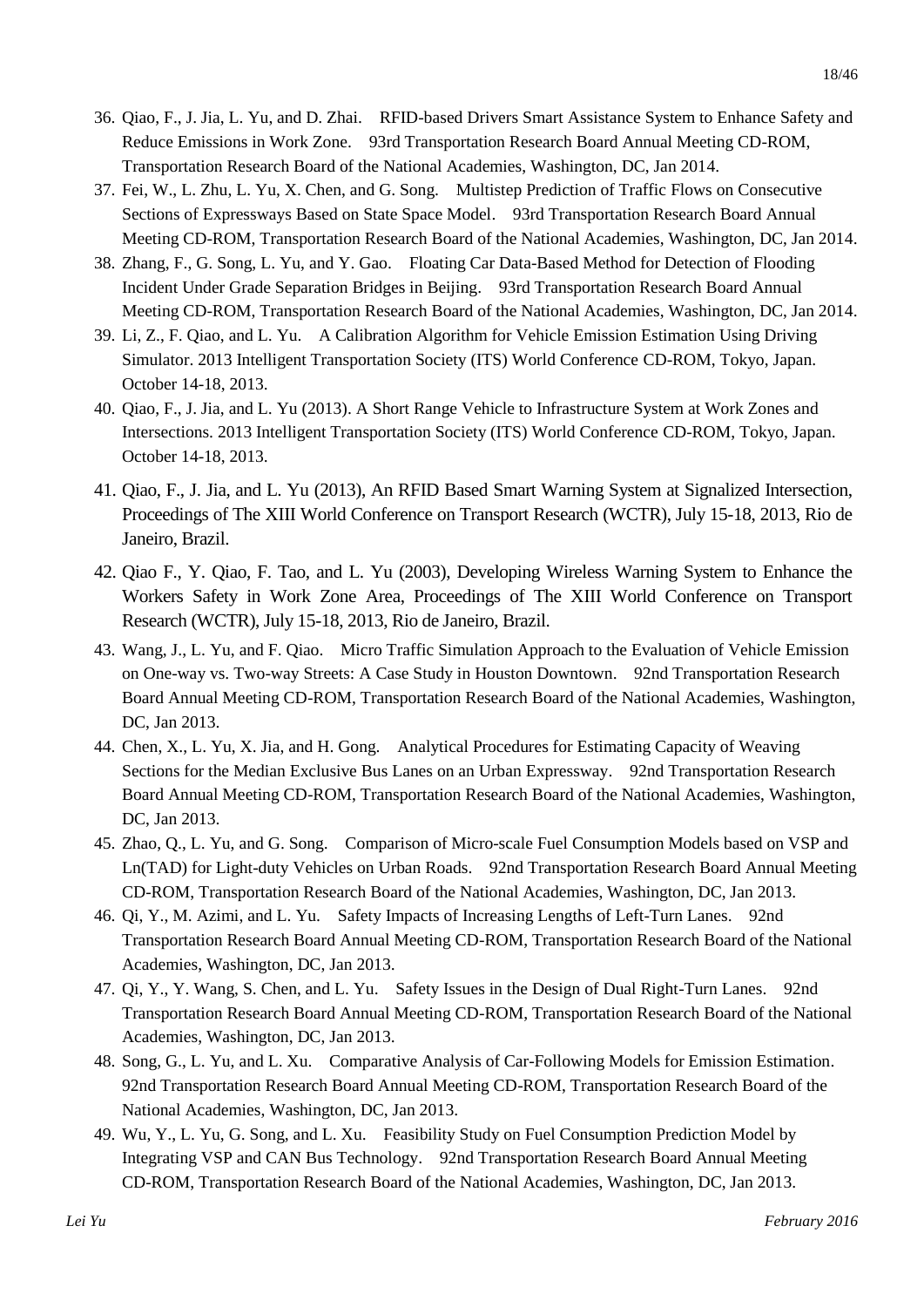- 50. Qiao, F., X. Wang, L. Yu, and J. Jia. Using RFID to Improve Drivers Awareness of STOP Sign at Unsignalized Intersections. 92nd Transportation Research Board Annual Meeting CD-ROM, Transportation Research Board of the National Academies, Washington, DC, Jan 2013.
- 51. Qiao, F., J. Wang, X. Wang, J. Jia, and **L. Yu** (2012). A RFID Based E-STOP Sign and Its Impacts to Vehicle Emissions. Presented at and Published in the Proceedings of the 15<sup>th</sup> IEEE Intelligent Transportation Systems Conference, Alaska, AK, September 16-19, 2012.
- 52. Qiao, Y., and F. Qiao (2012), Person-to-Infrastructure (P2I) Wireless Communications for Work Zone Safety Enhancement. Presented at and Published in the Proceedings of the 15th IEEE Intelligent Transportation Systems Conference, Alaska, AK, September 16-19, 2012.
- 53. Qiao, F., K.-H. Kuo, **Yu, L.** (2012). A Practical Intelligent Method to Quickly Screen Pedestrian Related Potential Conflicts with Motor Vehicles. Presented and published in the ASCE proceedings of the 9<sup>th</sup> Asia Pacific Transportation Development Conference &  $25<sup>th</sup>$  ICTPA Annual Conference, Chongqing, China, June 29-July 2, 2012.
- 54. Qiao, F., **Yu, L.,** Fatholahzadeh, R., and Yuan, X. (2012). Smart Guide Signing System Using RFID as an Intelligent Sensor. Presented and published in proceedings of the ASCE Earth & Space 2012 Conference, Pasadena, CA, April 15-18, 2012. Paper ID: 285.
- 55. Qiao, F., Godazi, K., and **Yu, L.** (2012). Increasing Interests of High School Students to Engineering through Summer Education. Presented and published in proceedings of the ASCE Earth & Space 2012 Conference, Pasadena, CA, April 15-18, 2012. Paper ID: 272.
- 56. Qiao, F., Korzhova, P., and **Yu, L.** (2012). Testing Drivers' Understanding of Pricing Signs Using Driving Simulator. Presented and published in proceedings of the TRB Annual Meeting, Washington DC, January 22-26, 2012. TRB 12-0438.
- 57. Shi, Q. and L. Yu. Evaluation of Mobile Source Greenhouse Gas Carbon Dioxide Emissions for Assessment of Traffic Management Strategies. 91st Transportation Research Board Annual Meeting CD-ROM, Transportation Research Board of the National Academies, Washington, DC, Jan 2012.
- 58. Chen, X., L. Yu, G. Song, and C. Xian. Comparative Study of Emissions from Bus Rapid Transit and Conventional Bus System: A Case Study of Beijing. 91st Transportation Research Board Annual Meeting CD-ROM, Transportation Research Board of the National Academies, Washington, DC, Jan 2012.
- 59. Song, G. and L. Yu. Applicability of Traffic Micro-Simulation Models in Vehicle Emission Estimations: A Case Study of VISSIM. 91st Transportation Research Board Annual Meeting CD-ROM, Transportation Research Board of the National Academies, Washington, DC, Jan 2012.
- 60. Lai, J., L. Yu, G. Song, P. Guo, and X. Chen. Development of City-specific Drving Cycles for Transit Buses Based-on VSP Distributions. 91st Transportation Research Board Annual Meeting CD-ROM, Transportation Research Board of the National Academies, Washington, DC, Jan 2012.
- 61. Xu, Y., L. Yu, G. Song, X. Liu, and Y. Wang. GA-Based Approach to Operating Mode Distributions via Link Average Speeds. 91st Transportation Research Board Annual Meeting CD-ROM, Transportation Research Board of the National Academies, Washington, DC, Jan 2012.
- 62. Tao, F. and L. Yu. Effects of Driving Behaviors on Vehicle Emissions: A Case Study in Houston, Texas. 91st Transportation Research Board Annual Meeting CD-ROM, Transportation Research Board of the National Academies, Washington, DC, Jan 2012.
- 63. Zhao, Q., L. Yu, and G. Song. Characteristics of VSP Distributions of Light-duty and Heavy-duty Vehicles on Freeway: A Case Study. 91st Transportation Research Board Annual Meeting CD-ROM, Transportation Research Board of the National Academies, Washington, DC, Jan 2012.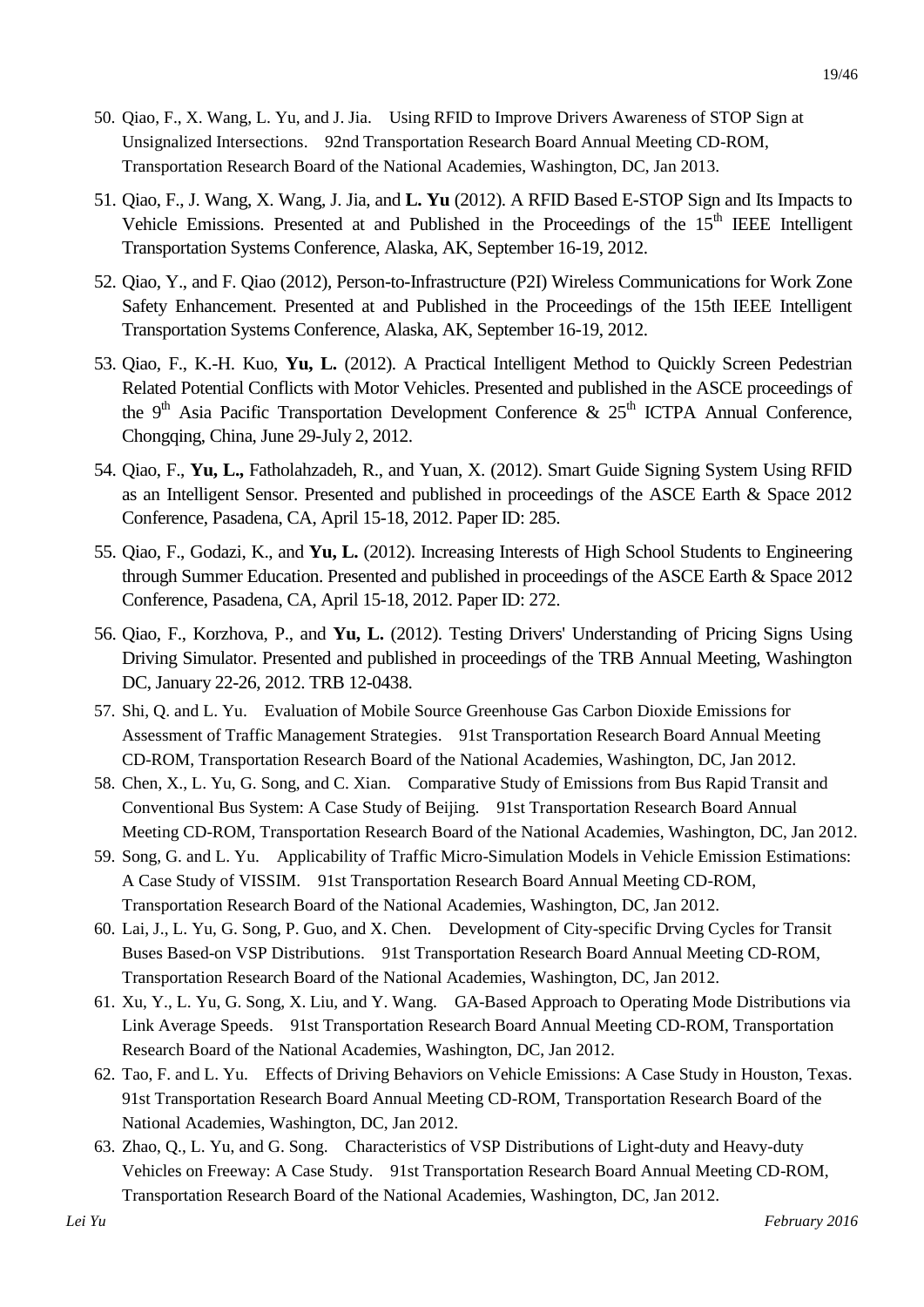- 64. Zhao, H., L. Yu, N. Zhao, H. Wen, J. Guo, and L. Zhu. A Practical Approach to the Estimation of Time-varying OD Demands Incorporating FCD and RTMS Data. 91st Transportation Research Board Annual Meeting CD-ROM, Transportation Research Board of the National Academies, Washington, DC, Jan 2012.
- 65. Qiao, F., P. Kozhova, and L. Yu. Testing Drivers' Understanding of Pricing Signs Usinig Driving Simulator. 91st Transportation Research Board Annual Meeting CD-ROM, Transportation Research Board of the National Academies, Washington, DC, Jan 2012.
- 66. Zhu, L., L. Yu, and H. Wen. Analysis of Temporal Characteristics of Traffic Congestion on Expressways Using Floating Car Data in Beijing. The 18<sup>th</sup> ITS World Congress CD-ROM, Orlando, Florida, October 16-20, 2011.
- 67. Xumei Chen, Shuxia Guo, Lei Yu, Bruce Hellinga. Short-term Forecasting of Transit Route OD Matrix with Smart Card Data. 2011 14th International IEEE Conference on Intelligent Transportation Systems Conference Proceedings CD. Washington, DC, USA. October 5-7, 2011
- 68. Zhao, N., L. Yu, and C. Li. Road Sectional Characteristic Cluster Model for Urban Expressways. ASCE Conference Proceedings, ICCTP2011: Towards Sustainable Transportation Systems Proceedings of the 11<sup>th</sup> International Conference of Chinese Transportation Professions, Nanjing, China, August 14-17, 2011.
- 69. Qiao, F., Q. Zhu, and L. Yu. Social Media Applications to Publish Dynamic Transportation Information on Campus. ASCE Conference Proceedings, ICCTP2011: Towards Sustainable Transportation Systems Proceedings of the 11<sup>th</sup> International Conference of Chinese Transportation Professions, Nanjing, China, August 14-17, 2011.
- 70. Zhu, L., L. Yu, and X. Chen. GIS-Based Coding Approach and Algorithm for Urban Road Elements. ASCE Conference Proceedings, ICCTP2011: Towards Sustainable Transportation Systems Proceedings of the 11<sup>th</sup> International Conference of Chinese Transportation Professions, Nanjing, China, August 14-17, 2011.
- 71. Qiao, F., R. Zhang, and L. Yu. Using NASA-Task Load Index to Assess Drivers' Workload on Freeway Guide Sign Structures. ASCE Conference Proceedings, ICCTP2011: Towards Sustainable Transportation Systems Proceedings of the 11<sup>th</sup> International Conference of Chinese Transportation Professions, Nanjing, China, August 14-17, 2011.
- 72. Zhao, N. and L. Yu. Statistical Distribution of Capacities on Ring-Road Expressways of Beijing Based on Bound-Line Analysis. 90th Transportation Research Board Annual Meeting CD-ROM, Transportation Research Board of the National Academies, Washington, DC, Jan 2011.
- 73. Xu, Y., L. Yu, and G. Song. Modeling of Vehicle Specific Power and Instantaneous Speed Distribution for Expressways in Beijing. 90th Transportation Research Board Annual Meeting CD-ROM, Transportation Research Board of the National Academies, Washington, DC, Jan 2011.
- 74. Song, G and L. Yu. Characteristics of Low-Speed VSP Distributions on Urban Restricted Access Roadways in Beijing. 90th Transportation Research Board Annual Meeting CD-ROM, Transportation Research Board of the National Academies, Washington, DC, Jan 2011.
- 75. Chen, X., L. Yu, L. Zhu, Y. Z ITS, and Z. Lin. Calibrating and Validating a Micro-simulation Model of Bus Rapid Transit Corridor with Heuristic Optimization Methods. 90th Transportation Research Board Annual Meeting CD-ROM, Transportation Research Board of the National Academies, Washington, DC, Jan 2011.
- 76. Tao, F., Q. Shi, and L. Yu. Evaluation of Effectiveness of Coordinated Signal Control on Reducing Vehicle Emissions during Peak Hours vs. Non-peak Hours. 90th Transportation Research Board Annual Meeting CD-ROM, Transportation Research Board of the National Academies, Washington, DC, Jan 2011.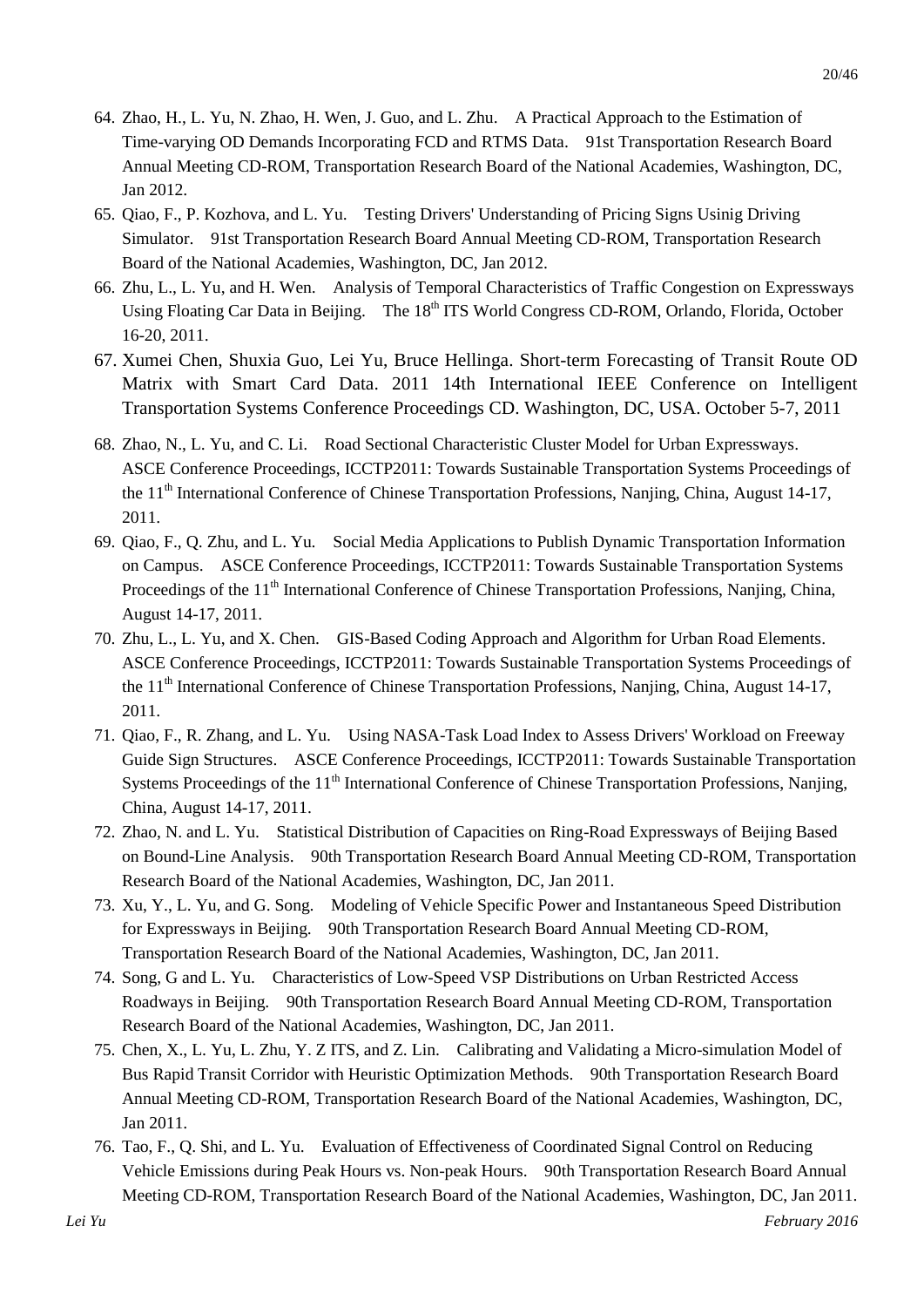- 77. Yang, H. and L. Yu. A Comparative Overview of MOVES2010 and MOBILE6.2 for Smoothing the Model Conversion Process. 90th Transportation Research Board Annual Meeting CD-ROM, Transportation Research Board of the National Academies, Washington, DC, Jan 2011.
- 78. Gao, Y., L. Yu, G. Song, Y. Xu, and Y. Hao. Development and Application of Dynamic Vehicle Emission Model for Urban Road Networks. Proceedings of 10th International Chinese Conference of Transportation Professionals (ICCTP 2010), August 4-6, Beijing, China.
- 79. Yu, L., X. Zhang, F. Qiao, and Y. Qi. GA-based Approach for the Development of Driving Schedules for Evaluating Greenhouse Gas Emissions from Light-Duty Vehicles. 89th Transportation Research Board Annual Meeting CD-ROM, Transportation Research Board of the National Academies, Washington, DC, Jan 2010.
- 80. Xu, Y., L. Yu, and G. Song. Improved Vehicle Specific Power Bins for Light-Duty Vehicles for Estimating Carbon Dioxide Emissions in Beijing. 89th Transportation Research Board Annual Meeting CD-ROM, Transportation Research Board of the National Academies, Washington, DC, Jan 2010.
- 81. Zhao, N. and L. Yu. Statistical Distribution of Capacities on Ring-Road Expressways of Beijing. 89th Transportation Research Board Annual Meeting CD-ROM, Transportation Research Board of the National Academies, Washington, DC, Jan 2010.
- 82. Chen, X., L. Yu, L. Zhu, Y. Zhang, Z. Lin, and H. Xie. Analyzing Urban Bus Service Reliability at Stop, Route and Network Level. 89th Transportation Research Board Annual Meeting CD-ROM, Transportation Research Board of the National Academies, Washington, DC, Jan 2010.
- 83. Song, G., L. Yu, and Z. Tu. Distribution Characteristics of Vehicle Specific Power on Urban Restricted Access Roadways. 89th Transportation Research Board Annual Meeting CD-ROM, Transportation Research Board of the National Academies, Washington, DC, Jan 2010.
- 84. Yu, L., M. Liu, Q. Shi, G. Song, and J. Guo. A Novel Model for Identification of Key Congested Segments Based on Tree-structured Wavelet Decomposition. 89th Transportation Research Board Annual Meeting CD-ROM, Transportation Research Board of the National Academies, Washington, DC, Jan 2010.
- 85. Hao, Y., L. Yu, G. Song, Y. Xu, and H. Wang. Analysis of Driving Behavior and Emission Characteristics for Diesel Transit Buses Using PEMS' Measurements. 89th Transportation Research Board Annual Meeting CD-ROM, Transportation Research Board of the National Academies, Washington, DC, Jan 2010.
- 86. Guo, S., L. Yu, X. Chen, and Y. Zhang. The Modeling of Waiting Time for Passengers to Transfer from Rail to Buses Based-on Passenger Classification. 89th Transportation Research Board Annual Meeting CD-ROM, Transportation Research Board of the National Academies, Washington, DC, Jan 2010.
- 87. Zhu, L., L. Yu, Y. Zhang, X. Chen, J. Guo, and M. Sun. Simulation Approach to the Analysis of Exclusive Bus Lane on Western 3rd Ring-Road Expressway in Beijing. 89th Transportation Research Board Annual Meeting CD-ROM, Transportation Research Board of the National Academies, Washington, DC, Jan 2010.
- 88. Qiao, F., H. Wang, and L. Yu. An Alternative Supplemental Guide Signing Procedure for Urban Freeways. 89th Transportation Research Board Annual Meeting CD-ROM, Transportation Research Board of the National Academies, Washington, DC, Jan 2010.
- 89. Qiao, F., Y. Zeng, Q. Zhu, and L. Yu. Evaluating Toll Facility Signage Sequence Through FLASH-Based Simulation. 89th Transportation Research Board Annual Meeting CD-ROM, Transportation Research Board of the National Academies, Washington, DC, Jan 2010.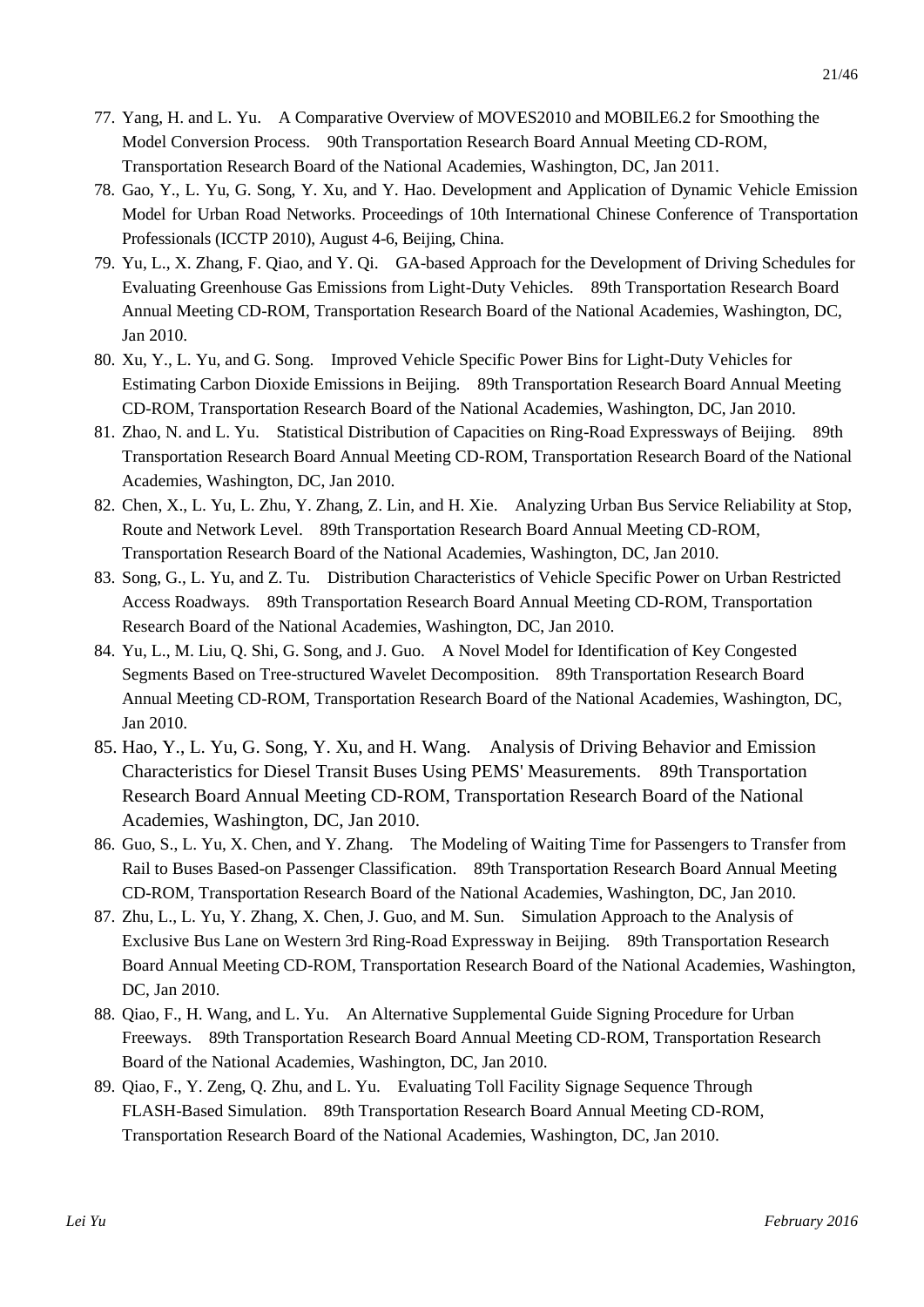- 90. Qiao, F., Y. Zeng, and L. Yu. Simulation of Car-Following Behavior Based on Two-Order Fuzzy Table Look-Up Schemes. 89th Transportation Research Board Annual Meeting CD-ROM, Transportation Research Board of the National Academies, Washington, DC, Jan 2010.
- 91. Chen, X., Y. Qi, and L. Yu. Application of Vehicle Infrastructure Integration Technology for Work-Zone Collision Prevention. 89th Transportation Research Board Annual Meeting CD-ROM, Transportation Research Board of the National Academies, Washington, DC, Jan 2010.
- 92. Qi, Y., H. Yu, and L. Yu. Development of Traffic Volume-Based Criteria for Left-Turn Signal Control Mode Selection. 89th Transportation Research Board Annual Meeting CD-ROM, Transportation Research Board of the National Academies, Washington, DC, Jan 2010.
- 93. Yu, L., Q. Shi, J. Liu, and H. Teng. A Practical Approach to Deriving Emission Factors for China Based on Limited Emission Data Source. 88th Transportation Research Board Annual Meeting CD-ROM, Washington, DC, Jan 2009.
- 94. Yu, L., Y Xu, G. Song, Y. Hao, S. Guo, and Q. Shi. Development and Application of Macroscopic Emission Model for China. 88th Transportation Research Board Annual Meeting CD-ROM, Washington, DC, Jan 2009.
- 95. Song, G. and L. Yu. Estimation of Fuel Efficiency of Road Traffic by a Characterization of VSP and Speed Based On FCD. 88th Transportation Research Board Annual Meeting CD-ROM, Washington, DC, Jan 2009.
- 96. Hao, Y., L. Yu, C. Shao, X. Liu, and Q. Shi. Comparative Study of Diesel Vehicle Emissions for Beforeand After-Installation of Diesel Particulate Filter (DPF). 88th Transportation Research Board Annual Meeting CD-ROM, Washington, DC, Jan 2009.
- 97. Zhao, N. L. Yu, H. Zhao, J. Guo, and H. Wen. Analysis of Traffic Flow Characteristics on Ring-Road Expressways in Beijing Using FCD and RTMS Data. 88th Transportation Research Board Annual Meeting CD-ROM, Washington, DC, Jan 2009.
- 98. Liu, X. and L. Yu. Development of Geolocation Data Compression for Transportation Target Identification. 88th Transportation Research Board Annual Meeting CD-ROM, Washington, DC, Jan 2009.
- 99. Chen, X., L. Yu, L. Zhu, J. Guo, and M. Sun. Capacity Analysis of Weaving Sections on an Urban Expressway with Exclusive Bus Lanes Using Microscopic Traffic Simulation. 88th Transportation Research Board Annual Meeting CD-ROM, Washington, DC, Jan 2009.
- 100. Qi, Y., L. Yang, X. Chen, and L. Yu. Vehicle Infrastructure Integration-Based Driver Warning System for Run-Off-Road Crash Prevention. 88th Transportation Research Board Annual Meeting CD-ROM, Washington, DC, Jan 2009.
- 101. Yi, P., J. Wolfenbarger, V. S. Raavi, and L.Yu. Investigation and Description of Short-Term Peak-Flow Variations: Preliminary Field Study. 88th Transportation Research Board Annual Meeting CD-ROM, Washington, DC, Jan 2009.
- 102. Qi, Y., L. Guo, L. Yu, and H. Teng. Estimation of Design Lengths of Left-Turn Lanes. 88th Transportation Research Board Annual Meeting CD-ROM, Washington, DC, Jan 2009.
- 103. Qi, Y., B. Wang, X. Chen, and L. Yu. Vehicle Infrastructure Integration-Based Highway Lane Change Warning System for Collision Prevention. 88th Transportation Research Board Annual Meeting CD-ROM, Washington, DC, Jan 2009.
- 104. Qi, Y., L. Guo, and L. Yu. Safety Impacts of Left-Turn Phasing Sequence. 88th Transportation Research Board Annual Meeting CD-ROM, Washington, DC, Jan 2009.
- 105. Qi, Y., H. Yu, and L. Yu. Guidelines for Selecting Left-Turn Signal Control Mode. 88th Transportation Research Board Annual Meeting CD-ROM, Washington, DC, Jan 2009.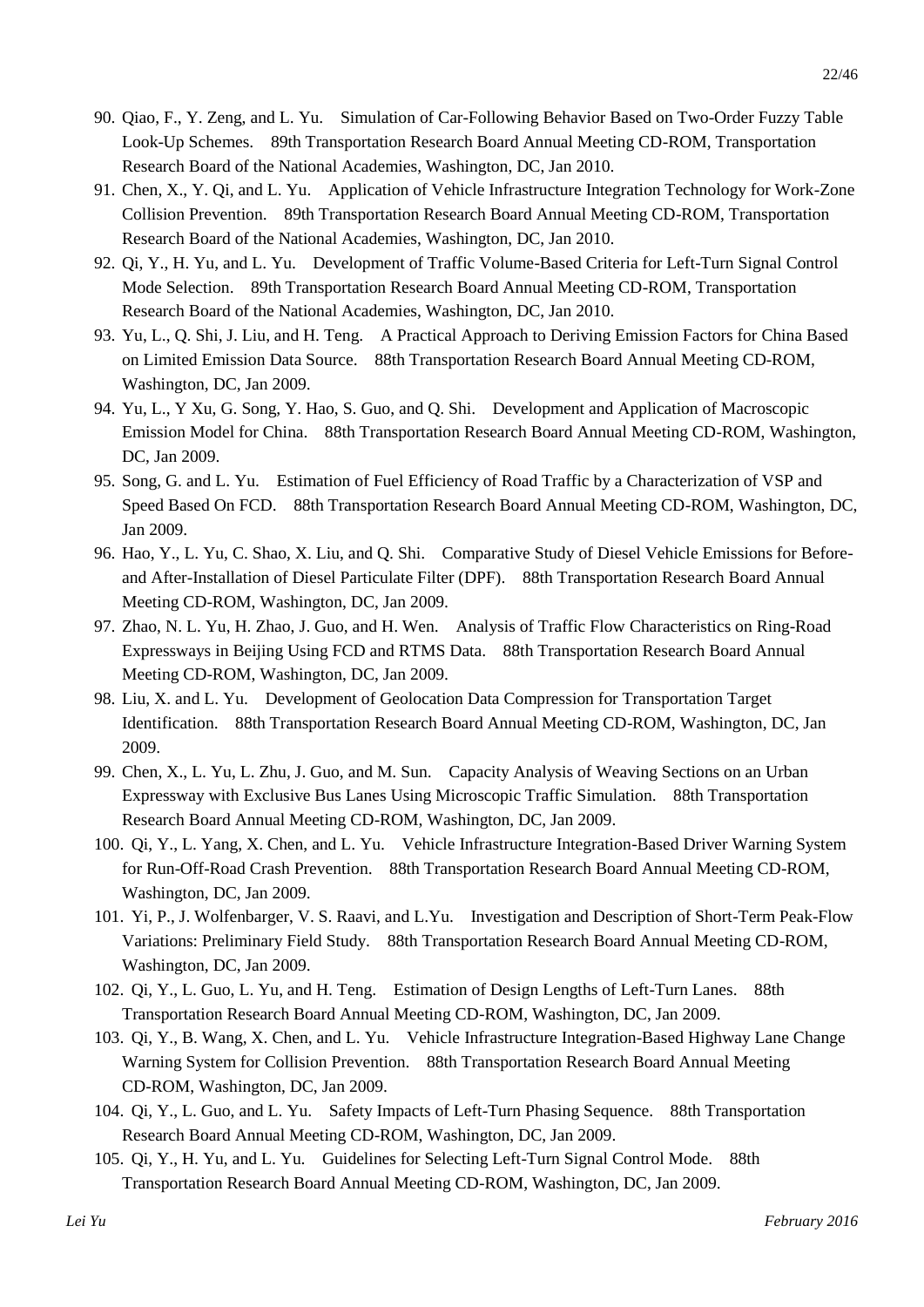- 106. Qiao, F., R. Ge, and L. Yu. Evacuation Modeling in Small and Dense Area. 88th Transportation Research Board Annual Meeting CD-ROM, Washington, DC, Jan 2009.
- 107. Qiao, F., R. Zhang, Z. Chen, R. Fatholahzadeh, L. Yu, and X. Yuan. Review of Radio Frequency Identification Applications in Transportation. 88th Transportation Research Board Annual Meeting CD-ROM, Washington, DC, Jan 2009.
- 108. Yu, L., X. Liu, and X. Chen. Data Compression for Emitter Location Finding in Sensor Networks. Proceedings of The 5th International Conference on Information Technology: New Generations, Las Vegas, Nevada, April 7-9, 2008, pp. 1210-1215.
- 109. Yu, L., S. Jia, F. Qiao, and Y. Qi. Research On Transportation Related Emissions: Current Status And Future Directions. 87th Transportation Research Board Annual Meeting CD-ROM, Washington, DC, Jan 2008.
- 110. Yu, L., Z. Wang, F. Qiao, and Y. Qi. Vehicle Emission Characteristics-based Approach to the Development and Evaluation of Driving Cycles for Classified Roads. 87th Transportation Research Board Annual Meeting CD-ROM, Washington, DC, Jan 2008.
- 111. Qi, Y., L. Yu, and C. Guo. The Impacts Of Signal Phasing Sequence On Left-turn Operation. 87th Transportation Research Board Annual Meeting CD-ROM, Washington, DC, Jan 2008.
- 112. Song, G., L. Yu, and Z. Wang. A Practical Model for Evaluation of Fuel Efficiency for Road Traffic. 87th Transportation Research Board Annual Meeting CD-ROM, Washington, DC, Jan 2008.
- 113. Song, G., L. Yu, and X. Zhang. Emission Analysis at a Toll Station in Beijing Using PEMS' Measurements. 87th Transportation Research Board Annual Meeting CD-ROM, Washington, DC, Jan 2008.
- 114. Qiao, F., X. Liu and L. Yu. Modeling Lane Change Distance For Sign Placement. 87th Transportation Research Board Annual Meeting CD-ROM, Washington, DC, Jan 2008.
- 115. Chen, X., L. Yu, L. Zhu, L. Yu, and G. Guo. Microscopic Simulation Approach to Effectiveness Analysis of Transit Signal Priority for Bus Rapid Transit: Case Study of Beijing. 87th Transportation Research Board Annual Meeting CD-ROM, Washington, DC, Jan 2008.
- 116. Qiao, F., X. Liu, and L. Yu. Arrow Exit Sign Placement on Highway Using Fuzzy Table Look-Up Scheme. 12th Online World Conference on Soft Computing in Industrial Application, Oct. 16-26th, 2007.
- 117. Qiao, F., X. Liu, and L. Yu. Using Driving Simulator for Advance Placement of Guide Sign Design for Exits along Highways. Driving Simulation Conference, North America, Iowa, Sept. 12-14th, 2007.
- 118. Qiao, F., H. Wang, X. Liu, and L. Yu. Using Driving Simulator for Logo and Symbol Design at Interchanges for Major Traffic Generator. Driving Simulation Conference, North America, Iowa. Sept. 12-14th, 2007.
- 119. Qiao, F., and L. Yu. Potential Applications of Radio Frequency Identification (RFID) in Transportation Operation and Intelligent Transportation System (ITS). The 4th International Conference on Cybernetics and Information Technologies, Systems and Applications: CITSA 2007, jointly with The 5th International Conference on Computing, Communications and Control Technologies: CCCT 2007, Orlando, Florida, USA, July 12-15, 2007.
- 120. Liu, Y., L. Yu, and X. Chen. Benefit Analysis on Bus Rapid Transit Exclusive Lanes. The Proceedings of the First International Conference of Transportation Engineering (ICTE'2007), Chengdu, China 2007:2518-2523.
- 121. Song, G., and L. Yu. PEMS-Based Comparative Study on On-Road Emissions from a Hybrid Electric Vehicle vs. a Gasoline Vehicle. The Proceedings of the First International Conference of Transportation Engineering (ICTE'2007), Chengdu, China. 2007: 1747-1752.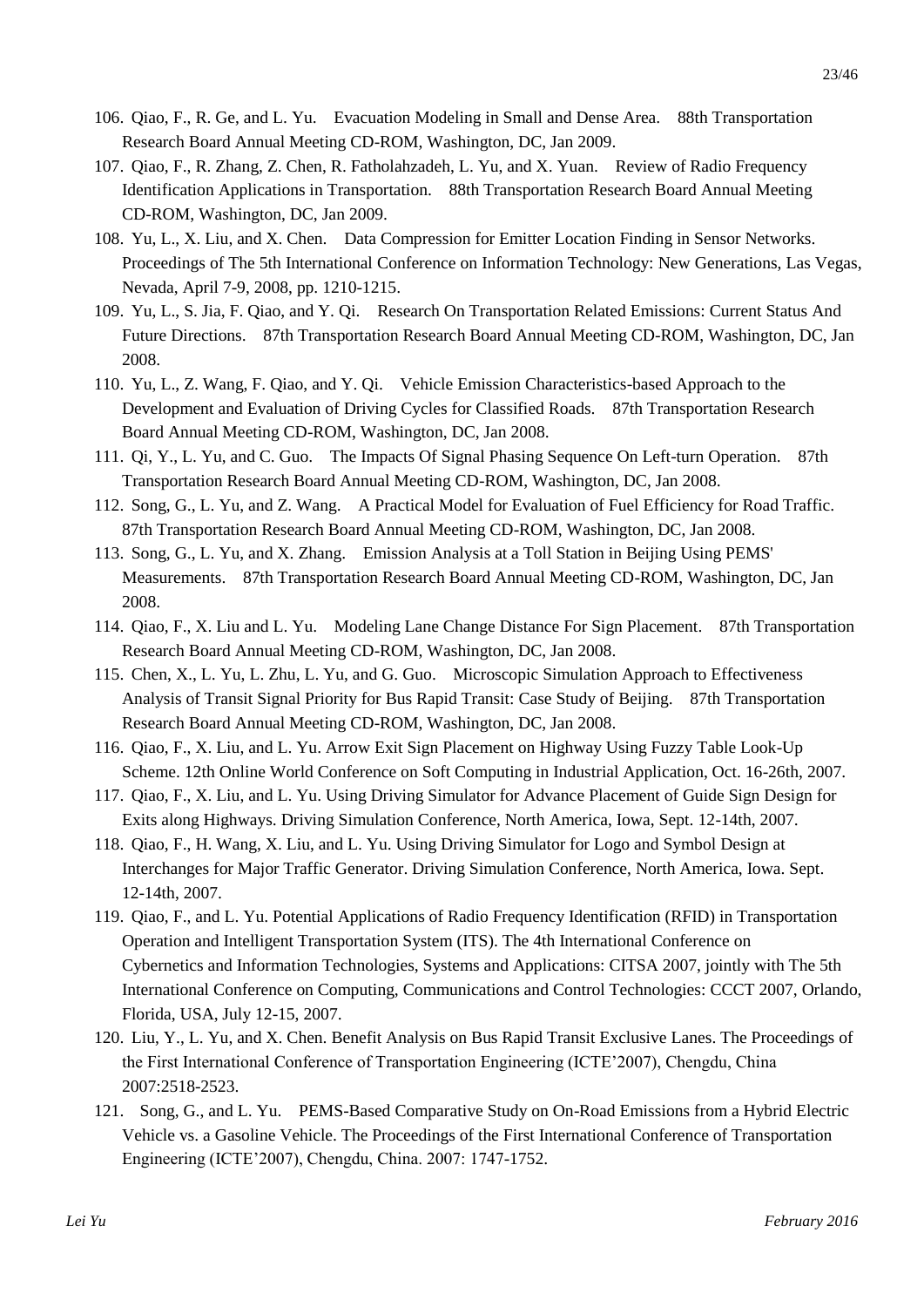- 122. Chen, X., L. Yu, L. Yu, and S. Guo. Impact of Exclusive Lanes and Signal Priority on Bus Rapid Transit Effectiveness. The First International Conference of Transportation Engineering (ICTE'2007), Chengdu, China. 2007:364-369.
- 123. Liu, M., L. Yu, J. Guo, S. Guo, J. Guo, and H. Wen .Fuzzy Logic-Based Urban Traffic Congestion Evaluation Models and Applications. The Proceedings of the First International Conference of Transportation Engineering (ICTE'2007), Chengdu, 2007: 1169-1174
- 124. Chen, K., L. Yu, H. Zhao, J. Guo, and H. Wen. Simulation-based Assessment of the Effect of Large-Scale Events on Urban Road Network Reliability. The Proceedings of the First International Conference of Transportation Engineering (ICTE'2007), Chengdu, 2007: 388-393.
- 125. Yang, F., and L. Yu. A Microscopic Emission Model for the Light Duty Vehicles Based on PEMS Data. The First International Conference of Transportation Engineering (ICTE'2007), Chengdu, China, 2007: 2306-2312.
- 126. Yu, L., F. Qiao, and L. Li. Bayesian-based Approach for Updating Characteristics of Crash Data: Frequency, Duration and Lanes Blocked. 86th Transportation Research Board Annual Meeting CD-ROM, Washington, DC, Jan 2007.
- 127. Qiao, F., L. Yu, and Z. Wang. On-Road Vehicle Emissions in Beijing, China: An Experimental Study Using PEMS. 86th Transportation Research Board Annual Meeting CD-ROM, Washington, DC, Jan 2007.
- 128. Qiao, F. and L. Yu. Estimating the Impact of Nonrecurring Congestions on Vehicle Emissions. 86th Transportation Research Board Annual Meeting CD-ROM, Washington, DC, Jan 2007.
- 129. Chen, K. and L. Yu. Characteristics Analysis Of Road Network Reliability In Beijing Based-On The Data Logs From Taxis. 86th Transportation Research Board Annual Meeting CD-ROM, Washington, DC, Jan 2007.
- 130. Chen, X., L. Yu, L. Yu and J.Guo. VISSIM-Based Simulation Approach to Analysis of Synchronization Between Operation and Traffic Controls in Beijing BRT System. 86th Transportation Research Board Annual Meeting CD-ROM, Washington, DC, Jan 2007.
- 131. Qiao, F., L. Xu, and L. Yu. Neuro-Fuzzy Logic-Based Model for Assessment of Freight Transportation Implications on Communities. 85th Transportation Research Board Annual Meeting CD-ROM, Washington, DC, Jan 2006.
- 132. Yu, L., F. Qiao, and V. Soltani. Characteristics of Truck Idling Emissions Under Real-World Conditions. 85th Transportation Research Board Annual Meeting CD-ROM, Washington, DC, Jan 2006.
- 133. Yu, L., W. Pei, F. Yang, G. Song, W. Wang, J. Liu, Q. Huang, and T. Wan. Advanced Research in Emission Controls at Beijing Jiaotong University in China. Proceedings of the 2005 ASCE International Conference on Computing in Civil Engineering, Lucio Soibelman, Feniosky Peña-Mora - Editors, Cancun, Mexico, July 12–15, 2005,.
- 134. Geng, Y., L. Yu, and L. Sun. A Signal Processing Technique-based Approach to the ITS Data Compression. Proceedings of the 2005 ASCE International Conference on Computing in Civil Engineering, Cancun, Mexico, July 12-15 2005.
- 135. Yu, L., W. Pei, F. Yang, G. Song, W. Wang, J. Liu, Q. Huang, and T. Wan. Advanced Research in Emission Controls at Beijing Jiaotong University in China. Proceedings of the 2005 ASCE International Conference on Computing in Civil Engineering, Cancun, Mexico, July 12-15 2005.
- 136. Qiao, F., L. Yu, and M. Djimde. Processing On-Road Truck Emission Data for Comparison with the Computer Model MOBILE6.2. Proceedings of the 2005 ASCE International Conference on Computing in Civil Engineering, Cancun, Mexico, July 12-15 2005.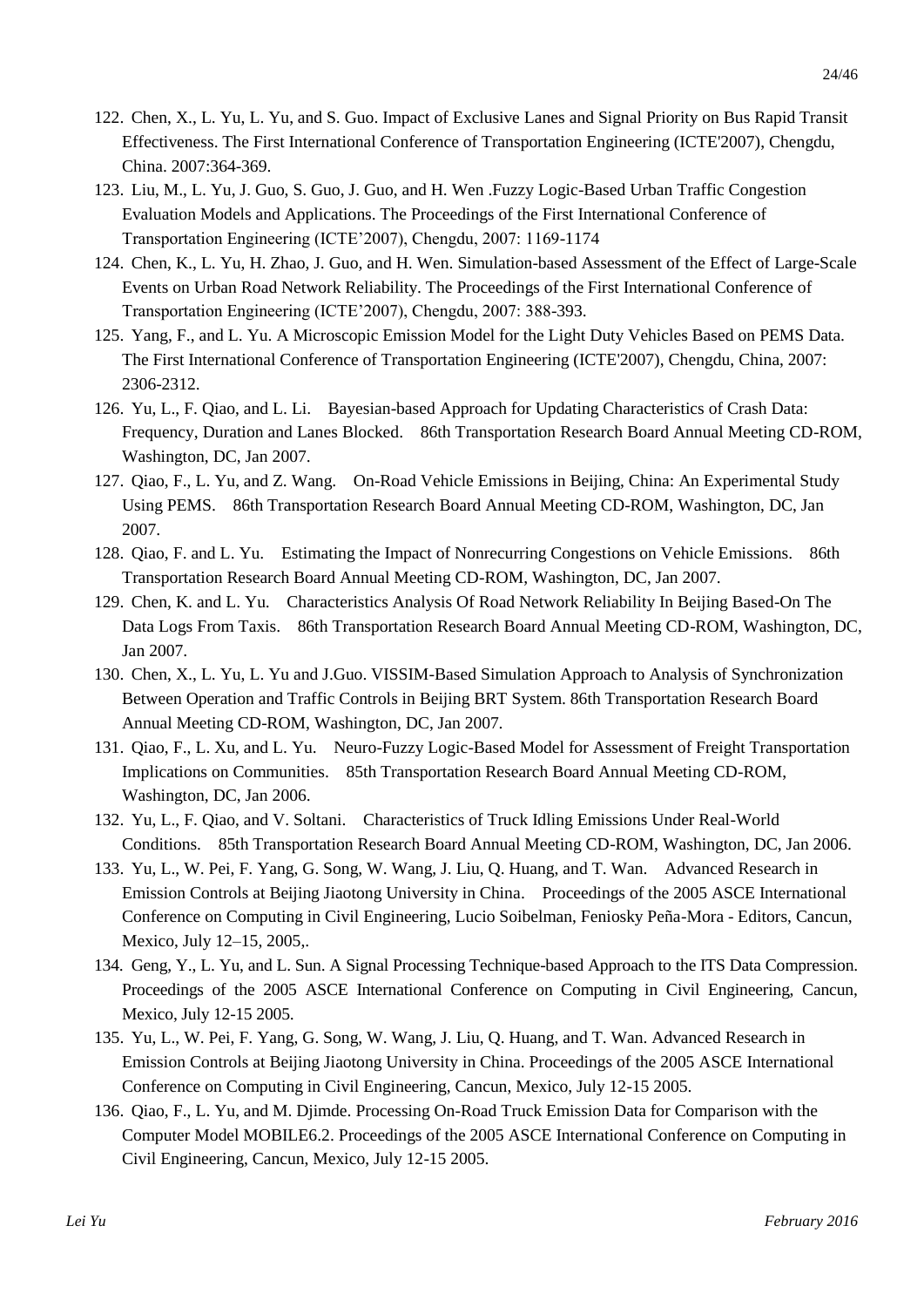- 137. Yu, L., X. Li, and W. Zhuo. GA-Based Calibration of VISSIM for Intercontinental Airport of Houston (IAH) Network Using GPS Data. 84th Transportation Research Board Annual Meeting CD-ROM, Washington, DC, 2005.
- 138. Yu, L., W. Pei, F. Yang, G. Song, W. Wang, J. Liu, Q. Huang, and T. Wan. Improving Environment during a High Economic Growth: A Comprehensive Research Agenda in Mobile Emission Controls at Beijing Jiaotong University. Proceedings of The Second Expert Meeting on Social Capacity for Environmental Management (SCEM) Capacity Indicators and Development Process Modeling, Hiroshima University, Hiroshima, Japan, January 11, 2005, pp. 243-258.
- 139. Yu, L. Wavelet-Based Determination of Aggregation Level for ITS Data. Invited Presentation at the 84th Transportation Research Board Annual Meeting Workshop # 118 on Wavelet Applications in Transportation, Washington, DC, 2005.
- 140. Yu, L., W. Pei, F. Yang, G. Song, W. Wang, J. Liu, Q. Huang, and T. Wang. Improving Environment during a High Economic Growth: A Comprehensive Research Agenda in Mobile Emission Controls at Beijing Jiaotong University. Invited Presentation at 2nd COE Expert Meeting Organized by Hiroshima University, Renmin University, Beijing, China, November 2-3, 2004.
- 141. Yu, L., X. Li, and Z. Zhuo. A Genetic Algorithm-Based Approach to the Calibration of VISSIM Using GPS Data. Proceedings of the Eighth International Conference on Applications of Advanced Technologies in Transportation Engineering (AATT2004), Beijing, China, May 26-28, 2004: 406-411.
- 142. Li, X., L. Yu, and V. Garg. Evaluation of the Overall Effectiveness of Highway Safety Improvement Projects. Proceedings of the Eighth International Conference on Applications of Advanced Technologies in Transportation Engineering (AATT2004), Beijing, China, May 26-28, 2004: 120-124.
- 143. Teng, H., L. Yu, L. Xu, and J. Guan. An Evaluation of Advanced Changeable Message Signs. Proceedings of the Eighth International Conference on Applications of Advanced Technologies in Transportation Engineering (AATT2004), Beijing, China, May 26-28, 2004: 223-227.
- 144. Yang, F., L. Yu, G. Song, W. Wang, and W. Pei. Vehicle Age Distribution Model and Application for Beijing, China. 83rd Transportation Research Board Annual Meeting CD-ROM, Washington, DC, January 2004.
- 145. Qiao, F. and L. Yu. An Alternative Approach to VMT Estimation: Combining Traffic Count and Link Attributes. 83rd Transportation Research Board Annual Meeting CD-ROM, Washington, DC, January 2004.
- 146. Pei, W., C. Shao and L. Yu, A Dynamic Model for Vehicle Emission in Beijing Streets, Proceedings of the Second International Symposium on Social Capacity Development for Environmental Management and International Cooperation in Developing Countries, Hiroshima University, Japan, Jan 2004: 180-188.
- 147. Wang, X., L. Yu and W. Zhuo. A Review of Demand Modeling Methodologies for Air Related Transportation: An Institutional Challenge to Intermodalism. Proceedings of East Asia Society for Transportation Studies, 2003.
- 148. Wang, X., L. Yu, W. Zhuo, and X. Li. Improved Sampling Method for Pavement Roughness Evaluation. Proceedings of East Asia Society for Transportation Studies, 2003.
- 149. Yang, F., L. Yu, G. Song, W. Wang, and W. Pei. Modeling Dynamic Vehicle Age Distribution in Beijing. Proceedings of the 6th IEEE International Conference on Intelligent Transportation Systems. ISBN 0-7803-8126-2. Shanghai, China, October 12-15, 2003.
- 150. Liu, M., L. Yu, and Z. Yuan. Improved Aggregation Levels of ITS Data via Wavelet Decomposition and Fast Fourier Transform Algorithm. Proceedings of the 6th IEEE International Conference on Intelligent Transportation Systems. ISBN 0-7803-8126-2. Shanghai, China, October 12-15, 2003.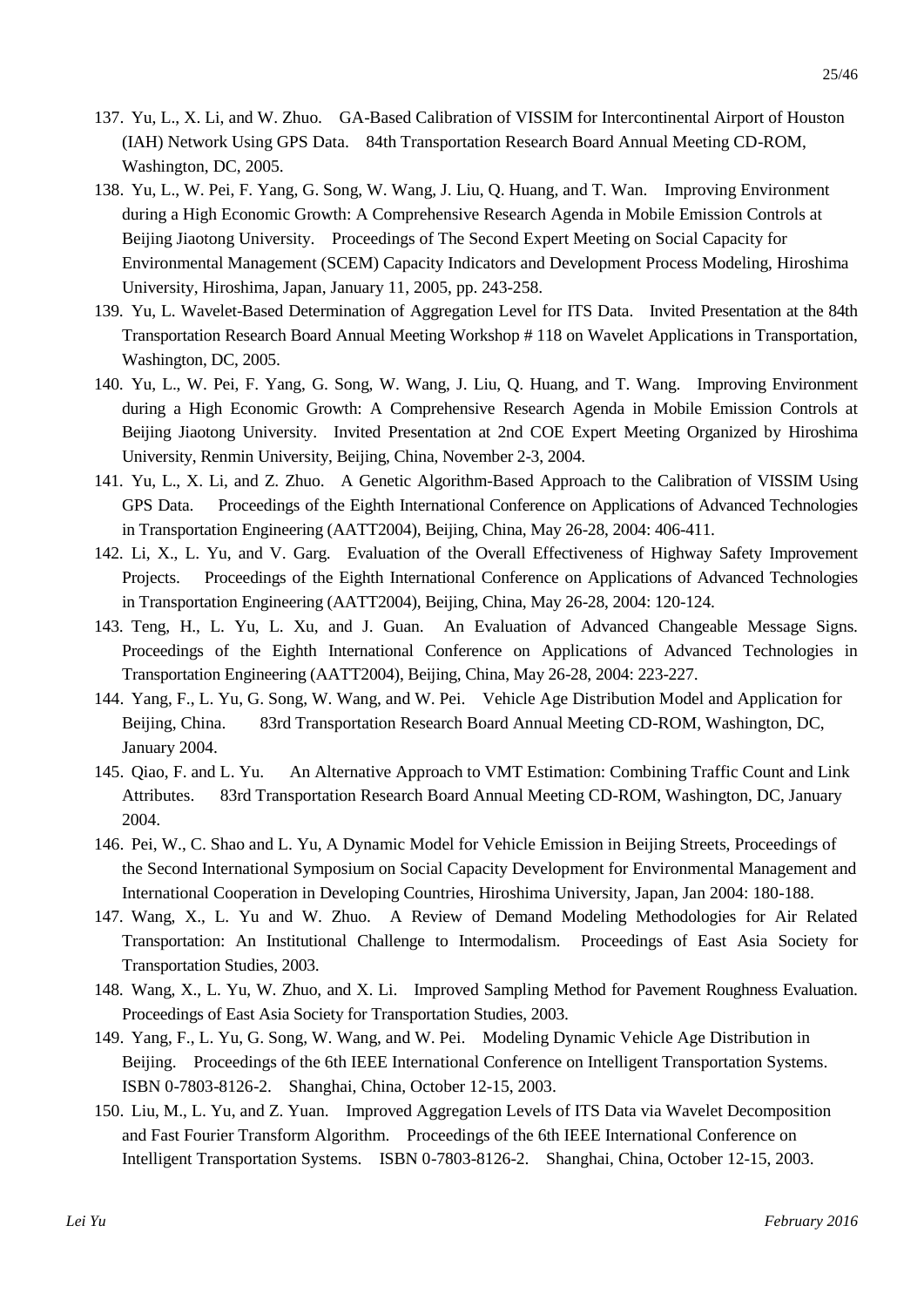- 151. Chen, X., L. Yu, G. G. Guo, Y. Quan, Y. Geng, and Y. Gao. Development of Beijing Regional Intelligent Transportation Systems Architecture. Proceedings of the 6th IEEE International Conference on Intelligent Transportation Systems. ISBN 0-7803-8126-2. Shanghai, China, October 12-15, 2003.
- 152. Li, X., L. Yu and W. Wang. Derivation of Emission Factors for Nanjing, China Using MOBILE5. TRB 2003 Annual Meeting CD-ROM, Washington, DC, January 2003.
- 153. Qiao, F., G. Li and L. Yu. Adjusting Vehicle Mileage Accumulation Rates based on Small Sample Survey. 82nd Transportation Research Board Annual Meeting CD-ROM, Transportation Research Board of the National Academies, Washington, DC, January 2003.
- 154. Yu, L., F. Qiao, L. Munghor, X. Wang, and A. Changpradith. Survey on Using ITS Technology to Improve Highway-Rail Grade Crossing. 82nd Transportation Research Board Annual Meeting CD-ROM, Transportation Research Board of the National Academies, Washington, DC, January 2003.
- 155. Yu, L., F. Qiao, L. Munghor, X. Wang, and A. Changpradith. Application of ITS Technology to Improve Highway-Rail Grade Crossing Safety. Proceedings of 3rd International Conference on Traffic and Transportation Studies (ICTTS'2002), Guilin, China, July 2002, pp. 1298-1305.
- 156. Qiao, F., L. Yu and X. Wang. Time-Scale Domain Analysis of ITS Data via Transformation. Proceedings of 3rd International Conference on Traffic and Transportation Studies (ICTTS'2002), Guilin, China, July 2002, pp. 1232-1239.
- 157. Yang, Z., H. Li, X. Jiang, L. Yu, J. Miao, and P. Du. A Study of Railway Transportation Simulation System. Proceedings of 3rd International Conference on Traffic and Transportation Studies (ICTTS'2002), Guilin, China, July 2002, pp. 1385-1392.
- 158. Qiao, F. , L. Yu, G. Li, and X. Wang. Modeling Vehicle Age Distribution for Air Quality Analysis. Proceedings of 3rd International Conference on Traffic and Transportation Studies (ICTTS'2002), Guilin, China, July 2002, pp. 17-24.
- 159. Qiao, F, X. Wang and L. Yu. Determining Aggregation Level for ITS Data Via Wavelet Transformation. Proceedings of the 12th ITS America Annual Meeting CD-ROM, Long Beach, California, April 29-May 2, 2002.
- 160. Qiao, F., L. Yu, G. Li, and X. Wang. Modeling Vehicle Age Distribution For Air Quality Analysis. 81st Transportation Research Board Annual Meeting CD-ROM, Transportation Research Board of the National Academies, Washington, D.C., January 2002.
- 161. Yu, L., P. Yue, and L. Chiu. Modeling a Small Network for Traffic Impact Study. 81st Transportation Research Board Annual Meeting CD-ROM, Transportation Research Board of the National Academies, Washington, D.C., January 2002.
- 162. Teng H., L. Yu. and Y. Qi. Statistical Microscale Emission Models Incorporating Acceleration and Deceleration. 81st Transportation Research Board Annual Meeting CD-ROM, Transportation Research Board of the National Academies, Washington, D.C., January 2002.
- 163. Ohno, K. and L. Yu. Stochastic Process-Based Approach to Determining the Offset of Coordinated Traffic Signals. 80th Transportation Research Board Annual Meeting CD-ROM, 01-2281, Washington, D.C., January ,2001.
- 164. Liu, C, L. Yu, K. Saksit, and H. Oey. Determination of Left-Turn Yellow and Red Intervals. 80th Transportation Research Board Annual Meeting CD-ROM, 01-0591, Transportation Research Board of the National Academies, Washington, D.C., January 2001.
- 165. Liu, C, and L. Yu. Assessing Transportation Network Quality from Vehicle Emission, Fuel Consumption, and Traffic Congestion Perspectives. 80th Transportation Research Board Annual Meeting CD-ROM, 01-0183, Transportation Research Board of the National Academies, Washington, D.C., January 2001.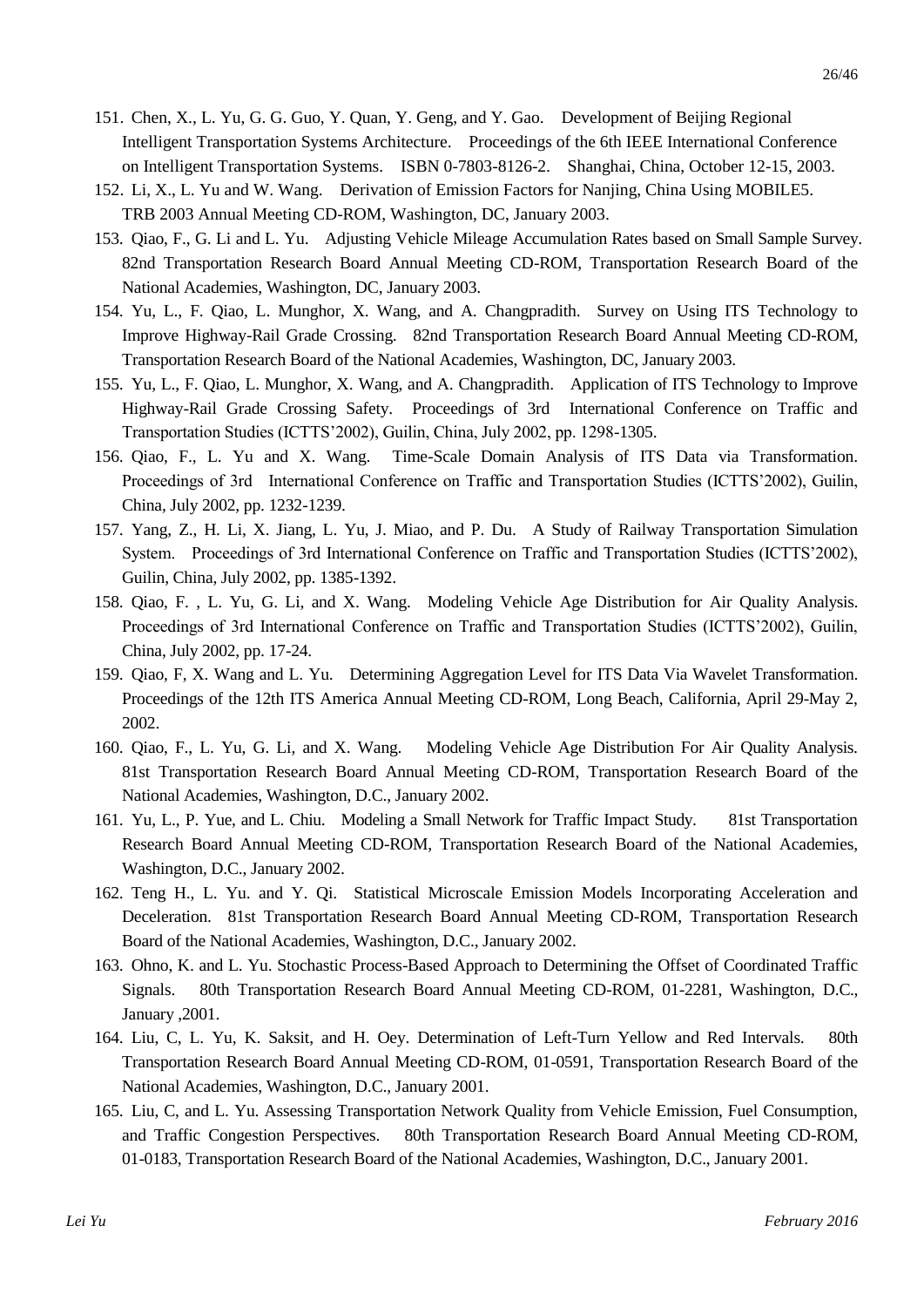- 166. Yue, P. and Yu, L. A Comparative Study of EMME/2 and QRS II for Modeling a Small Urban Networks. Presented at The 14th Annual EMME/2 International Users' Group Conference, Chicago, Illinois, October 20-22, 1999.
- 167. Yu, L. Remote Vehicle Exhaust Emission Sensing for Traffic Simulation and Optimization Models. Presentation at 1999 TRB Meeting, Paper # 990081, Washington, D.C., January 1999.
- 168. Yu, L., Lede', N.W. and Godazi, K. Remote Sensing of Vehicle Exhaust Emissions for the On-Road Emission Estimation and Emission Model Evaluation. Proceedings of 1998 ASCE International Conference on Traffic and Transportation Studies (ICTTS'98), Beijing, China, July 1998, pp. 898-907.
- 169. Yu, L., and Van Aerde, M. DYNAMIC: A Queuing Based Dynamic Macroscopic Traffic Assignment/Simulation Model. Proceedings of 1998 ASCE International Conference on Traffic and Transportation Studies (ICTTS'98), Beijing, China, July 1998, pp. 300-309.
- 170. Yu, L. Examination of Tree Building and Weight Selection Strategies for a Discrete Dynamic Traffic Assignment Model. Peer-Reviewed Proceedings of 5th International Conference on Applications of Advanced Technologies in Transportation Engineering, Newport Beach, California, 1998, pp. 207-216.
- 171. Yu, L. and Williams, G.L. Collection and Evaluation of On-Road Vehicle Emission Data Using a Remote Emission Sensor. Peer-Reviewed Proceedings of the ASCE Conference on Transportation, Land Use and Air Quality, Portland, Oregon, 1998, pp. 444-453.
- 172. Williams, G.L. and Yu, L. Vehicle Emission Impacts of Alternative Traffic Control Strategies. Peer-Reviewed Proceedings of the ASCE Conference on Transportation, Land Use and Air Quality, Portland, Oregon, 1998, pp. 346-354.
- 173. Yu, L. Air Quality Based Approach for Traffic Management Strategies," Peer-Reviewed Proceedings of 1997 ASCE Traffic Congestion and Traffic Safety in the 21st Century Conference, Chicago, Illinois, June 1997, pp. 479-485.
- 174. Yu, L. Platoon Dispersion and Calibration under Advanced Traffic Control Strategies. Peer-Reviewed Proceedings of 1997 ASCE Traffic Congestion and Traffic Safety in the 21st Century Conference, Chicago, Illinois, June 1997, pp. 507-513.
- 175. Yu, L., "Remote Vehicle Emission Sensing for Evaluating ATMS Strategies," Peer-Reviewed Proceedings of Eighth ITS America Annual Meeting (CD-ROM), Washington, D.C., 1997.
- 176. Yu, L. and Van Aerde, M. Dynamic Modeling of Traffic Networks in Route Guidance for System Time Optimal and User Time Equilibrium. Peer-Reviewed Proceedings of the Seventh ITS America Annual Meeting, Houston, Texas, 1996, pp. 198-209.
- 177. Yu, L. A Practical Algorithm for Solving the Dynamic Traffic Assignment Problems for Complex Networks. Proceedings of Annual International Conference on Industrial Engineering Applications and Practice, Houston, Texas, 1996, pp. 488-493.
- 178. Yu, L. and Stewart, J.A. A New Methodology for Routing Vehicles in IVHS with Environmental Objectives. Peer-Reviewed Proceedings of the Sixth ITS America Annual Meeting, Washington, D.C., 1995, pp. 1147-1160.
- 179. Yu, L. and Van Aerde, M. Implementing TRANSYT's Macroscopic Platoon Dispersion in Microscopic Simulation Models. Presented at 1995 Transportation Research Board Annual Meeting, Paper # 950803, Washington, D.C., 1995.
- 180. Qiao, F., H. Liu, and L. Yu. Incorporating Wavelet Decomposition Technique to Compress TransGuide ITS Data. 85th Transportation Research Board Annual Meeting CD-ROM, Washington, DC, Jan 2006.
- 181. Geng, Y., L. Yu, M. Liu, J. Wu, and H. Zhao. ITS Data Management Techniques and Strategies. Proceedings of the 1st National Ph.D.'s Academic Forum, Beijing, China, pp. 440-447, July 2005.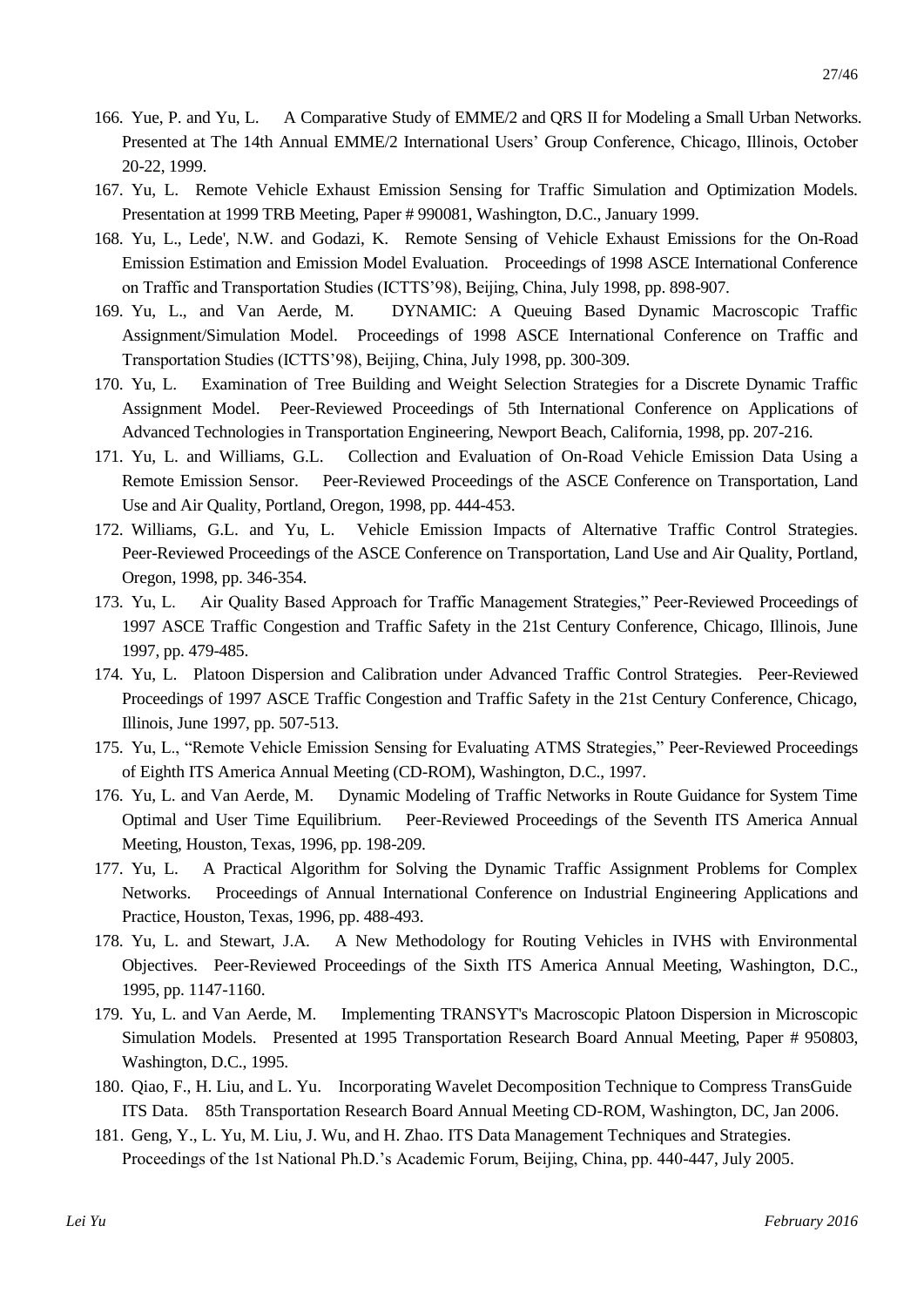- 182. Yu, L., F. Qiao, and Y. Zhang. Improved Framework and Systematic Calibration for Left-Turn Change Intervals. 84th Transportation Research Board Annual Meeting CD-ROM, Washington, DC, 2005.
- 183. Qiao, F. and L. Yu. Collection and Evaluation of On-Road Emission and Activity Data in Houston. 84th Transportation Research Board Annual Meeting CD-ROM, Washington, DC, 2005.
- 184. Yang, F., L. Yu, and G. Song. Application of Small Sampling Approach to Estimating Vehicle Mileage Accumulations for Beijing, China. 83rd Transportation Research Board Annual Meeting CD-ROM, Washington, DC, January 2004.
- 185. Yu, L., L. Munghor, P. Yi, and H. Teng. Simulation-based Evaluation of Applications of Electronic Energy Storage Devices in Buses for Reducing Emissions. 83rd Transportation Research Board Annual Meeting CD-ROM, Washington, DC, January 2004.
- 186. Yu, L., F. Qiao, Y. Zhang, and Z. Tian. Improved Red-Clearance Intervals Based-on Observed Turning Times for Left-Turn Movement. 83rd Transportation Research Board Annual Meeting CD-ROM, Washington, DC, January 2004.
- 187. Qiao, F., X. Wang, and L. Yu. Double-Sizes Optimization of Aggregation Level for ITS Data. 83rd Transportation Research Board Annual Meeting CD-ROM, Washington, DC, January 2004.
- 188. Yi, P., S. Li, and L. Yu. Feature Extraction to Improve Volume Adjustment Factors for Rural Roads with Wavelet Transform. 83rd Transportation Research Board Annual Meeting CD-ROM, Washington, DC, January 2004.
- 189. Qiao, F., X. Wang and L. Yu. Optimizing Aggregation Level for ITS Data based on Wavelet Decomposition. TRB 2003 Annual Meeting CD-ROM, Washington, DC, January 2003.
- 190. Yu, L. and P. Yue. A Comparative Study of EMME/2 and QRS II for Small Community. TRB 2003 Annual Meeting CD-ROM, Washington, DC, January 2003.
- 191. Qiao, F., G. Li and L. Yu. Adjusting Vehicle Mileage Accumulation Rates based on Small Sample Survey. TRB 2003 Annual Meeting CD-ROM, Washington, DC, January 2003.
- 192. Yu, L. Calibration of Platoon Dispersion Parameters based on Link Travel Time Statistics. 79th Transportation Research Board Annual Meeting CD-ROM, Washington, D.C., January 2000.
- 193. Yu ,L. and Burrier, S. Vehicle Emission Sensing and Evaluation Using the Smog Dog in Houston. SPIE: Transportation Sensors and Controls: Collision Avoidance, Traffic Management, and ITS, Volume 2902, Boston, MA, 1996, pp. 219-230.
- 194. Yu, L. Modeling the Environmental Impacts of the Deployment of the Intelligent Transportation Systems. Proceedings of the 29th International Symposium on Automotive Technology & Automation, Florence, Italy, 1996.
- 195. Van Aerde, M., Hellinga, B., Yu, L. and Rakha, H. Vehicle Probes as real-time ATMS Sources of Dynamic O-D and Link Travel Time Data. Proceedings of the Advanced Traffic Management Conference, St-Petersburg Beach, Florida, 1993, pp. 207-230.
- 196. Yu, L., Van Aerde, M. and Rilett, L. An Overview of the DYNAMIC Traffic Assignment Method. Canadian ITE '93 Annual Conference Compendium, Edmonton, Canada, 1993, pp. 125-144.
- 197. Zhao, H., L. Yu, X. Chen, and Y. Geng. A Case Study of Real-Time ITS Data Quality Control Techniques. Proceedings of 1st Chinese ITS Annual Meeting, Shanghai, China, pp. 123-130, December 2005.
- 198. Chen, X., L. Yu, and L. Yu. A Review of ITS Development Abroad and Enlightenment to Beijing. Proceedings of 1st Chinese ITS Annual Meeting, Shanghai, China, pp. 1056-1065, December 2005.
- 199. Guo, J., M. Sun, L. Yu, X. Chen, and L. Yu. Microscopic Simulation on Operation Organization and Signal Coordination for Nanzhongzhou BRT System. Proceedings of 21st Symposium 2005 Chinese Urban Transportation Planning Committee, Beijing, China, pp. 1-7, December 2005.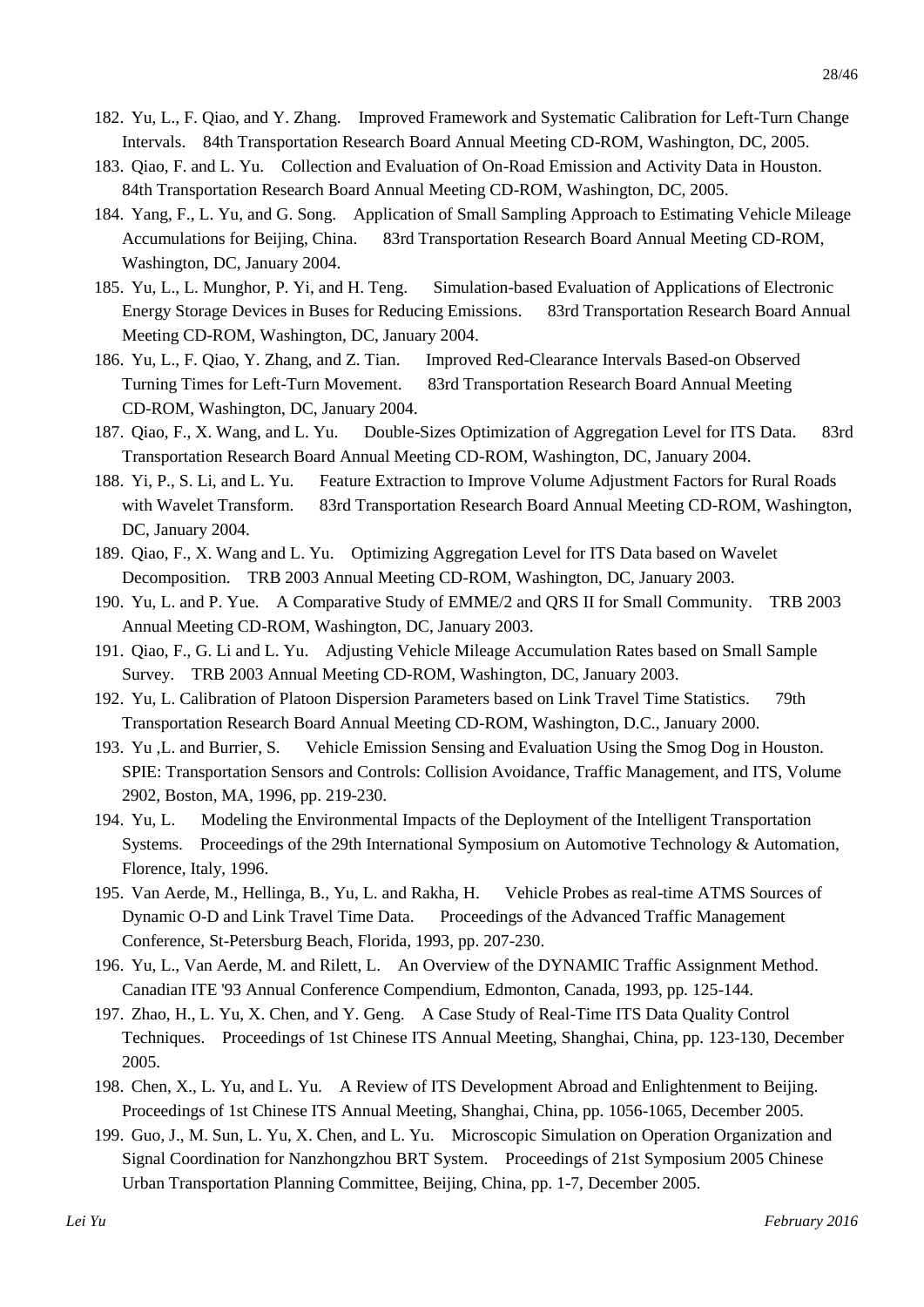- 200. Zhao, H., L. Yu, and Y. Geng. A Comparative Analysis of Real-Time Traffic Flow Data Quality Controls. Proceedings of the 1st National Ph.D.'s Academic Forum, Beijing, China, pp. 393-400, July 2005, ISBN7-113-06611-9/U.1810.
- 201. Liu, M., L. Yu, and Y. Geng. Sensitivity Analysis of Wavelet-Based Aggregation on Traffic Flow Data. Proceedings of the 1st National Ph.D.'s Academic Forum, Beijing, China, pp. 101-106, July 2005, ISBN7-113-06611-9/U.1810.
- 202. Geng, Y., L. Yu, M. Liu, J. Wu, and H. Zhao. ITS Data Management Techniques and Strategies. Proceedings of the 1st National Ph.D.'s Academic Forum, Beijing, China, pp. 440-447, July 2005, ISBN7-113-06611-9/U.1810.
- 203. Yu, L. and G. Song. Strategic Development of Transportation Environment Research. Proceedings of Strategic Development on Construction, Environment, and Civil Engineering, National Natural Science Foundation, Beijing, China, pp. 173-190, 2005.
- 204. Liu, X., Y. Quan, L. Yu, X. Chen, and H. Wen. Beijing ITS Planning and Development Strategies. Proceedings of High-Level Symposium on ITS and Transportation Information Management in the 7th Beijing International Science and Technology Exhibition. Beijing, China, May 2004: 9-13.
- 205. Yu, L., X. Chen, and J. Guo. ITS Regional Architecture for Beijing. Proceedings of High-Level Symposium on ITS and Transportation Information Management in the 7th Beijing International Science and Technology Exhibition: Beijing, China, May 2004: 1-8.
- 206. Yu, L., X. Chen, Y. Geng, F. Qiao, X. Wang, M. Liu, and Z. Yuan. Wavelet-based ITS Data Aggregation. Proceedings of 2003 National Symposium on ITS Data Detection and Fusion Techniques, April 2003, Hangzhou, China, pp. 92-100.
- 207. Yu, L., X. Chen, Y. Geng, F. Qiao, L. Xu, and J. Wu. ITS Data Sampling Techniques and Applications for Archiving. Proceedings of the National Symposium on ITS Data Detection and Fusion, Hangzhou, China, April 22-23, 2003.
- 208. Yu, L. and X. Chen. Data Management Techniques in ITS Common Information Platform. Proceedings of 2nd Beijing ITS International Symposium and Exhibition, Beijing, September 2002.
- 209. Yu, L. and X. Chen. Data Management Techniques in the ITS Common Information Platform. Proceedings of National Symposium on ITS Common Information Platform. 2002, Chongqing, China, pp. 211-215.

#### **OTHER PAPERS AND PUBLICATIONS**

- 1. Featured in the ITS People, IEEE Intelligent Transportation Systems Magazine, Volume 6, Issue 4, pp. 71-72, Winter 2014.
- 2. Kuo, P. H., F. Qiao, and L. Yu. Characterizing Pedestrian Performance and Intelligent Modeling of Pedestrian Related Potential Conflicts at Intersections. The National Center for Human Performance Annual Meeting CD-ROM. Houston, Texas, November 3-4, 2011.
- 3. Yu, L. and D. Bell. Signal Timing Data Collection. The UMAP Journal ILAP: Tools for Teaching, The Consortium for Mathematics and Its Applications, Inc., Suite 210, 57 Bedford St., Lexington, MA 02420, ISBN 0-912843-72-1, 2006, pp. 77-100.
- 4. Yu, L. and D. Small. Vehicle Emissions. The UMAP Journal ILAP: Tools for Teaching, The Consortium for Mathematics and Its Applications, Inc., Suite 210, 57 Bedford St., Lexington, MA 02420, ISBN 0-912843-75-6, 2004, pp. 111-132.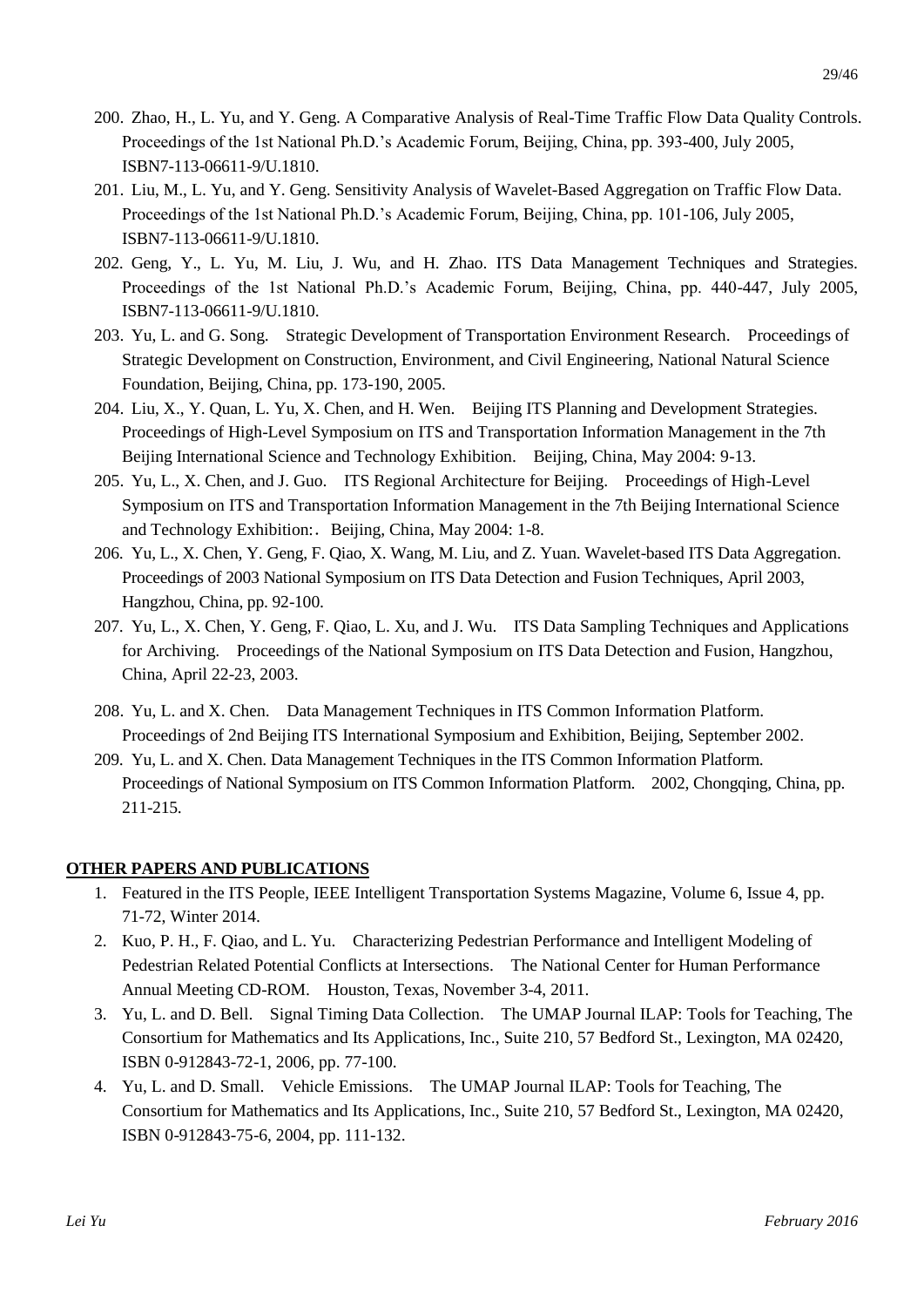- 5. Yu, L. and C. Steward. Ramp Metering of Freeways. The UMAP Journal ILAP: Tools for Teaching, The Consortium for Mathematics and Its Applications, Inc., Suite 210, 57 Bedford St., Lexington, MA 02420, 2001, pp. 63-86.
- 6. Yu, L. and D. Bell. Travel Demand Forecasting and Analysis for South Texas. The UMAP Journal ILAP: Tools for Teaching, The Consortium for Mathematics and Its Applications, Inc., Suite 210, 57 Bedford St., Lexington, MA 02420, ISBN 0-912843-72-1, 2001, pp. 125-144.
- 7. Yu, L. A Mathematical Programming Based Approach to Macroscopic Traffic Assignment in a Dynamic Network with Queues. Ph.D. Dissertation, ISBN: 0-315-90242-6 (310 Pages), Transportation Research Group, Department of Civil Engineering, Queen's University, Canada, 1994.
- 8. Yu, L. and Bell, D. Intersection Data Collection for Optimization of Signal Timings. Publication by United States Military Academy as an Interdisciplinary Lively Application Project, West Point, 2000.

## **PROFESSIONAL PRESENTATIONS**

- 1. Zhang, J., L. Yu, J. Guo, Y. Cheng, W. He, and G. Song. Optimized Adjustment of Speed Resolution and Time Alignment Data for Improving Emission Estimations. Presented at the 95th Transportation Research Board Annual Meeting Paper 16-2997, Transportation Research Board of the National Academies, Washington, DC, Jan 2016.
- 2. Li, M., L. Yu, G. Song, and L. Xie. Traffic State Clustering Approach to Lower the Estimation Uncertainty of Greenhouse Gas Emissions based on Traffic Spatial and Temporal Characteristics. Presented at the 95th Transportation Research Board Annual Meeting Paper 16-2987, Transportation Research Board of the National Academies, Washington, DC, Jan 2016.
- 3. Tang, P., M. Azimi, J. Munni, F. Qiao, and L. Yu. Examining the Impact of Eco-driving Advising Strategies on Vehicle Emissions for Vehicles travelling within Intersection Vicinities. Presented at the 95th Transportation Research Board Annual Meeting Paper 16-2410, Transportation Research Board of the National Academies, Washington, DC, Jan 2016.
- 4. Lu, H., G. Song, and L. Yu. A Comparison and Modification of Car-following Models for Emission Estimation. Presented at the 95th Transportation Research Board Annual Meeting Paper 16-3329, Transportation Research Board of the National Academies, Washington, DC, Jan 2016.
- 5. Wu, Y., F. Qiao, and L. Yu. Evaluation of the Impact of Work Zone on Vehicular Emissions in Consideration of Roughness Profile. Presented at the 95th Transportation Research Board Annual Meeting Paper 16-4740, Transportation Research Board of the National Academies, Washington, DC, Jan 2016.
- 6. Sun, X, X. Chen, Y. Qi, B. Mao, L. Yu, and P. Tang. Analyzing the Effects of Different Advanced Traffic Signal Status Warning Systems on Vehicle Emission Reductions at Signalized Intersections. Presented at the 95th Transportation Research Board Annual Meeting Paper 16-5294, Transportation Research Board of the National Academies, Washington, DC, Jan 2016.
- 7. Zhai, Z, G. Song, H. Lu, W. He, and L. Yu. A Validation of Temporal and Spatial Consistency of Facility- and Speed-Specific VSP Distribution for Emissions Estimation: A Case Study in Beijing. Presented at the 95th Transportation Research Board Annual Meeting Paper 16-3341, Transportation Research Board of the National Academies, Washington, DC, Jan 2016.
- 8. Zhai, Z, G. Song, H. Lu, C. Lyu, and L. Yu. Eco-Driving Approach for Hybrid Electric Vehicles Based on Vehicle Specific Power: A Case Study in Beijing. Presented at the 95th Transportation Research Board Annual Meeting Paper 16-3333, Transportation Research Board of the National Academies, Washington, DC, Jan 2016.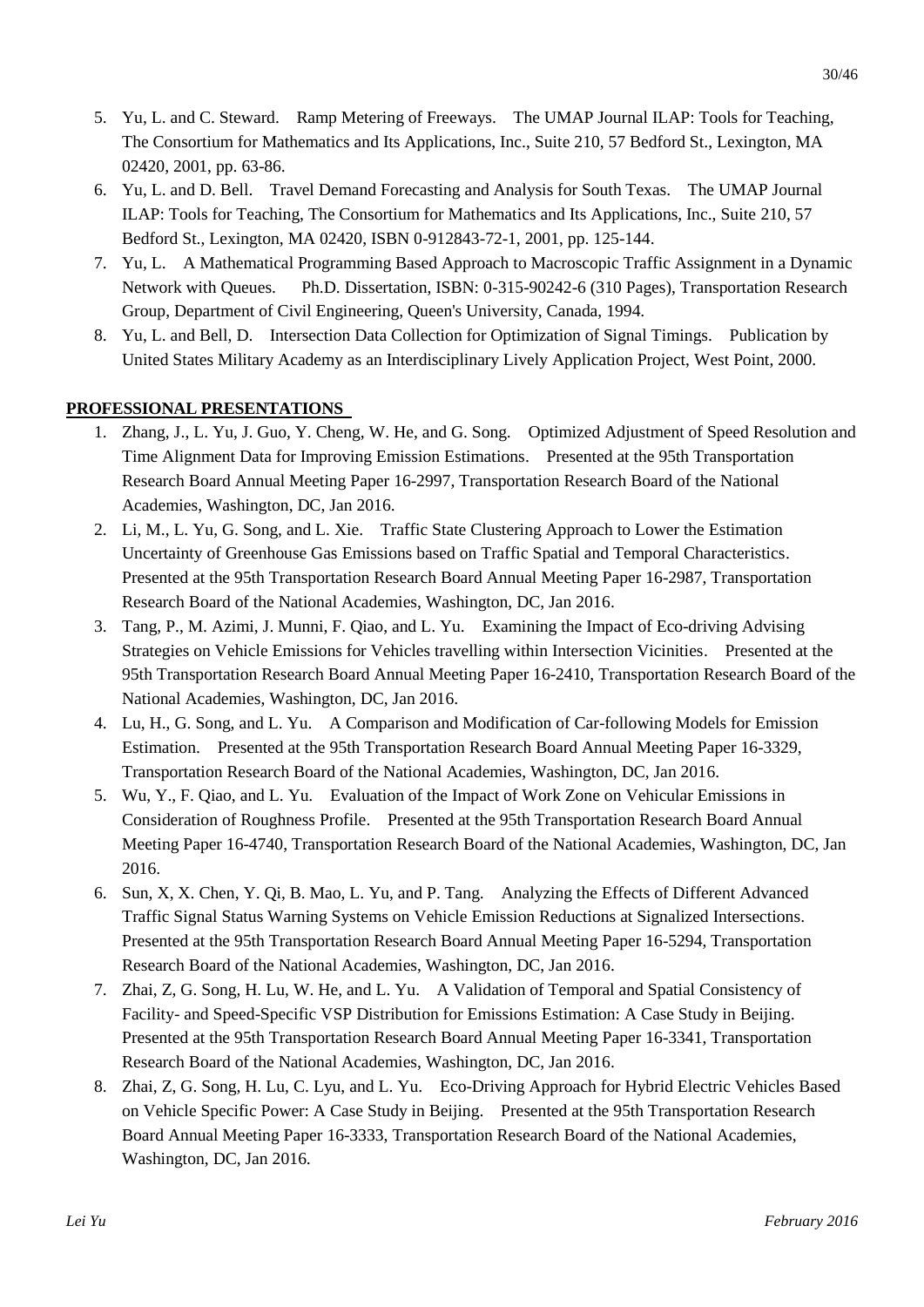- 9. Qi, Y, Y. Wang, X. Chen, R. Cheu, and L. Yu. Methods of Dropping Auxiliary Lanes at Freeway Weaving Segments. Presented at the 95th Transportation Research Board Annual Meeting Paper 16-6748, Transportation Research Board of the National Academies, Washington, DC, Jan 2016.
- 10. Chen, X, L. Yu, X. Jia, and H. Gong. Capacity Modelling for Weaving, Merge, and Diverge Sections with Median Exclusive Bus Lanes on the Urban Expressway: a Micro-simulation Approach. Presented at the 95th Transportation Research Board Annual Meeting Paper 16-3249, Transportation Research Board of the National Academies, Washington, DC, Jan 2016.
- 11. Liu, S, G. Song, J. Sun, X. Zhang, and L. Yu. Patter Clustering and Characteristics of Traffic Performance Index in Megacities – A Case in Beijing. Presented at the 95th Transportation Research Board Annual Meeting Paper 16-3320, Transportation Research Board of the National Academies, Washington, DC, Jan 2016.
- 12. Zhang, S., G. Song, L. Yu, and Y. Zhao. A Practical Framework Model for Estimating Fuel Consumption and Emissions on Urban Networks based on Multi-Source Data. Presented at the 15th Cota International Conference of Transportation Professionals, Chinese Overseas Transportation Association (COTA), Beijing, July 2015.
- 13. Jin, Q., G. Song, M. Ye, and L. Yu. Optimization of Eco-Driving Trajectories at Intersections for Energy Saving and Emission Reduction. Presented at the 15th Cota International Conference of Transportation Professionals, Chinese Overseas Transportation Association (COTA), Beijing, July 2015.
- 14. Li, M., L. Yu, Z. Zhai, W. He, and G. Song. Development of Emission Factors for Urban Road Network Based on Speed Distributions. Presented at the 94th Transportation Research Board Annual Meeting Paper 15-2731, Transportation Research Board of the National Academies, Washington, DC, Jan 2015.
- 15. Song, G., L. Yu, and Z. Geng. Optimization of Wiedemann and Fritzsche Car-Following Models for Emission Estimation. Presented at the 94th Transportation Research Board Annual Meeting Paper 15-5701, Transportation Research Board of the National Academies, Washington, DC, Jan 2015.
- 16. Hoover, C., L. Yu, F. Qiao, and M. Azimi. Emission Implications of Alternative Origin-Destination Routes: Case Study in Houston, Texas. Presented at the 94th Transportation Research Board Annual Meeting Paper 15-2511, Transportation Research Board of the National Academies, Washington, DC, Jan 2015.
- 17. Kou, W., X. Chen, L. Yu, and Y. Qi. Urban Commuters' Valuation of Travel Time Reliability based on Stated Preference Survey: a Case Study of Beijing. Presented at the 94th Transportation Research Board Annual Meeting Paper 15-2165, Transportation Research Board of the National Academies, Washington, DC, Jan 2015.
- 18. Chen, X., L. Yu, X. Li, and X. Sun. Analysis of Effects of Signal-Related Parameters on Intersection Speed Profiles: Alternative Perspective to Estimate Emissions for Signalized Intersections. Presented at the 94th Transportation Research Board Annual Meeting Paper 15-2102, Transportation Research Board of the National Academies, Washington, DC, Jan 2015.
- 19. Li, Z., L. Yu, F. Qiao, and J. Wang. Feasibility Study of Using Driving Simulator to Develop Operating Mode Distributions for Emission Analysis. Presented at the 94th Transportation Research Board Annual Meeting Paper 15-1437, Transportation Research Board of the National Academies, Washington, DC, Jan 2015.
- 20. Wang, J., H. Rakha, and L. Yu. Operating Mode Distribution Characteristics of Different Freeway Weaving Configurations and Their Effects on Vehicular Emissions. Presented at the 94th Transportation Research Board Annual Meeting Paper 15-1429, Transportation Research Board of the National Academies, Washington, DC, Jan 2015.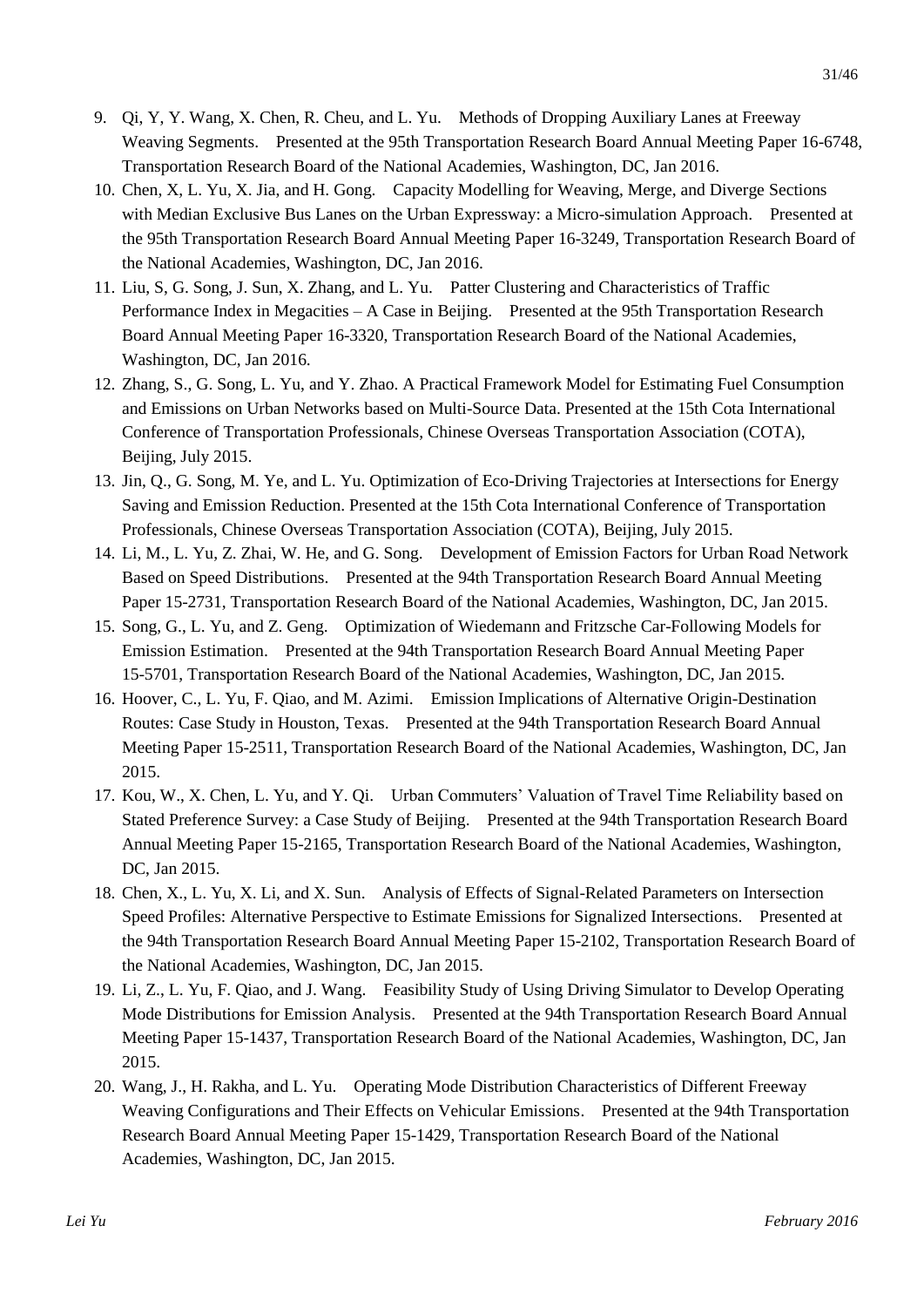- 21. Tang, P., L. Yu, and G. Song. Effect of Driving Behaviors on Emissions in Eco-driving at Intersections. Presented at the 93rd Transportation Research Board Annual Meeting, Transportation Research Board of the National Academies, Washington, DC, Jan 2014.
- 22. Lai, J., L. Yu, G. Song, and X. Chen. Emission Characteristics of Heavy-duty Diesel Transit Buses at Intersections of Urban Area: A Case Study In Beijing. Presented at the 93rd Transportation Research Board Annual Meeting, Transportation Research Board of the National Academies, Washington, DC, Jan 2014.
- 23. Song, G., L. Yu, and L. Long. Development of Speed Correction Factors based on Speed-Specific VSP Distributions for Urban Restricted Access Roadways in Beijing. Presented at the 93rd Transportation Research Board Annual Meeting, Transportation Research Board of the National Academies, Washington, DC, Jan 2014.
- 24. Zhou, X., G. Song, and L. Yu. Delay Correction Model for Estimating Bus Emission at Intersections based on VSP Distributions. Presented at the 93rd Transportation Research Board Annual Meeting, Transportation Research Board of the National Academies, Washington, DC, Jan 2014.
- 25. Zhao, Q., G. Song, and L. Yu. Comparative Study of VSP Binning Methods for Estimating Fuel Consumptions of LDVS on Urban Roads. Presented at the 93rd Transportation Research Board Annual Meeting, Transportation Research Board of the National Academies, Washington, DC, Jan 2014.
- 26. Qi, Y., A. Padiath, and L. Yu. Development Of Operating Mode ID Distributions For Different Types Of Roadways Under Different Congestion Levels For Vehicle Emission Assessment Using Moves. Presented at the 93rd Transportation Research Board Annual Meeting, Transportation Research Board of the National Academies, Washington, DC, Jan 2014.
- 27. Hill, K., F. Qiao, M. Azimi, and L. Yu. Impacts of Restaurant Drive-Thru Configurations on Vehicle Emissions. Presented at the 93rd Transportation Research Board Annual Meeting, Transportation Research Board of the National Academies, Washington, DC, Jan 2014.
- 28. Qiao, F., P. Kuo, and L. Yu. Fuzzy Modeling of Pedestrian Related Conflict Events at Intersections. Presented at the 93rd Transportation Research Board Annual Meeting, Transportation Research Board of the National Academies, Washington, DC, Jan 2014.
- 29. Chen, X., L. Yu, and Y. Wang. Analyzing the Effect of Bus Rapid Transit Policy Strategies on CO2 Emissions: Case Study of Beijing. Presented at the 93rd Transportation Research Board Annual Meeting, Transportation Research Board of the National Academies, Washington, DC, Jan 2014.
- 30. Qiao, F., L. Liu, W. Long, and L. Yu. How Average Commuting Time Affects Housing Prices in Texas Suburban Cities. Presented at the 93rd Transportation Research Board Annual Meeting, Transportation Research Board of the National Academies, Washington, DC, Jan 2014.
- 31. Gong, H., X. Chen, L. Yu, and L. Wu. Application-Oriented Model of Passenger Waiting Time Based on Bus Departure Time Intervals. Presented at the 93rd Transportation Research Board Annual Meeting, Transportation Research Board of the National Academies, Washington, DC, Jan 2014.
- 32. Qiao, F., J. Jia, L. Yu, and D. Zhai. RFID-based Drivers Smart Assistance System to Enhance Safety and Reduce Emissions in Work Zone. Presented at the 93rd Transportation Research Board Annual Meeting, Transportation Research Board of the National Academies, Washington, DC, Jan 2014.
- 33. Fei, W., L. Zhu, L. Yu, X. Chen, and G. Song. Multistep Prediction of Traffic Flows on Consecutive Sections of Expressways Based on State Space Model. Presented at the 93rd Transportation Research Board Annual Meeting, Transportation Research Board of the National Academies, Washington, DC, Jan 2014.
- 34. Zhang, F., G. Song, L. Yu, and Y. Gao. Floating Car Data-Based Method for Detection of Flooding Incident Under Grade Separation Bridges in Beijing. Presented at the 93rd Transportation Research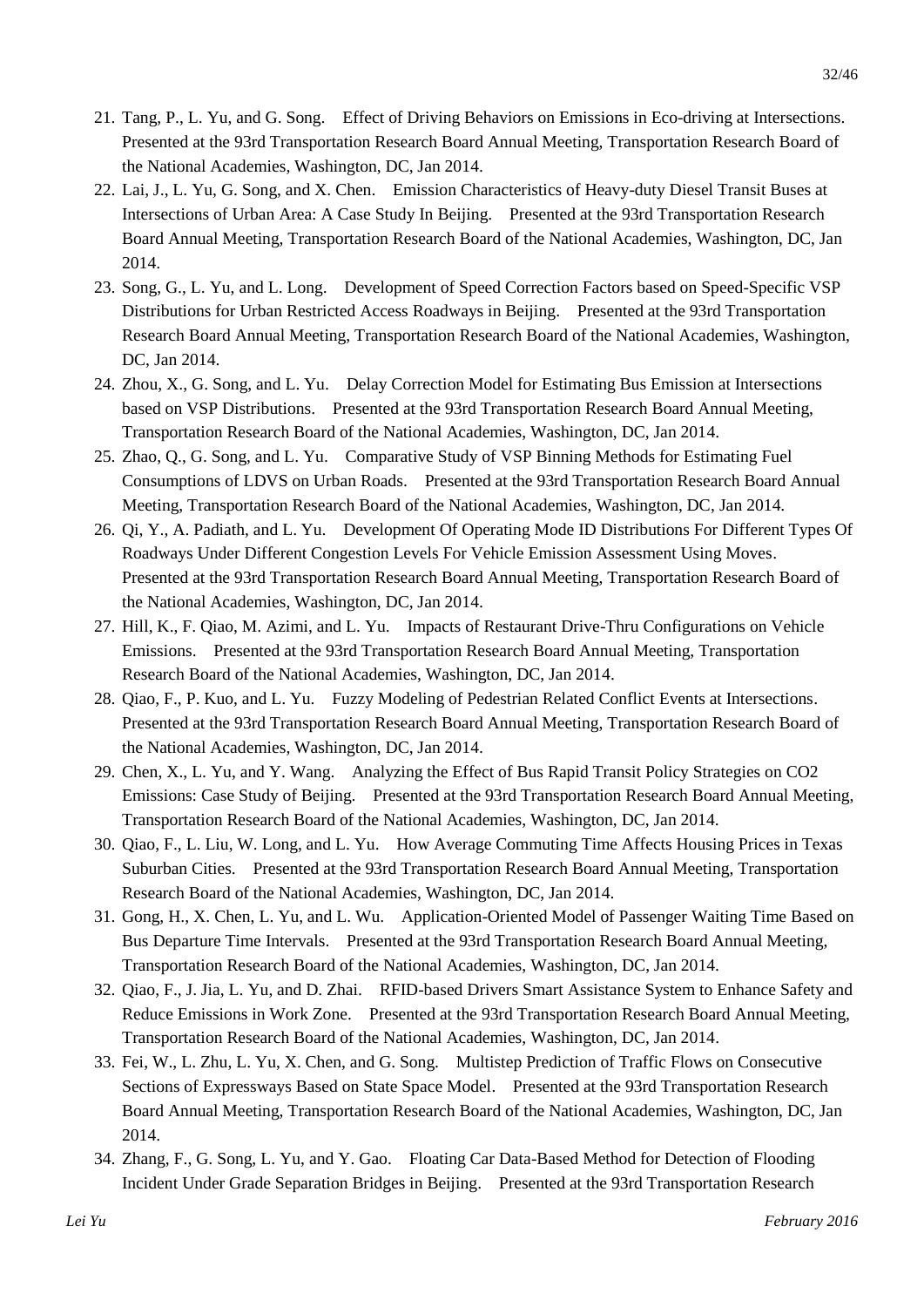Board Annual Meeting, Transportation Research Board of the National Academies, Washington, DC, Jan 2014.

- 35. Li, Z., F. Qiao, and L. Yu. A Calibration Algorithm for Vehicle Emission Estimation Using Driving Simulator. Presented in the 2013 Intelligent Transportation Society (ITS) World Conference in Tokyo, Japan. October 14-18, 2013.
- 36. Qiao, F., J. Jia, and L. Yu (2013). A Short Range Vehicle to Infrastructure System at Work Zones and Intersections. Presented in the 2013 Intelligent Transportation Society (ITS) World Conference in Tokyo, Japan. October 14-18, 2013.
- 37. Wang, J., L. Yu, and F. Qiao. Micro Traffic Simulation Approach to the Evaluation of Vehicle Emission on One-way vs. Two-way Streets: A Case Study in Houston Downtown. Presented at the 92nd Transportation Research Board Annual Meeting, Transportation Research Board of the National Academies, Washington, DC, Jan 2013.
- 38. Zhao, Q., L. Yu, and G. Song. Comparison of Micro-scale Fuel Consumption Models based on VSP and Ln(TAD) for Light-duty Vehicles on Urban Roads. Presented at the 92nd Transportation Research Board Annual Meeting, Transportation Research Board of the National Academies, Washington, DC, Jan 2013..
- 39. Qi, Y., M. Azimi, and L. Yu. Safety Impacts of Increasing Lengths of Left-Turn Lanes. Presented at the 92nd Transportation Research Board Annual Meeting, Transportation Research Board of the National Academies, Washington, DC, Jan 2013.
- 40. Song, G., L. Yu, and L. Xu. Comparative Analysis of Car-Following Models for Emission Estimation. Presented at the 92nd Transportation Research Board Annual Meeting, Transportation Research Board of the National Academies, Washington, DC, Jan 2013.
- 41. Wu, Y., L. Yu, G. Song, and L. Xu. Feasibility Study on Fuel Consumption Prediction Model by Integrating VSP and CAN Bus Technology. Presented at the 92nd Transportation Research Board Annual Meeting, Transportation Research Board of the National Academies, Washington, DC, Jan 2013.
- 42. Shi, Q. and L. Yu. Evaluation of Mobile Source Greenhouse Gas Carbon Dioxide Emissions for Assessment of Traffic Management Strategies. Presented at the 91st Transportation Research Board Annual Meeting, Transportation Research Board of the National Academies, Washington, DC, Jan 2012.
- 43. Chen, X., L. Yu, G. Song, and C. Xian. Comparative Study of Emissions from Bus Rapid Transit and Conventional Bus System: A Case Study of Beijing. Presented at the 91st Transportation Research Board Annual Meeting, Transportation Research Board of the National Academies, Washington, DC, Jan 2012.
- 44. Song, G. and L. Yu. Applicability of Traffic Micro-Simulation Models in Vehicle Emission Estimations: A Case Study of VISSIM. Presented at the 91st Transportation Research Board Annual Meeting, Transportation Research Board of the National Academies, Washington, DC, Jan 2012.
- 45. Lai, J., L. Yu, G. Song, P. Guo, and X. Chen. Development of City-specific Drving Cycles for Transit Buses Based-on VSP Distributions. Presented at the 91st Transportation Research Board Annual Meeting, Transportation Research Board of the National Academies, Washington, DC, Jan 2012.
- 46. Xu, Y., L. Yu, G. Song, X. Liu, and Y. Wang. GA-Based Approach to Operating Mode Distributions via Link Average Speeds. Presented at the 91st Transportation Research Board Annual Meeting, Transportation Research Board of the National Academies, Washington, DC, Jan 2012.
- 47. Tao, F. and L. Yu. Presented at the 91st Transportation Research Board Annual Meeting, Transportation Research Board of the National Academies, Washington, DC, Jan 2012.
- 48. Zhao, Q., L. Yu, and G. Song. Characteristics of VSP Distributions of Light-duty and Heavy-duty Vehicles on Freeway: A Case Study. Presented at the 91st Transportation Research Board Annual Meeting, Transportation Research Board of the National Academies, Washington, DC, Jan 2012.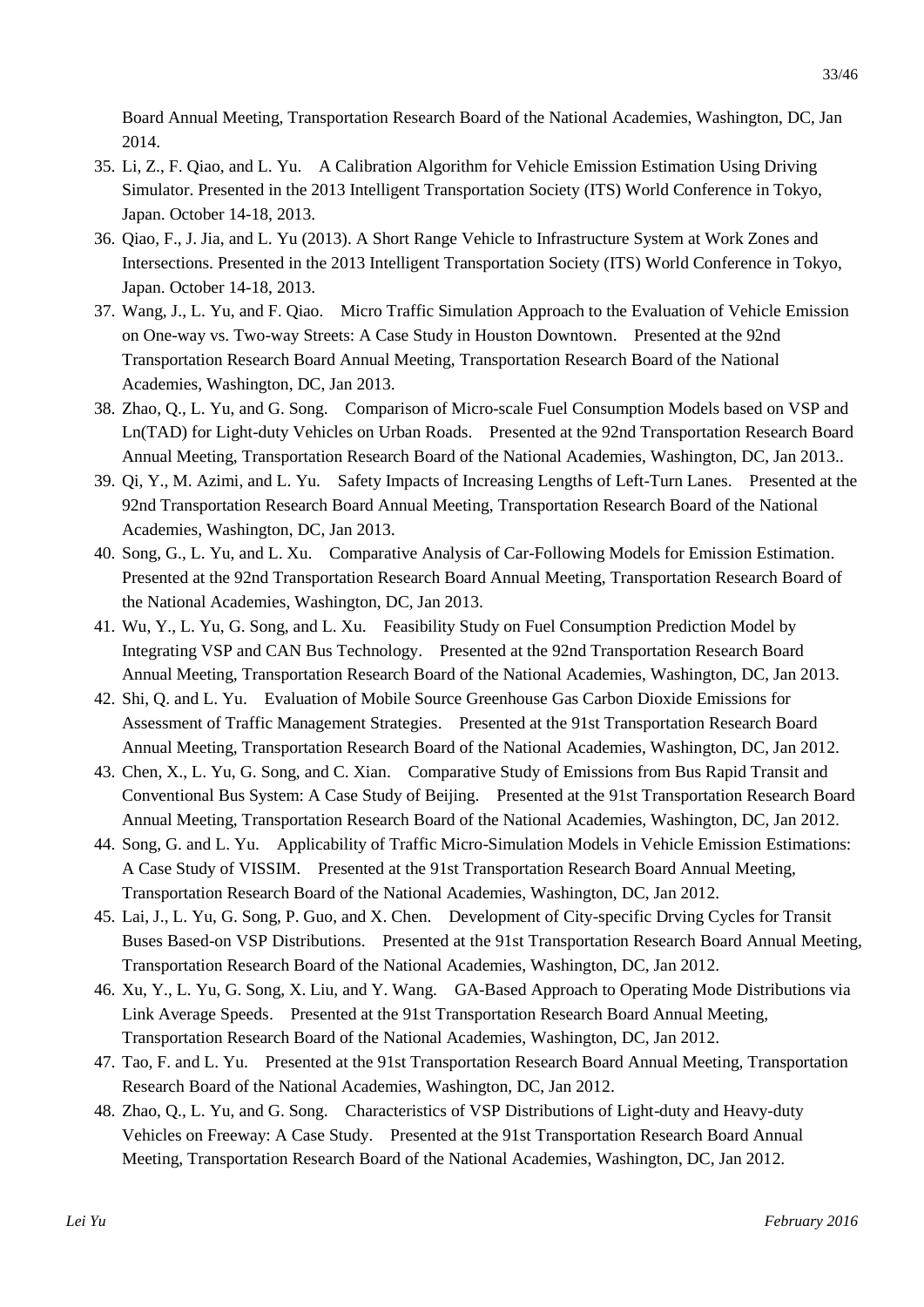- 49. Zhao, H., L. Yu, N. Zhao, H. Wen, J. Guo, and L. Zhu. A Practical Approach to the Estimation of Time-varying OD Demands Incorporating FCD and RTMS Data. Presented at the 91st Transportation Research Board Annual Meeting, Transportation Research Board of the National Academies, Washington, DC, Jan 2012.
- 50. Qiao, F., P. Kozhova, and L. Yu. Testing Drivers' Understanding of Pricing Signs Usinig Driving Simulator. Presented at the 91st Transportation Research Board Annual Meeting, Transportation Research Board of the National Academies, Washington, DC, Jan 2012.
- 51. Analysis of Temporal Characteristics of Traffic Congestion on Expressways Using Floating Car Data in Beijing. Presented at the 18<sup>th</sup> ITS World Congress, Orlando, Florida, October 16-20, 2011.
- 52. How to Evaluate Emissions of Traffic Network in ITS. Presented at the 18<sup>th</sup> ITS World Congress, Orlando, Florida, October 16-20, 2011.
- 53. Statistical Distribution of Capacities on Ring-Road Expressways of Beijing Based on Bound-Line Analysis. Presented at 90th Transportation Research Board Annual Meeting, Washington, DC, Jan 2011.
- 54. Modeling of Vehicle Specific Power and Instantaneous Speed Distribution for Expressways in Beijing. Presented at 90th Transportation Research Board Annual Meeting, Washington, DC, Jan 2011.
- 55. Characteristics of Low-Speed VSP Distributions on Urban Restricted Access Roadways in Beijing. Presented at 90th Transportation Research Board Annual Meeting, Washington, DC, Jan 2011.
- 56. Calibrating and Validating a Micro-simulation Model of Bus Rapid Transit Corridor with Heuristic Optimization Methods. Presented at 90th Transportation Research Board Annual Meeting, Washington, DC, Jan 2011.
- 57. Evaluation of Effectiveness of Coordinated Signal Control on Reducing Vehicle Emissions during Peak Hours vs. Non-peak Hours. Presented at 90th Transportation Research Board Annual Meeting, Washington, DC, Jan 2011.
- 58. A Comparative Overview of MOVES2010 and MOBILE6.2 for Smoothing the Model Conversion Process. Presented at 90th Transportation Research Board Annual Meeting, Washington, DC, Jan 2011.
- 59. "Development of Maritime Transportation Management and Security Program." Keynote Speaker at National Defense Transportation Association, Brady's Landing Restaurant, Houston, Texas, August 26, 2010.
- 60. GA-based Approach for the Development of Driving Schedules for Evaluating Greenhouse Gas Emissions from Light-Duty Vehicles. Presented at 89th Transportation Research Board Annual Meeting, Washington, DC, Jan 2010.
- 61. Improved Vehicle Specific Power Bins for Light-Duty Vehicles for Estimating Carbon Dioxide Emissions in Beijing. Presented at 89th Transportation Research Board Annual Meeting, Washington, DC, Jan 2010.
- 62. Statistical Distribution of Capacities on Ring-Road Expressways of Beijing. Presented at 89th Transportation Research Board Annual Meeting, Washington, DC, Jan 2010.
- 63. Analyzing Urban Bus Service Reliability at Stop, Route and Network Level. Presented at 89th Transportation Research Board Annual Meeting, Washington, DC, Jan 2010.
- 64. Distribution Characteristics of Vehicle Specific Power on Urban Restricted Access Roadways. Presented at 89th Transportation Research Board Annual Meeting, Washington, DC, Jan 2010.
- 65. A Novel Model for Identification of Key Congested Segments Based on Tree-structured Wavelet Decomposition. Presented at 89th Transportation Research Board Annual Meeting, Washington, DC, Jan 2010.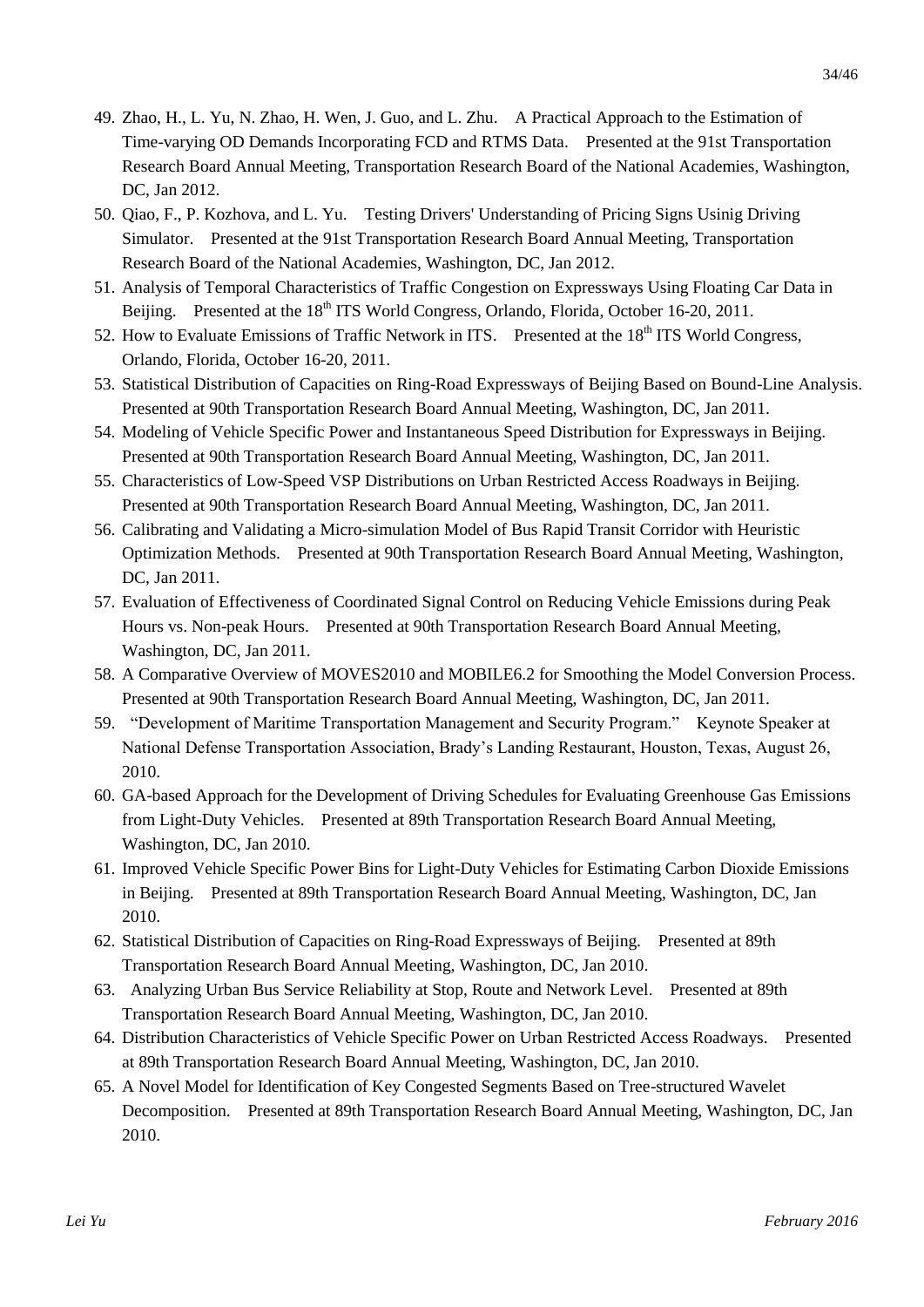- 66. Analysis of Driving Behavior and Emission Characteristics for Diesel Transit Buses Using PEMS' Measurements. Presented at 89th Transportation Research Board Annual Meeting, Washington, DC, Jan 2010.
- 67. The Modeling of Waiting Time for Passengers to Transfer from Rail to Buses Based-on Passenger Classification. Presented at 89th Transportation Research Board Annual Meeting, Washington, DC, Jan 2010.
- 68. Simulation Approach to the Analysis of Exclusive Bus Lane on Western 3rd Ring-Road Expressway in Beijing. Presented at 89th Transportation Research Board Annual Meeting, Washington, DC, Jan 2010.
- 69. "A Synthesis of Transportation Emission Research: Current Status and Future Directions. " Invited Presentation at University of Cincinnati, Cincinnati, Ohio, April 2009.
- 70. A Practical Approach to Deriving Emission Factors for China Based on Limited Emission Data Source. Presented at 88th Transportation Research Board Annual Meeting, Washington, DC, Jan 2009.
- 71. Development and Application of Macroscopic Emission Model for China. Presented at 88th Transportation Research Board Annual Meeting, Washington, DC, Jan 2009.
- 72. Comparative Study of Diesel Vehicle Emissions for Before- and After-Installation of Diesel Particulate Filter (DPF). Presented at 88th Transportation Research Board Annual Meeting, Washington, DC, Jan 2009.
- 73. Analysis of Traffic Flow Characteristics on Ring-Road Expressways in Beijing Using FCD and RTMS Data. Presented at 88th Transportation Research Board Annual Meeting, Washington, DC, Jan 2009.
- 74. Development of Geolocation Data Compression for Transportation Target Identification. Presented at 88th Transportation Research Board Annual Meeting, Washington, DC, Jan 2009.
- 75. Capacity Analysis of Weaving Sections on an Urban Expressway with Exclusive Bus Lanes Using Microscopic Traffic Simulation. Presented at 88th Transportation Research Board Annual Meeting, Washington, DC, Jan 2009.
- 76. Vehicle Infrastructure Integration-Based Driver Warning System for Run-Off-Road Crash Prevention. Presented at 88th Transportation Research Board Annual Meeting, Washington, DC, Jan 2009.
- 77. Investigation and Description of Short-Term Peak-Flow Variations: Preliminary Field Study. Presented at 88th Transportation Research Board Annual Meeting, Washington, DC, Jan 2009.
- 78. Estimation of Design Lengths of Left-Turn Lanes. Presented at 88th Transportation Research Board Annual Meeting, Washington, DC, Jan 2009.
- 79. Vehicle Infrastructure Integration-Based Highway Lane Change Warning System for Collision Prevention. Presented at 88th Transportation Research Board Annual Meeting, Washington, DC, Jan 2009.
- 80. Safety Impacts of Left-Turn Phasing Sequence. Presented at 88th Transportation Research Board Annual Meeting, Washington, DC, Jan 2009.
- 81. Guidelines for Selecting Left-Turn Signal Control Mode. Presented at 88th Transportation Research Board Annual Meeting, Washington, DC, Jan 2009.
- 82. Evacuation Modeling in Small and Dense Area. Presented at 88th Transportation Research Board Annual Meeting, Washington, DC, Jan 2009.
- 83. Review of Radio Frequency Identification Applications in Transportation. Presented at 88th Transportation Research Board Annual Meeting, Washington, DC, Jan 2009.
- 84. "Data Compression for Emitter Location Finding in Sensor Networks." Presented at The 5th International Conference on Information Technology: New Generations, Las Vegas, Nevada, April 7-9, 2008.
- 85. "Research On Transportation Related Emissions: Current Status And Future Directions." Presented at 87th Transportation Research Board Annual Meeting, Washington, DC, Jan 2008.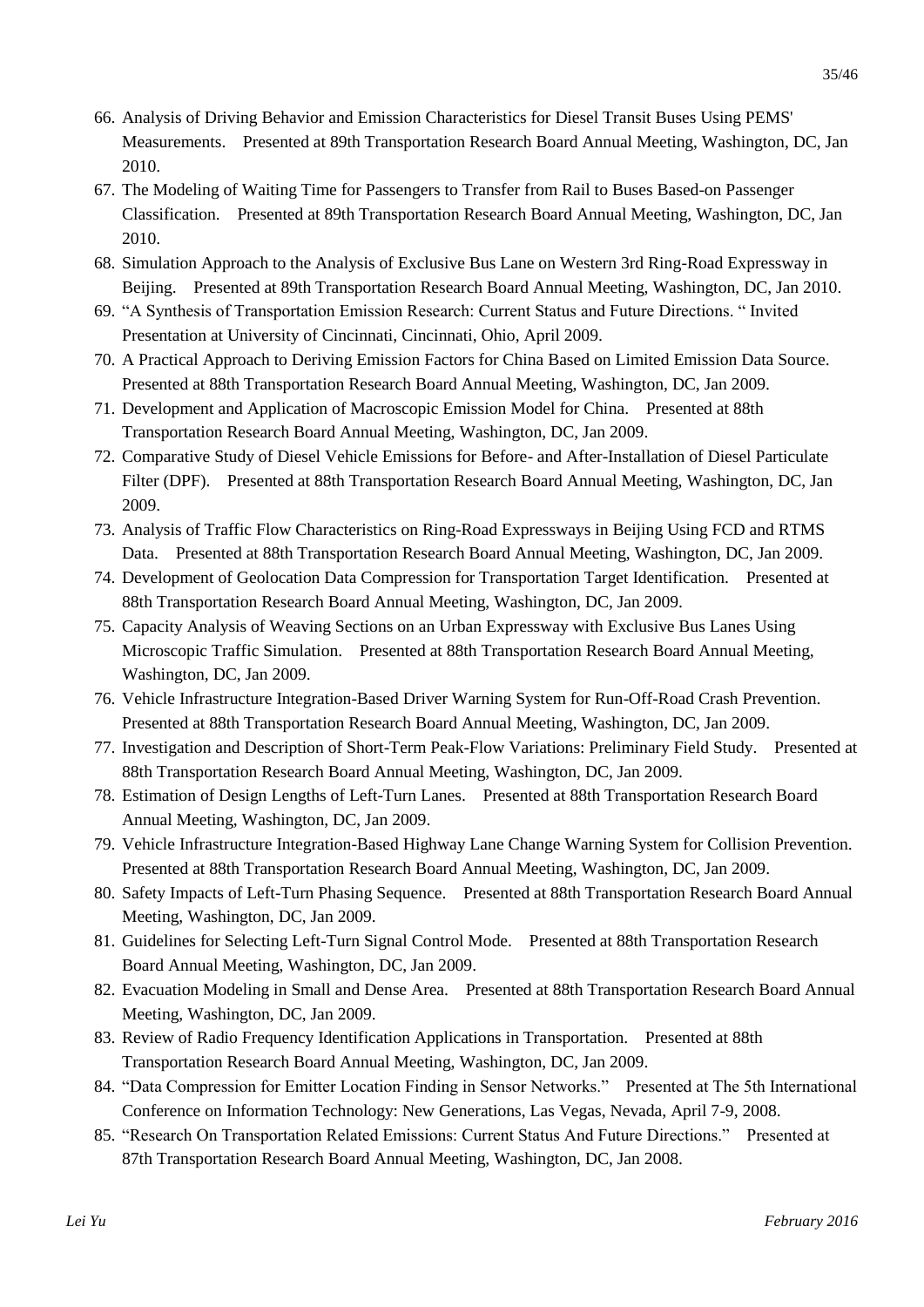- 86. "Vehicle Emission Characteristics-based Approach to the Development and Evaluation of Driving Cycles for Classified Roads." Presented at 87th Transportation Research Board Annual Meeting, Washington, DC, Jan 2008.
- 87. "The Impacts Of Signal Phasing Sequence On Left-turn Operation." Presented at 87th Transportation Research Board Annual Meeting, Washington, DC, Jan 2008.
- 88. "A Practical Model for Evaluation of Fuel Efficiency for Road Traffic." Presented at 87th Transportation Research Board Annual Meeting, Washington, DC, Jan 2008.
- 89. "Emission Analysis at a Toll Station in Beijing Using PEMS' Measurements." Presented at 87th Transportation Research Board Annual Meeting, Washington, DC, Jan 2008.
- 90. "Modeling Lane Change Distance For Sign Placement." Presented at 87th Transportation Research Board Annual Meeting, Washington, DC, Jan 2008.
- 91. "Microscopic Simulation Approach to Effectiveness Analysis of Transit Signal Priority for Bus Rapid Transit: Case Study of Beijing." Presented at 87th Transportation Research Board Annual Meeting, Washington, DC, Jan 2008.
- 92. "Arrow Exit Sign Placement on Highway Using Fuzzy Table Look-Up Scheme." Presented at 12th Online World Conference on Soft Computing in Industrial Application, Oct. 16-26th, 2007.
- 93. "Using Driving Simulator for Advance Placement of Guide Sign Design for Exits along Highways." Presented at Driving Simulation Conference, North America, Iowa, Sept. 12-14th, 2007.
- 94. "Using Driving Simulator for Logo and Symbol Design at Interchanges for Major Traffic Generator." Presented at Driving Simulation Conference, North America, Iowa. Sept. 12-14th, 2007.
- 95. "Potential Applications of Radio Frequency Identification (RFID) in Transportation Operation and Intelligent Transportation System (ITS)." Presented at The 4th International Conference on Cybernetics and Information Technologies, Systems and Applications: CITSA 2007, jointly with The 5th International Conference on Computing, Communications and Control Technologies: CCCT 2007, Orlando, Florida, USA, July 12-15, 2007.
- 96. "Benefit Analysis on Bus Rapid Transit Exclusive Lanes." Presented at the First International Conference of Transportation Engineering (ICTE'2007), Chengdu, China, 2007.
- 97. "PEMS-Based Comparative Study on On-Road Emissions from a Hybrid Electric Vehicle vs. a Gasoline Vehicle." Presented at the First International Conference of Transportation Engineering (ICTE'2007), Chengdu, China, 2007.
- 98. "Impact of Exclusive Lanes and Signal Priority on Bus Rapid Transit Effectiveness." Presented at the First International Conference of Transportation Engineering (ICTE'2007), Chengdu, China, 2007.
- 99. "Fuzzy Logic-Based Urban Traffic Congestion Evaluation Models and Applications." Presented at the First International Conference of Transportation Engineering (ICTE'2007), Chengdu, China, 2007.
- 100. "Simulation-based Assessment of the Effect of Large-Scale Events on Urban Road Network Reliability." Presented at the First International Conference of Transportation Engineering (ICTE'2007), Chengdu, China, 2007.
- 101. "A Microscopic Emission Model for the Light Duty Vehicles Based on PEMS Data." Presented at the First International Conference of Transportation Engineering (ICTE'2007), Chengdu, China, 2007.
- 102. "Bayesian-based Approach for Updating Characteristics of Crash Data: Frequency, Duration and Lanes Blocked." Presentation at 86th Transportation Research Board Annual Meeting, Washington, DC, January 21-25, 2007.
- 103. "VISSIM-Based Simulation Approach to Analysis of Synchronization Between Operation and Traffic Controls in Beijing BRT System." Presentation at 86th Transportation Research Board Annual Meeting, Washington, DC, January 21-25, 2007.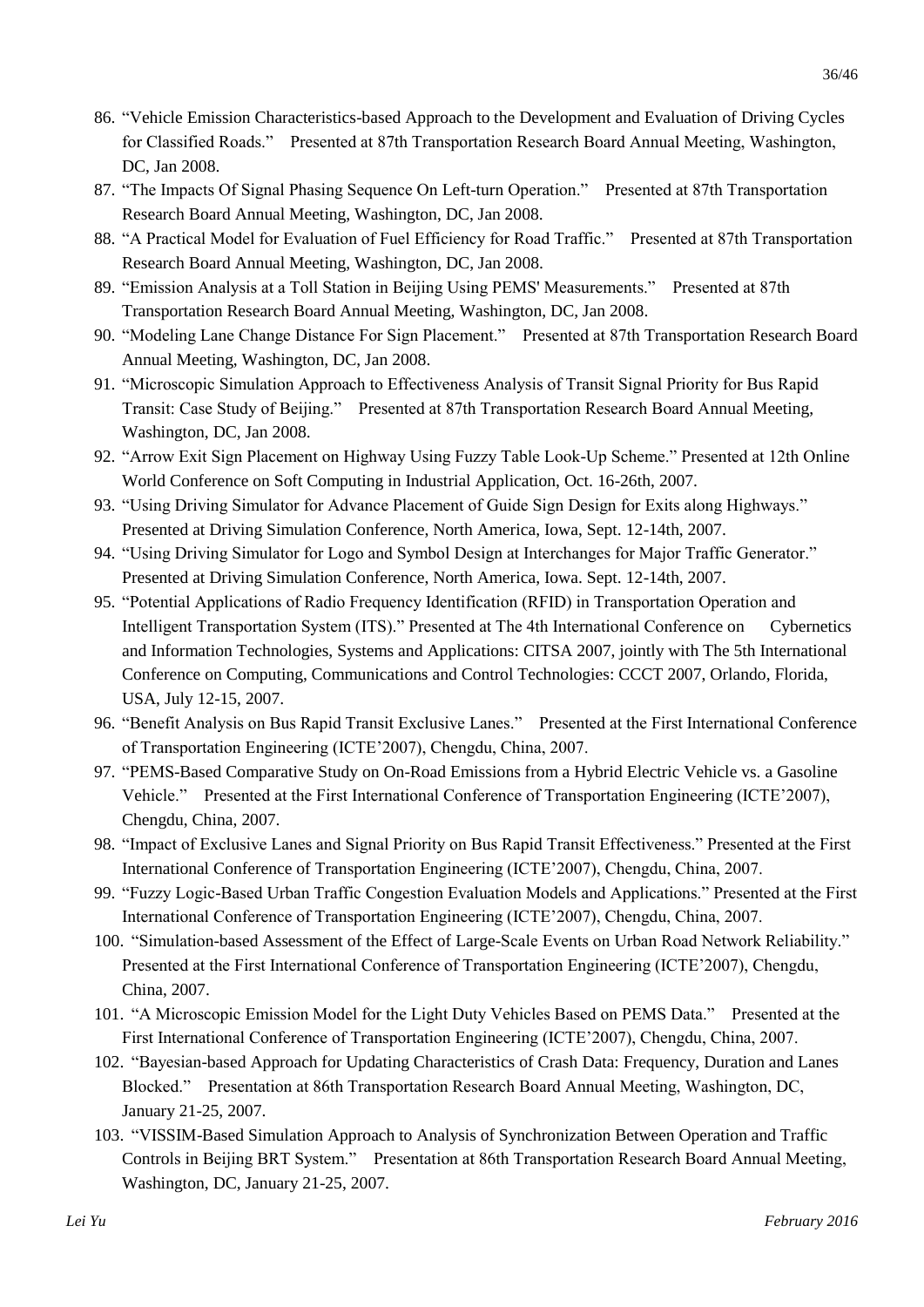- 104. "Characteristics Analysis Of Road Network Reliability In Beijing Based-On The Data Logs From Taxis." Presentation at 86th Transportation Research Board Annual Meeting, Washington, DC, January 21-25, 2007.
- 105. "On-Road Vehicle Emissions in Beijing, China: An Experimental Study Using PEMS." Presentation at 86th Transportation Research Board Annual Meeting, Washington, DC, January 21-25, 2007.
- 106. "Estimating the Impact of Nonrecurring Congestions on Vehicle Emissions." Presentation at 86th Transportation Research Board Annual Meeting, Washington, DC, January 21-25, 2007.
- 107. "Characteristics of Truck Idling Emissions Under Real-World Conditions." Presentation at 85th Transportation Research Board Annual Meeting, Washington, DC, January 22-26, 2006.
- 108. "Incorporating Wavelet Decomposition Technique to Compress TransGuide ITS Data." Presentation at 85th Transportation Research Board Annual Meeting, Washington, DC, January 22-26, 2006.
- 109. "Neuro-Fuzzy Logic-Based Model for Assessment of Freight Transportation Implications on Communities." Presentation at 85th Transportation Research Board Annual Meeting, Washington, DC, January 22-26, 2006.
- 110. "Wavelet-Based Determination of Aggregation Levels for ITS Data." Invited speaker at the workshop #118 at 84th Transportation Research Board Annual Meeting, Washington, DC, Jan 9-13, 2005.
- 111. "Improving Environment during a High Economic Growth: A Comprehensive Research Agenda in Mobile Emission Controls at Beijing Jiaotong University." Presented at 2nd COE Expert Meeting Organized by Hiroshima University, Renmin University, Beijing, China, November 2-3, 2004.
- 112. "Improved Framework and Systematic Calibration for Left-Turn Change Intervals." Presentation at 84th Transportation Research Board Annual Meeting, Washington, DC, Jan 9-13,2005.
- 113. "GA-Based Calibration of VISSIM for Intercontinental Airport of Houston (IAH) Network Using GPS Data." Presentation at 84th Transportation Research Board Annual Meeting, Washington, DC, Jan 9-13,2005.
- 114. "Collection and Evaluation of On-Road Emission and Activity Data in Houston." Presentation at 84th Transportation Research Board Annual Meeting, Washington, DC, Jan 9-13,2005.
- 115. "Development of Regional ITS Architecture for Beijing." Invited Speaker at Beijing High-Level Symposium on ITS and Transportation Information Management, Beijing, China, May 23-24, 2004.
- 116. "Vehicle Age Distribution Model and Application for Beijing, China." Presentation at 83rd Transportation Research Board Annual Meeting, Washington, DC, January 2004.
- 117. "Application of Small Sampling Approach to Estimating Vehicle Mileage Accumulations for Beijing, China." Presentation at 83rd Transportation Research Board Annual Meeting, Washington, DC, January 2004.
- 118. "Simulation-based Evaluation of Applications of Electronic Energy Storage Devices in Buses for Reducing Emissions." Presentation at 83rd Transportation Research Board Annual Meeting, Washington, DC, January 2004.
- 119. "Improved Red-Clearance Intervals Based-on Observed Turning Times for Left-Turn Movement." Presentation at 83rd Transportation Research Board Annual Meeting, Washington, DC, January 2004.
- 120. "Double-Sizes Optimization of Aggregation Level for ITS Data." Presentation at 83rd Transportation Research Board Annual Meeting, Washington, DC, January 2004.
- 121. "An Alternative Approach to VMT Estimation: Combining Traffic Count and Link Attributes." Presentation at 83rd Transportation Research Board Annual Meeting, Washington, DC, January 2004.
- 122. "Vehicle Age Distribution Model and Application for Beijing, China." Presented at 83rd Transportation Research Board Annual Meeting CD-ROM, Washington, DC, January 2004.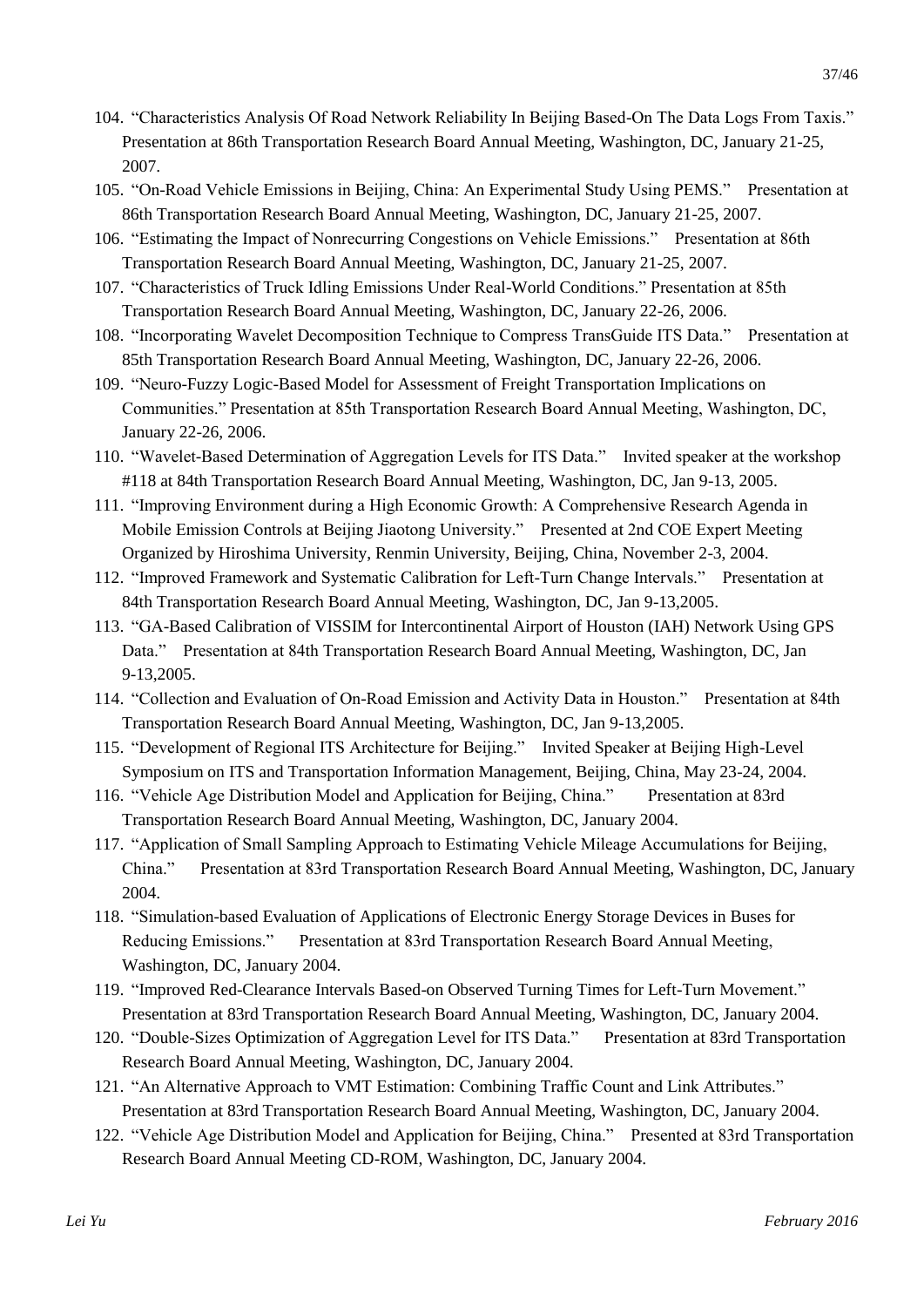- 123. "ITS Development in Houston, Texas." Invited Speaker at Second ITS High-Level Forum, Beijing, China, December 26, 2003.
- 124. "On-Road Vehicle Emission Monitoring Technology and its Applications." Presentation at the 3rd International Conference of Young Chinese Transportation Professionals, Beijing, China, December 10-12, 2003.
- 125. "Optimizing Aggregation Level for ITS Data based on Wavelet Decomposition." Presentation at 82nd Transportation Research Board Annual Meeting, Washington, DC, January 2003.
- 126. "Adjusting Vehicle Mileage Accumulation Rates based on Small Sample Survey." Presentation at 82nd Transportation Research Board Annual Meeting, Washington, DC, January 2003.
- 127. "Derivation of Emission Factors for Nanjing, China Using MOBILE5." Presentation at 82nd Transportation Research Board Annual Meeting, Washington, DC, January 2003.
- 128. "A Comparative Study of EMME/2 and QRS II for Small Community." Presentation at 82nd Transportation Research Board Annual Meeting, Washington, DC, January 2003.
- 129. "Survey on Using ITS Technology to Improve Highway-Rail Grade Crossing." Presentation at 82nd Transportation Research Board Annual Meeting, Washington, DC, January 2003.
- 130. "Data Management Techniques in ITS Common Information Platform." Presentation at 2nd Beijing ITS International Symposium, Beijing, September 2002.
- 131. "ITS Data Archiving and Aggregation." Presentation at the 2nd International Conference of Young Chinese Transportation Professionals, Nanjing, China, August 6-7, 2002.
- 132. "Time-Scale Domain Analysis of ITS Data via Transformation." Presentation at 3rd International Conference on Traffic and Transportation Studies (ICTTS'2002), Guilin, China, July 2002.
- 133. "Application of ITS Technology to Improve Highway-Rail Grade Crossing Safety." Presentation at 3rd International Conference on Traffic and Transportation Studies (ICTTS'2002), Guilin, China, July 2002.
- 134. "A Study of Railway Transportation Simulation System." Keynote Speech at 3rd International Conference on Traffic and Transportation Studies (ICTTS'2002), Guilin, China, July 2002.
- 135. "Modeling Vehicle Age Distribution for Air Quality Analysis." Presentation at 3rd International Conference on Traffic and Transportation Studies (ICTTS'2002), Guilin, China, July 2002.
- 136. "Modeling Vehicle Age Distribution For Air Quality Analysis." Presentation at 81st Transportation Research Board Annual Meeting, Washington, D.C., January 2002.
- 137. "Modeling a Small Network for Traffic Impact Study." Presentation at 81st Transportation Research Board Annual Meeting, Washington, D.C., January 2002.
- 138. "Statistical Microscale Emission Models Incorporating Acceleration and Deceleration." Presentation at 81st Annual Meeting of Transportation Research Board, Washington, D.C., January 2002.
- 139. "Mobile Source Emission Modeling and Control Strategies: Experience and Problems." Presentation at the 1st International Conference of Young Chinese Transportation Professionals, Shanghai, China, July, 2001.
- 140. "Stochastic Process-Based Approach to Determining the Offset of Coordinated Traffic Signals." Presentation at 80th Transportation Research Board Annual Meeting, 01-2281, Washington, D.C., January 2001.
- 141. "Determination of Left-Turn Yellow and Red Intervals." Presentation at 80th Transportation Research Board Annual Meeting, Washington, D.C., January 2001.
- 142. "Assessing Transportation Network Quality from Vehicle Emission, Fuel Consumption, and Traffic Congestion Perspectives." Presentation at 80th Transportation Research Board Annual Meeting, Washington, D.C., January 2001.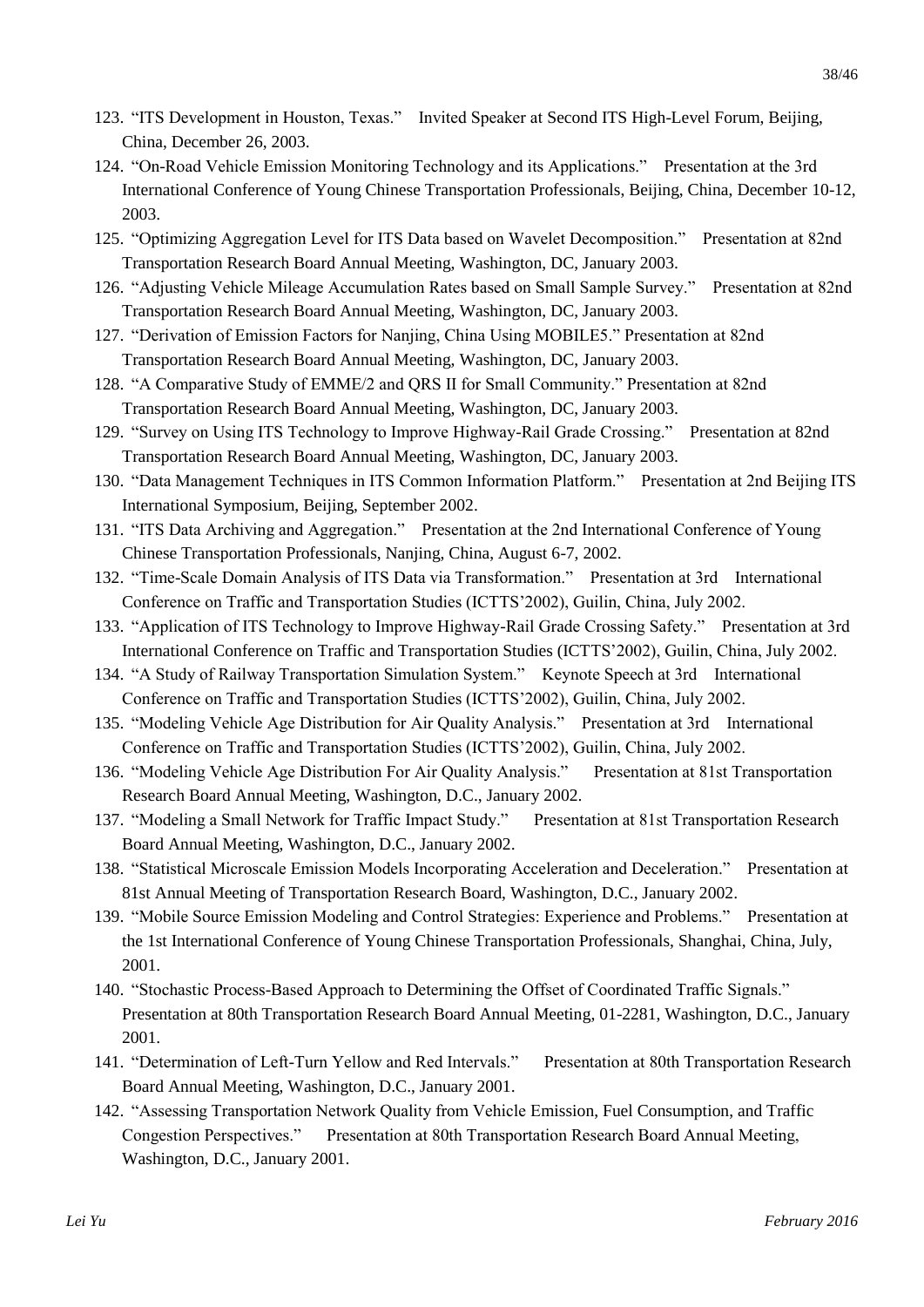- 143. "Calibration of Platoon Dispersion Parameters based on Link Travel Time Statistics." Presentation at 79th Transportation Research Board Annual Meeting, Washington, D.C., January 2000.
- 144. "ITS and Environment." Invited Speaker at Texas Summer Transportation Institute (TSTI) organized by Texas Transportation Institute (TTI) and Sponsored by US Department of Transportation, June 2000 at Houston Session.
- 145. "A Comparative Study of EMME/2 and QRS II for Modeling a Small Urban Networks." Presentation at The 14th Annual EMME/2 International Users' Group Conference, Chicago, Illinois, October 20-22, 1999.
- 146. "Highway Traffic Operations with Applications of Intelligent Transportation Systems (ITS) Technologies." Invited lecturer by the Graduate School of Tsinghua University for its Summer Graduate Teaching Program, Tsinghua University, Beijing, China, August 16-26, 1999.
- 147. "Highway Planning Methods." Provided training to a group of six planners from Hunan Provincial Department of Transportation, People's Republic of China sponsored by the World Bank, Houston, Texas, June 30-July 12, 1999.
- 148. "ITS and Environment." Invited Speaker at Summer Transportation Institute (STI) organized by Texas Transportation Institute (TTI) and Sponsored by US Department of Transportation, July 16, 1999 at Houston Session and July 30, 1999 at Dallas Session.
- 149. "Remote Vehicle Exhaust Emission Sensing for Traffic Simulation and Optimization Models." Presentation at 78th Transportation Research Board Annual Meeting, Washington, D.C., January 1999.
- 150. "Remote Sensing of Vehicle Exhaust Emissions for the On-Road Emission Estimation and Emission Model Evaluation." Presentation at 1998 ASCE International Conference on Traffic and Transportation Studies (ICTTS'98), Beijing, China, July 1998.
- 151. "DYNAMIC: A Queuing Based Dynamic Macroscopic Traffic Assignment/Simulation Model." Presentation at 1998 ASCE International Conference on Traffic and Transportation Studies (ICTTS'98), Beijing, China, July 1998.
- 152. "ITS Development Strategy." Invited Speaker at '98 Symposium on Harbin Roadway Development Strategy, Harbin, China, July 25, 1998.
- 153. "American Transportation Systems and its ITS Development." Invited Speaker at Center for ITS Research and Development of Northern Jiaotong University, Beijing, China, July 29, 1998.
- 154. "Examination of Tree Building and Weight Selection Strategies for a Discrete Dynamic Traffic Assignment Model." Presentation at 5th International Conference on Applications of Advanced Technologies in Transportation Engineering, Newport Beach, California, 1998.
- 155. "Collection and Evaluation of On-Road Vehicle Emission Data Using a Remote Emission Sensor." Presentation at the ASCE Conference on Transportation, Land Use and Air Quality, Portland, Oregon, 1998.
- 156. "Vehicle Emission Impacts of Alternative Traffic Control Strategies." Presentation at the ASCE Conference on Transportation, Land Use and Air Quality, Portland, Oregon, 1998.
- 157. "Air Quality Based Approach for Traffic Management Strategies." Presentation at 1997 ASCE Traffic Congestion and Traffic Safety in the 21st Century Conference, Chicago, Illinois, June 1997.
- 158. "Platoon Dispersion and Calibration under Advanced Traffic Control Strategies." Presentation at 1997 ASCE Traffic Congestion and Traffic Safety in the 21st Century Conference, Chicago, Illinois, June 1997.
- 159. "Remote Vehicle Emission Sensing for Evaluating ATMS Strategies." Presentation at Eighth ITS America Annual Meeting, Washington, D.C., 1997.
- 160. "Advanced Transportation Management Systems." Distinguished Lecturer for the Chinese Delegations of Transportation Executives and Administrators from the Yunnan Province, Houston, Texas, October 30 - November 3, 1996, March 19-22, 1997, and December 7-9, 1998.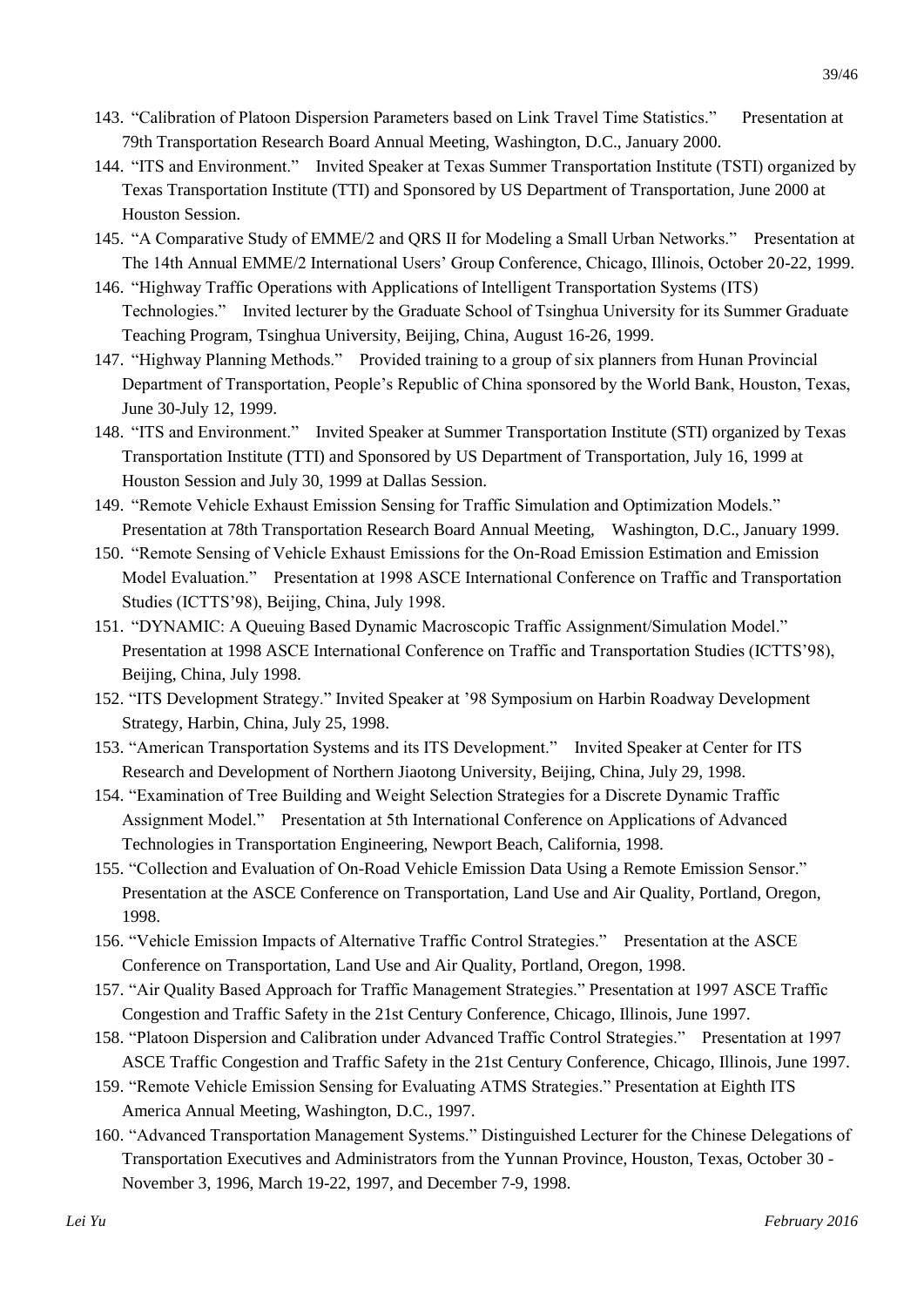- 161. "A Practical Algorithm for Solving the Dynamic Traffic Assignment Problems for Complex Networks." Presentation at Annual International Conference on Industrial Engineering Applications and Practice, Houston, Texas, 1996.
- 162. "Vehicle Emission Sensing and Evaluation Using the Smog Dog in Houston." Presentation at SPIE Conference: Transportation Sensors and Controls: Collision Avoidance, Traffic Management, and ITS, Boston, MA, 1996.
- 163. "A New Methodology for Routing Vehicles in IVHS with Environmental Objectives." Presentation at the Sixth ITS America Annual Meeting, Washington, D.C., 1995.
- 164. "Implementing TRANSYT's Macroscopic Platoon Dispersion in Microscopic Simulation Models." Presentation at 1995 Transportation Research Board Annual Meeting, Washington, D.C., 1995.
- 165. "Vehicle Probes as real-time ATMS Sources of Dynamic O-D and Link Travel Time Data." Presentation at the Advanced Traffic Management Conference, St-Petersburg Beach, Florida, 1993, pp. 207-230.
- 166. "An Overview of the DYNAMIC Traffic Assignment Method." Presentation at Canadian ITE '93 Annual Conference, Edmonton, Canada, 1993.

# **TECHNICAL REPORTS**

- 1. Qi, Y., X. Chen, L. Yu, H. liu, G. Liu, D. Li, K. R. Persad, and K. Pruner. Development of Guidelines for Operationally Effective Raised Medians and the Use of Alternative Movements on Urban Roadways. Technical Report for the Texas Department of Transportation (TxDOT) 0-6244-1, Texas Southern University, 2013 (270 Pages).
- 2. Johnson, J., D. Lee, R. Farzaneh, J. Zietsman, and L. Yu. Characterization of Exhaust Emissions from Heavy Duty Diesel Vehicles in the HGB Area. Project Report for the Texas Department of Transportation (TxDOT) 0-6237, Texas Transportation Institute, 2011 (74 Pages).
- 3. Shi, Q. and L. Yu. Evaluation of Mobile Source Greenhouse Gas Emissions for Assessment of Traffic Management Strategies. Research Report for the Southwest Region University Transportation Research Center (SWUTC-11-161142-1, Texas Southern University, 2011 (85 Pages).
- 4. Cooner, S. A., S. E. Ranft, Y. K. Rathod, Y. Qi, L. Yu, Y. Wang, and X. Chen. Development of Guidelines for Triple Left and Dual Right-Turn Lanes: Technical Report. Technical Report 0-6112-1 for Texas Department of Transportation, Texas Transportation Institute, 2011 (190 Pages).
- 5. Qiao, F., L. Yu, H. Wang, L. Ma, R. Zhang, and Y. Zeng. Warrants for Major Traffic Generator Guide Signing. Research Report Product TxDOT 0-5800-P1 for Texas Department of Transportation, Texas Southern University, 2010 (52 Pages).
- 6. Qiao, F., L. Yu, H. Wang, L. Ma, R. Zhang, and Y. Zeng. Symbols and Warrants for Major Traffic Generator Guide Signing. Research Report for the TxDOT 0-5800-1 Texas Department of Transportation, Texas Southern University, 2010 (162 Pages).
- 7. Yu, L., Z. Wang, and Q. Shi. PEMS-based Approach to Developing and Evaluating Driving Cycles for Air Quality Assessment. Research Report for the Southwest Region University Transportation Research Center (SWUTC-10-169300-1, Texas Southern University, 2010 (94 Pages).
- 8. Qi, Y., X. Chen, L. Yang, B. Wang, and L. Yu. Vehicle Infrastructure Integration (VII) Based-Condition Warning System for Highway Collision Prevention. Research Report for the SWUTC-09-476660-00043-1, Center for Transportation Training and Research (CTTR), Texas Southern University, 2009 (83 Pages).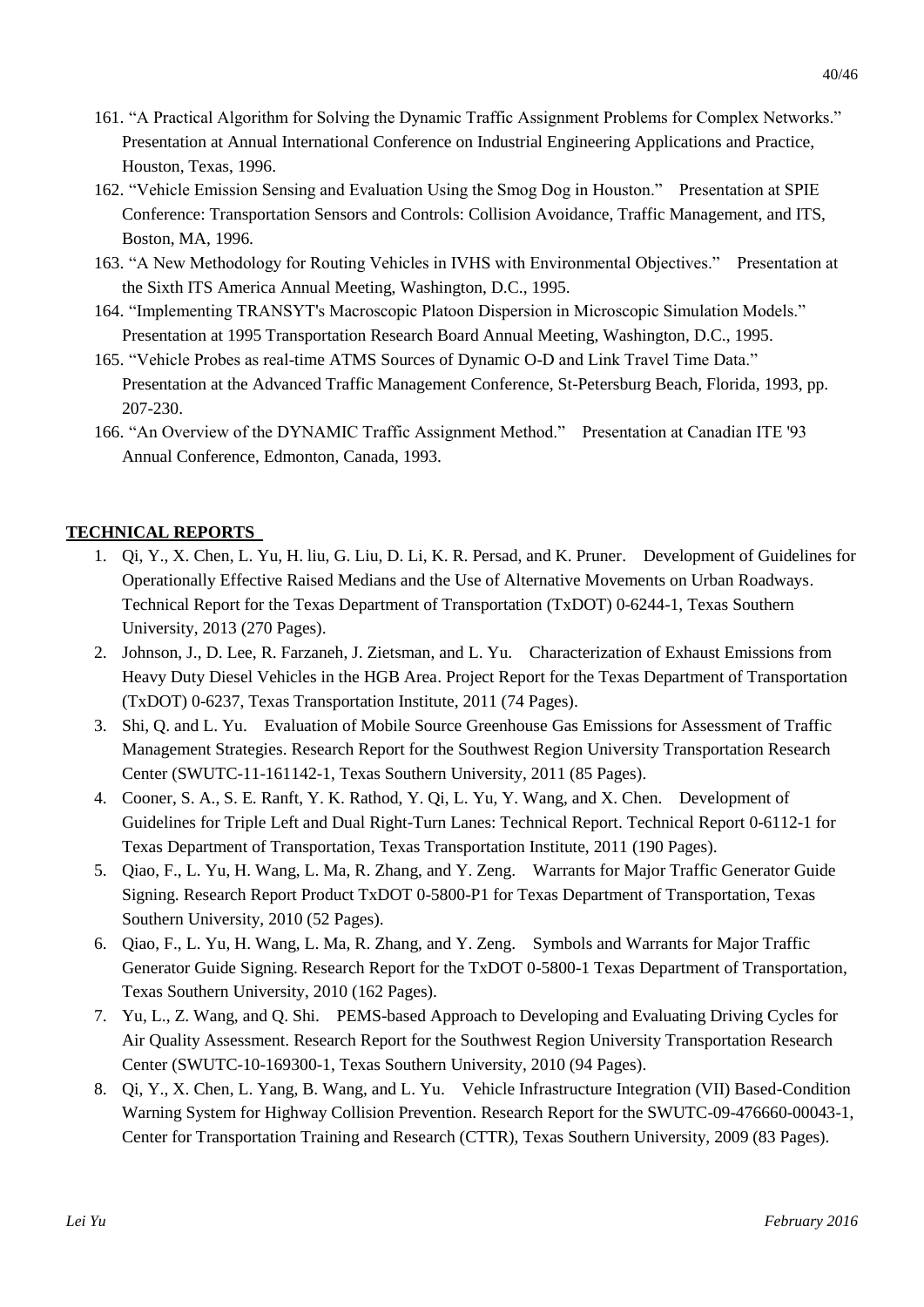- 9. Yu, L., Y. Qi, H. Yu, L. Guo, and X. Chen. Development of Left-Turn Operations Guidelines at Signalized Intersections. Research Report for the TxDOT 0-5840-1 Texas Department of Transportation, Texas Southern University, 2009 (283 Pages).
- 10. Yu, L., S. Jia, and Q. Shi. A Synthesis of Transportation Emissions Research: Current Status and Future Directions. Research Report for the SWUTC-05-473700-00049, Center for Transportation Training and Research (CTTR), Texas Southern University, 2008 (140 Pages).
- 11. Yu, L., Y. Qi, M. Azimi, C. Guo, and L. Guo. Left-Turn Lane Design and Operations. Research Report for the TxDOT 0-5290-1 Texas Department of Transportation, Texas Southern University, 2008 (226 Pages).
- 12. Yu, L., F. Qiao, and F. Soltani. Testing and Modeling of Truck Emissions While Idling. Research Report for the SWUTC-05-167650-1, Center for Transportation Training and Research (CTTR), Texas Southern University, 2005 (84 Pages).
- 13. Yu, L., F. Qiao, and Z. Song. Evaluation and Combined Use of TRANSYT-7F and CORSIM in Traffic Signal Optimization and Simulation. Research Report for the SWUTC-05-473700-00045, Center for Transportation Training and Research (CTTR), Texas Southern University, 2005 (115 Pages).
- 14. Yu, L., X. Li, and W. Zhuo. Airport-Related Traffic and Mobile Implications. Research Report TxDOT 0-4317, Texas Department of Transportation. January 2004.
- 15. Li, X., V. Garg and L. Yu. Evaluation of Highway Safety Improvement Projects. Research Report for the DTFH61-02-X-00106, Federal Highway Administration, 2003.
- 16. Yu, L., F. Qiao, and L. Li. Probability Generation of Frequency and Severity of Nonrecurring Congestion due to Accidents to Improve Emission Analysis. Research Report TxDOT 0-4073 for Texas Department of Transportation, Texas Southern University, January 2004.
- 17. Yu, L., F. Qiao, Y. Zhang, Z. Tian, and N. Chaudhary. Yellow and Red Intervals to Improve Signal Timing Plans for Left-Turn Movements. Research Report TxDOT 0-4273, Texas Department of Transportation, January 2004.
- 18. Yu, L., F. Qiao and G. Li. Forecasting Traffic Characteristics for Air Quality Analyses. Research Report TxDOT 0-4142, Texas Department of Transportation, 2002.
- 19. Yu, L., F. Qiao, X. Wang and L. Xu. Using Real-Time Traffic Data for Transportation Planning. Technical Report TxDOT 0-4054, Texas Department of Transportation, 2002.
- 20. Teng, H. L., L. Xu and L. Yu. Synthesis Report on Changeable Message Signs that Depict Symbols and Words. Research Report for the DTFH61-01-X-00126, Federal Highway Administration, 2002.
- 21. Yu, L., R. Daniel and X. Wang. Pavement Smoothness Strategies. Research Report for the DTFH61-01-X-00111, Federal Highway Administration, 2002.
- 22. Teng, H. L., L. Yu and Y. Qi. Analytical Tool for Measuring Emission Impact of Acceleration and Deceleration Lanes. Final Report for New Jersey Department of Transportation and Federal Highway Administration, September 2001.
- 23. Yu, L. Transportation Expertise Pool. Research Report for the DTFH61-00-X-00095, Federal Highway Administration, 2001.
- 24. Yu, L., F. Qiao, L. Munghor, X. Wang and A. Changpradith ITS Technology to improve Highway-Rail Grade Crossing Safety. Research Report for the DTFH61-00-X-00089, Federal Highway Administration, 2001.
- 25. Williams, L. and Yu, L. A Conceptual Examination of the Impact of Traffic Control Strategies on Vehicle Emission and Fuel Consumption. Research Report for the SWUTC-01-467203-1, Center for Transportation Training and Research (CTTR), Texas Southern University, 2001 (72 Pages).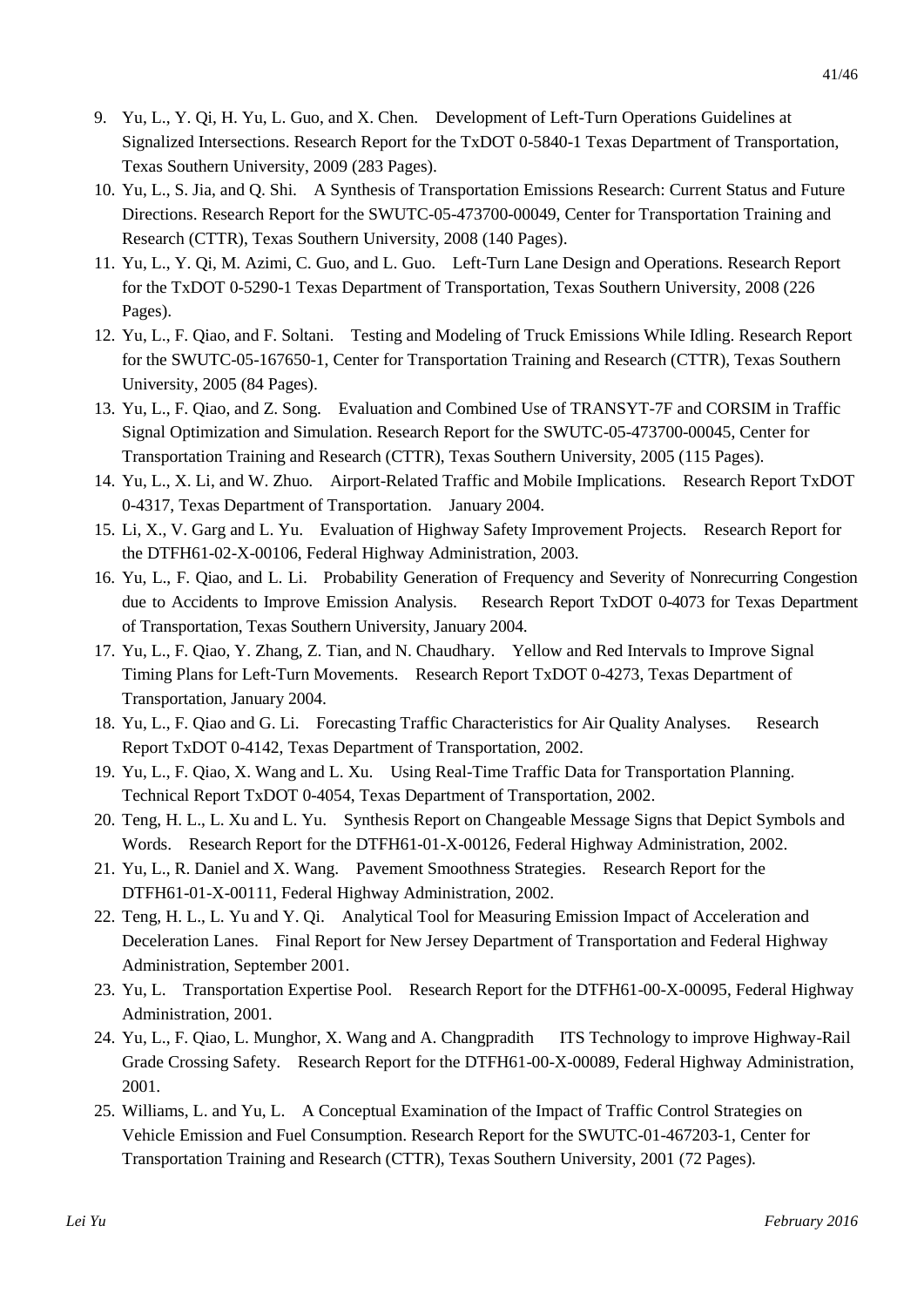- 26. Boxill S. and Yu,L. Evaluation of Traffic Simulation Models for Supporting ITS Development. Research Report for the SWUTC-00-167602-1, Center for Transportation Training and Research (CTTR), Texas Southern University, 2000 (104 Pages).
- 27. Yu,L. Effects of High Emitter Vehicles on the On-Road Vehicle Emission Modeling. Research Report for the SWUTC-00-467600-1, Center for Transportation Training and Research (CTTR), Texas Southern University, 2000 (117 Pages).
- 28. Yue, P. and Yu,L. Travel Demand Forecasting Models: A Comparison of EMME/2 and QRS II Using a Real-World Network. Research Report for the SWUTC-00-167901-1, Center for Transportation Training and Research (CTTR), Texas Southern University, 2000 (117 Pages).
- 29. Yu,L. Real-Time Calibration of Platoon Dispersion Model to Optimize the Coordinated Traffic Signal Timings in ATMS Networks. Research Report for the SWUTC/99/Project # 472840-00044-1, Center for Transportation Training and Research (CTTR), Texas Southern University, 1999 (57 Pages).
- 30. Didikiri, R. and Yu, L. Traffic Counts and Intersection Analysis of Hidalgo and Post Oak Boulevard. Consulting Report Prepared for Harris County Improvement District #1, Center for Transportation Training and Research (CTTR), Texas Southern University, August 1998 (61 Pages).
- 31. Lede', W. L., Yu, L., Lewis, C.A., and Godazi, K. A Manual for Evaluating Personalized Public Transit Systems. Report prepared for the Dallas Area Rapid Transit (DART) for the Project "Personalized Public Transit System (PPTS) Operational Test" sponsored by FTA and DART, Center for Transportation Training and Research (CTTR), Texas Southern University, 1998 (110 Pages).
- 32. Yu, L. Collection and Evaluation of Modal Traffic Data for Determination of Vehicle Emission Rates Under Certain Driving Conditions. Research Report 1485-1 (105 Pages), 1485-2 (96 Pages) and 1485-3F (67 Pages) for TxDOT Project No. 0-1485, Center for Transportation Training and Research, Texas Southern University (1998).
- 33. Yu, L. and Lede', W. N. New Technologies and Methodologies for Evaluating and Analyzing the Implications of Various New Transportation Objectives. Research Report for the SWUTC Project - 466060, Center for Transportation Training and Research, Texas Southern University, 1996 (47 Pages).
- 34. Yu, L. and Van Aerde, M. Level of Market Penetration Requirements for the Derivation of Link Travel Times from Vehicle Probe Data. Technical Report, Transportation Research Group, Department of Civil Engineering, Queen's University, Canada (1992).

## **TECHNICAL REPORTS PUBLISHED IN CHINESE**

- 1. Simulation of Exclusive Bus Lane Scenarios on the Experimental Section of the Western 3rd Ring-Road. Research Report for Beijing Transportation Research Center (BTRC), 2009.
- 2. Dynamic Traffic Evaluation and Prediction Models for Urban Networks. Research Report for Beijing Transportation Research Center (BTRC), 2008.
- 3. Feasibility Study of Measures for Alleviating Traffic Congestions in Urban Area. Research Report for Beijing Transportation Research Center (BTRC), 2006.
- 4. Using OEM Techniques to Improve Vehicle Emissions in Traffic Networks in Beijing. Research Report for Beijing Municipal Commission of Science and Technology, 2005.
- 5. Planning for Beijing Transportation Scientific and Technological Development. Research Report for Beijing Municipal Commission of Transport, 2005.
- 6. Comprehensive Transportation Issues and Solutions for Eastern District of Changping Satellite City. Research Report for Changping District Commission of Science and Technology of Beijing, 2004.
- 7. ITS Data Management Techniques and Theories. Research Report for Ministry of Science and Technology of China, 2004.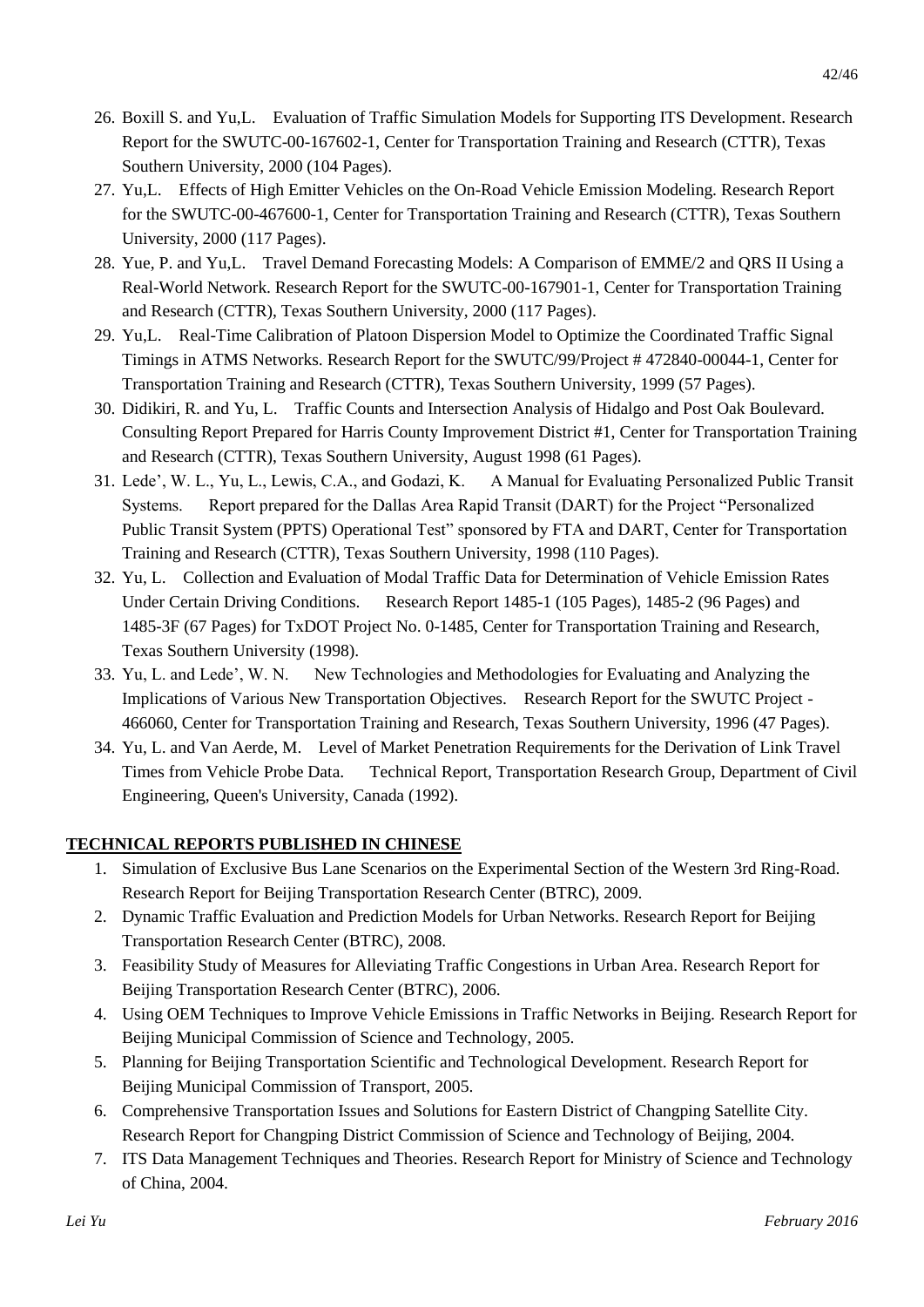- 9. ITS Data Management Techniques Software. Research Report for Ministry of Science and Technology of China, 2004.
- 10. Study on ITS Industry Policies in Beijing. Research Report for Beijing Transportation Research Center (BTRC), 2004.
- 11. Beijing Transportation Development White Paper. Research Report for Beijing Transportation Research Center (BTRC), 2003.
- 12. Synthesis of ITS Development. Research Report for Beijing Municipal Commission of Science and Technology, 2004.
- 13. Development of ITS Architecture in Beijing. Research Report for Beijing Municipal Commission of Science and Technology, 2004.
- 14. Beijing Regional ITS Strategic Planning. Research Report for Beijing Municipal Commission of Science and Technology, 2004.

# **HONORS AND AWARDS**

- 1. "Passenger Flow Prediction Method and Device between Public Transit Stations based on IC Card Records," Patent #: ZL 2011 1 0136063.6, May 24, 2011 Submission, July 31, 2013 Authorized, China.
- 2. "Beijing Olympic Transportation Planning and Management Practices," First Place of the Scientific and Technological Award of China Highway Association, Ministry of Transport, China, 2010.
- 3. "Intelligent Transportation Systems Planning and Implementation in Beijing," Second Place of the Scientific and Technological Award, Beijing Municipal Government, China, 2009.
- 4. "Beijing ITS Systems Planning," Third Place of 2005 Zhonglianzhongke Cup Chinese Scientific and Technological Award, Ministry of Housing and Urban-Rural Development, China, 2006.
- 5. "Sampling Techniques-based Approach to the ITS Data Archiving Strategies," Yuntong Cup Excellence Paper Award, Journal of Transportation Systems Engineering and Information Technology, China Systems Engineering Association, 2002.
- 6. "Road Network Drawing Device and Method," Patent #: ZL 2009 1 0088120.0, July 8, 2009 Submission, November 9, 2011 Authorized, China.
- 7. "Road Traffic Flow Data Quality Control Method and Device," Patent # : ZL200510011205.0, China, 2008.
- 8. "Operational Coordination and Optimization Method and System for Transfer from Conventional Transportation to Urban Rail Transportation," Patent  $\#$ : ZL2009 1 0085091.2, China, 2011.
- 9. "Traffic Flow Parameter Calibration System," Computer Software Copyright Registration #: 2010SRBJ1665, China, 2010. (Ranked Second)
- 10. "Road Network Editing System for INTEGRATION," Computer Software Copyright Registration #: 2010SRBJ1664, China, 2010.
- 11. "Dynamic Vehicle Emission Information Database Query System," Computer Software Copyright Registration #: 2010SRBJ1661, China 2010.
- 12. "Macroscopic Vehicle Emission Model Software," Computer Software Copyright Registration #: 2010SRBJ1662China, 2010.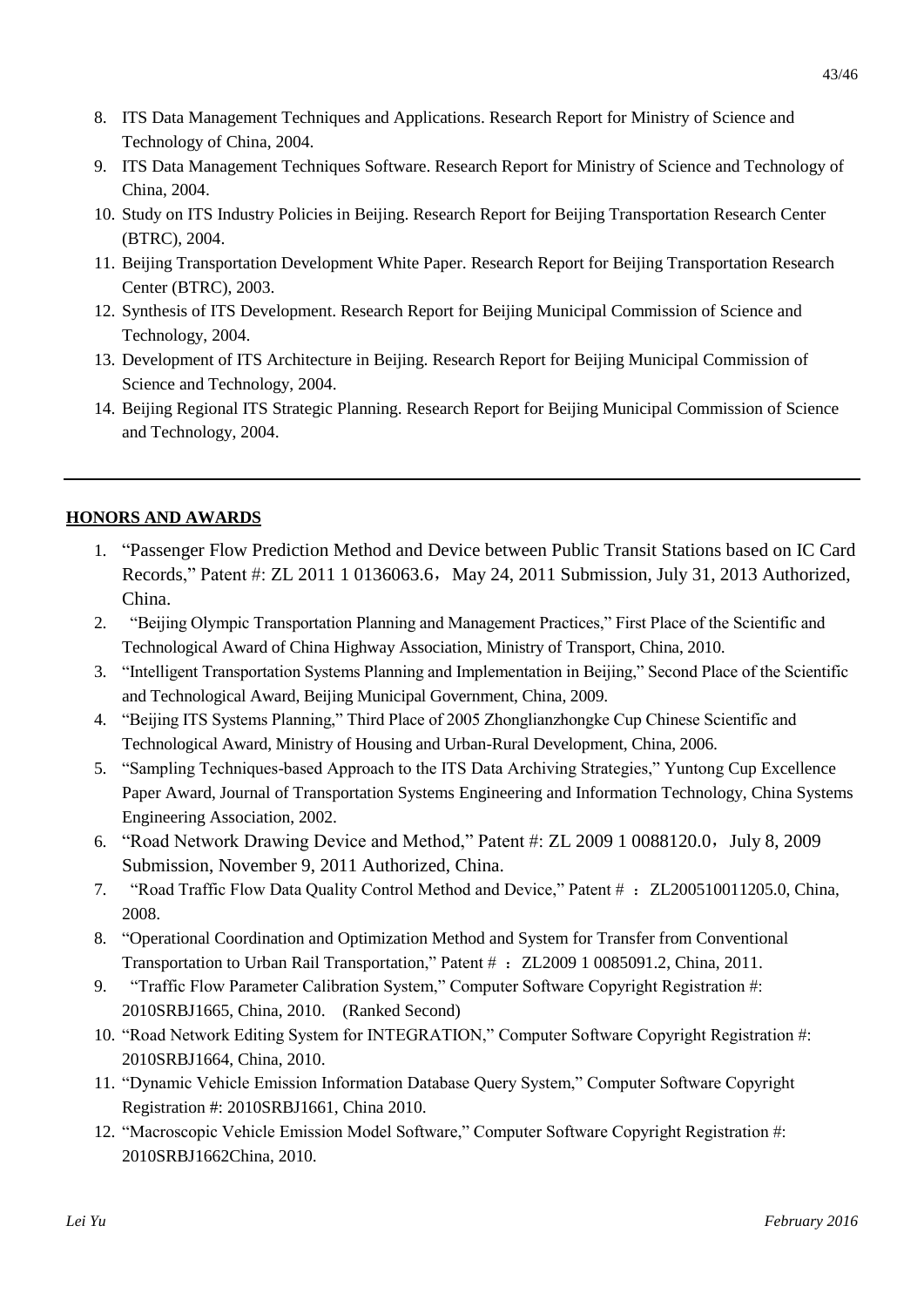- 14. "ITS Data Aggregation System V1.0," Computer Software Copyright Registration #: 2007SRBJ3050, China, 2007.
- 15. "ITS Data Quality Control System V1.0," Computer Software Copyright Registration #: 2007SRBJ3051, China, 2007.
- 16. "ITS Data Sampling System," Computer Software Copyright Registration System #: 2007SRBJ3053, China, 2007.
- 17. Yangtze River Scholar of Transportation Planning and Management, Beijing Jiaotong University, China (2000).
- 18. Department of the Year Award, Texas Southern University, May 2004.

# **TEACHING EXPERIENCE**

- □ Highway Traffic Operations
- **Computer Applications in Transportation**
- □ Travel Demand Forecasting and Analysis
- Transportation Systems Analysis
- **Principles of Transportation Design and Engineering**
- ITS Technologies and Applications

# **PROFESSIONAL SERVICES AND AFFILIATION**

- Executive Committee Member, Southwest Region University Transportation Center (SWUTC), 1999-Present.
- Member of TRB Committee on Transportation and Air Quality (ADC20)
- Registered Professional Engineer (#88414) in Texas, U.S.
- 2001 Eisenhower Graduate Transportation Fellowships Panelist, Universities & Grants Programs, U.S. Department of Transportation, 2001.
- Editorial Advisory Board member of Asian Transport Studies, November 2013-Present.
- Invited Editorial Board Member, Journal of Transportation Systems Engineering and Information Technology, 2001-Present.
- Guest Editor, Special Issue of The Open Transportation Journal on "Traffic Safety and Driving Behavior Studies," 2010, [http://www.bentham.org/open/totj/.](http://www.bentham.org/open/totj/)
- Advisor to Editorial Board, Journal of ITS, Tsinghua University, China, 2998-Present.
- Chair of Organizational Committee, 2012 International Workshop on Mobile Source PM2.5 Emission Controls, December 18-19, 2012, Beijing, China.
- Chair of Organizational Committee, 2011 International Workshop on Mobile Source Emission Inventory and Transportation Conformity, December 16-17, 2011, Beijing, China.
- Chair of Organizational Committee, 2010 International Workshop on Emission Testing and Modeling, December 17-19, 2010, Xiamen, China.
- Chair of Organizational Committee, 2009 International Workshop on Emission Models, December 17-18, 2009, Beijing, China.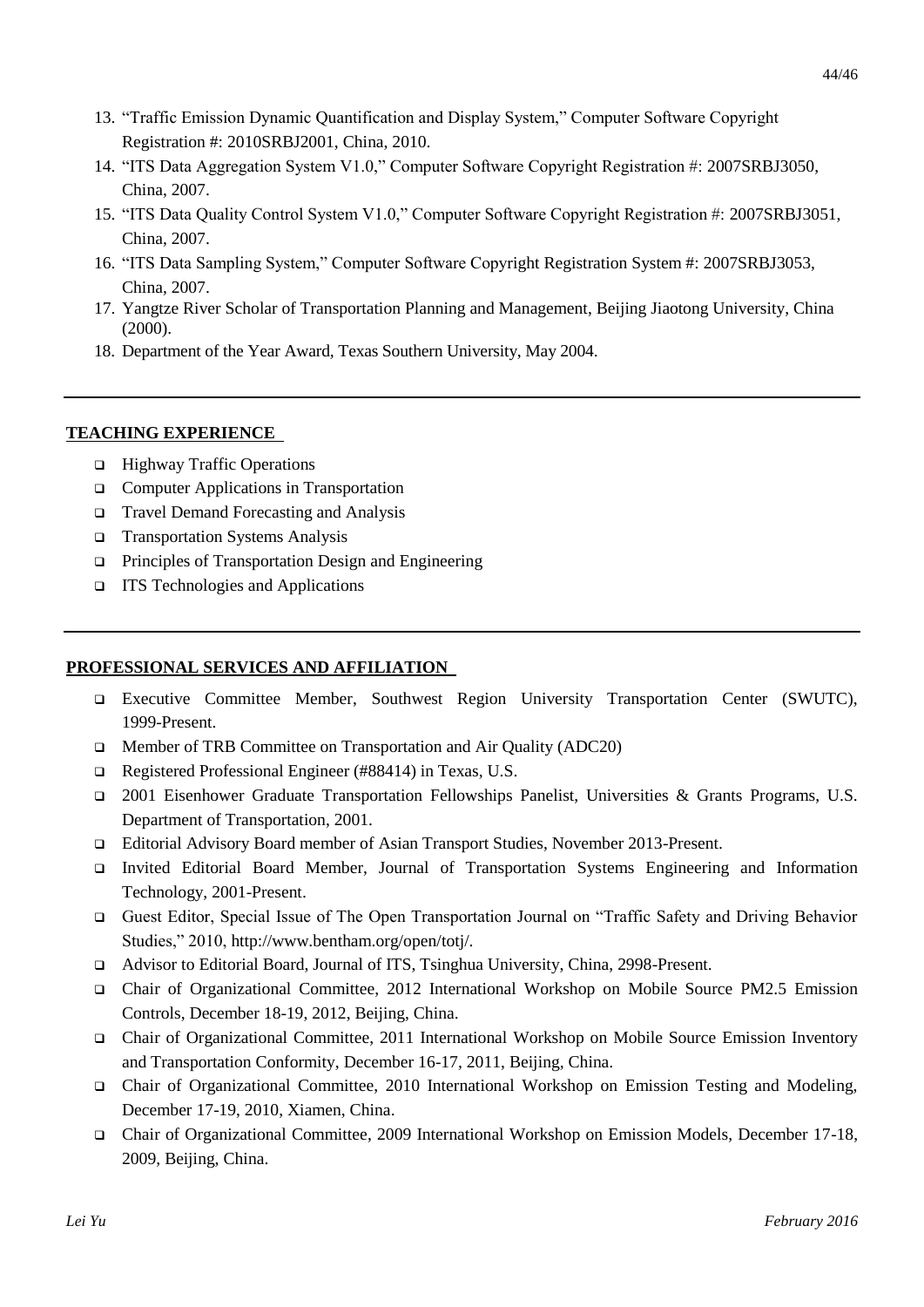- Chairman of Organization Committee, The 2005 International Workshop on Urban Road Network Reliability, Beijing, China, December 19-20, 2005.
- Invited Member of Scientific Committee, MOE Key Laboratory for Transportation Complex Systems Theory and Technology, Beijing Jiaotong University, 2004-Present.
- Board Member, Transportation Engineering Committee, China Systems Engineering Association, 2004-2008.
- Member of Committee on ITS Technology Applications, Information Committee of China Transportation Association, 2007-Present.
- Technical Assistance Panel in Traffic Operations Committee of TxDOT (RMC 4)
- TSU Representative on Consortium for ITS Training & Education (CITE)
- **ID** Member of Institute of Transportation Engineers (#21803) and Five of Its Councils
- $\Box$  Member of American Society of Civil Engineers (#35150) and Six of Its Councils
- □ Member of Transportation Research Board (# 042504-00)
- □ Member of American Society for Engineering Education (#78711)
- Reviewer for Transportation Research Record: Journal of the Transportation Research Board, Transportation Science, ASCE Journal of Transportation Engineering, Journal of Transportation Research Part A, C, D, IEEE Transactions, Journal of Air & Waste Management Association, Journal of Intelligent Transportation Systems, Journal of Advanced Transportation, Journal of Transportation Systems Engineering and Information Technology, Advances in Transportation Studies.
- Steering Committee Member of ITS: Incorporating the Consumer Conference, Feb 19 & 20, 1998, Houston, Texas.
- International Scientific Committee member of the 1998 International Conference on Traffic and Transportation Studies (ICTTS'98), July 27-29, Beijing, China.
- Member of Technical Committee and Chair of One Technical Session of The 2nd Technical Symposium on Important Issues of Transportation Development in China, NACOTA in Association with TRB Annual Meeting, January 10, 1999, Washington, DC.
- Member of Technical Committee and Chair of One Technical Session of The 3rd Technical Symposium on Important Issues of Transportation Development in China, NACOTA in Association with TRB Annual Meeting, January 9, 2000, Washington, DC.
- Chair of The 4th Technical Symposium on Important Issues of Transportation Development in China, NACOTA in Association with TRB Annual Meeting, January 7, 2001, Washington, DC.
- Chair of The 5th Technical Symposium on Important Issues of Transportation Development in China, NACOTA in Association with TRB Annual Meeting, January, 2002, Washington, DC.
- President-Elect of North America Chinese Overseas Transportation Association (NACOTA), 2001-2003.
- Vice-President of North America Chinese Overseas Transportation Association (NACOTA), 2000-2001. **\_\_\_\_\_\_\_\_\_\_\_\_\_\_\_\_\_\_\_\_\_\_\_\_\_\_\_\_\_\_\_\_\_\_\_\_\_\_\_\_\_\_\_\_\_\_\_\_\_\_\_\_\_\_\_\_\_\_\_\_\_\_\_\_\_\_\_\_\_\_\_\_\_\_\_\_\_\_**

## **HOSTED POST-DOCTORAL FELLOWS AND SCHOLARS**

- 1. Qingqi Wei (Senior Visiting Scholar Sept 2014 to August 2015, Associate Professor of Chongqing Jiaotong University)
- 2. Sicong Zhu (Exchange Ph.D. Student January 1, 2014 August 31, 2014 from University of Queensland, Australia).
- 3. Mehdi Azimi (Post Doctor December 1, 2012 , Ph.D. from Texas A&M University).
- 4. Haibo Zou (Senior Visiting Scholar Sept 2013 to August 2014, Associate Professor of Chang'an University)